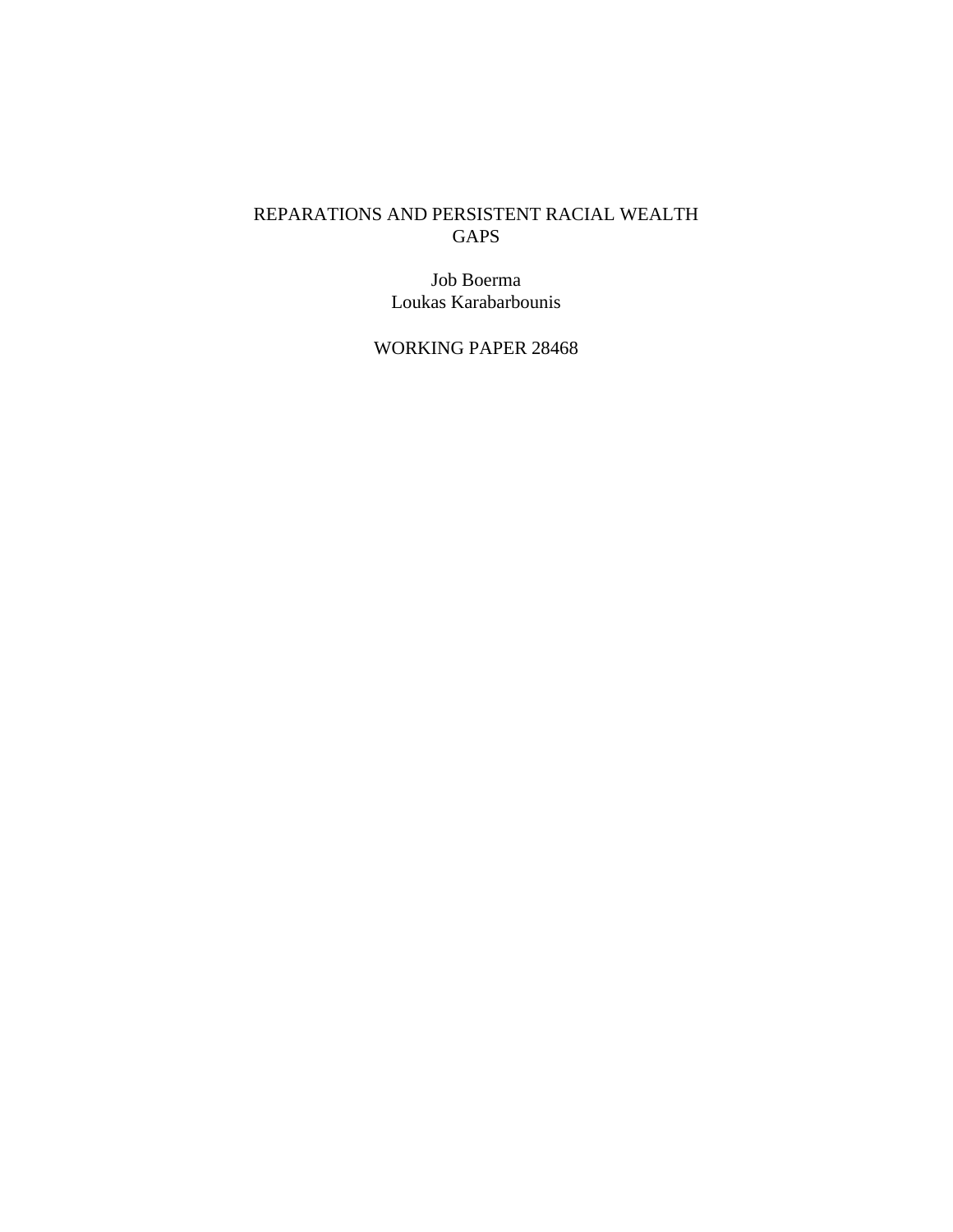#### NBER WORKING PAPER SERIES

### REPARATIONS AND PERSISTENT RACIAL WEALTH GAPS

Job Boerma Loukas Karabarbounis

Working Paper 28468 http://www.nber.org/papers/w28468

NATIONAL BUREAU OF ECONOMIC RESEARCH 1050 Massachusetts Avenue Cambridge, MA 02138 February 2021, Revised May 2022

The views expressed herein are those of the authors and not necessarily those of the Federal Reserve Bank of Minneapolis, the Federal Reserve System, or the National Bureau of Economic Research. The authors declare no conflicts of interests and no funding related to this study.

NBER working papers are circulated for discussion and comment purposes. They have not been peer-reviewed or been subject to the review by the NBER Board of Directors that accompanies official NBER publications.

© 2021 by Job Boerma and Loukas Karabarbounis. All rights reserved. Short sections of text, not to exceed two paragraphs, may be quoted without explicit permission provided that full credit, including © notice, is given to the source.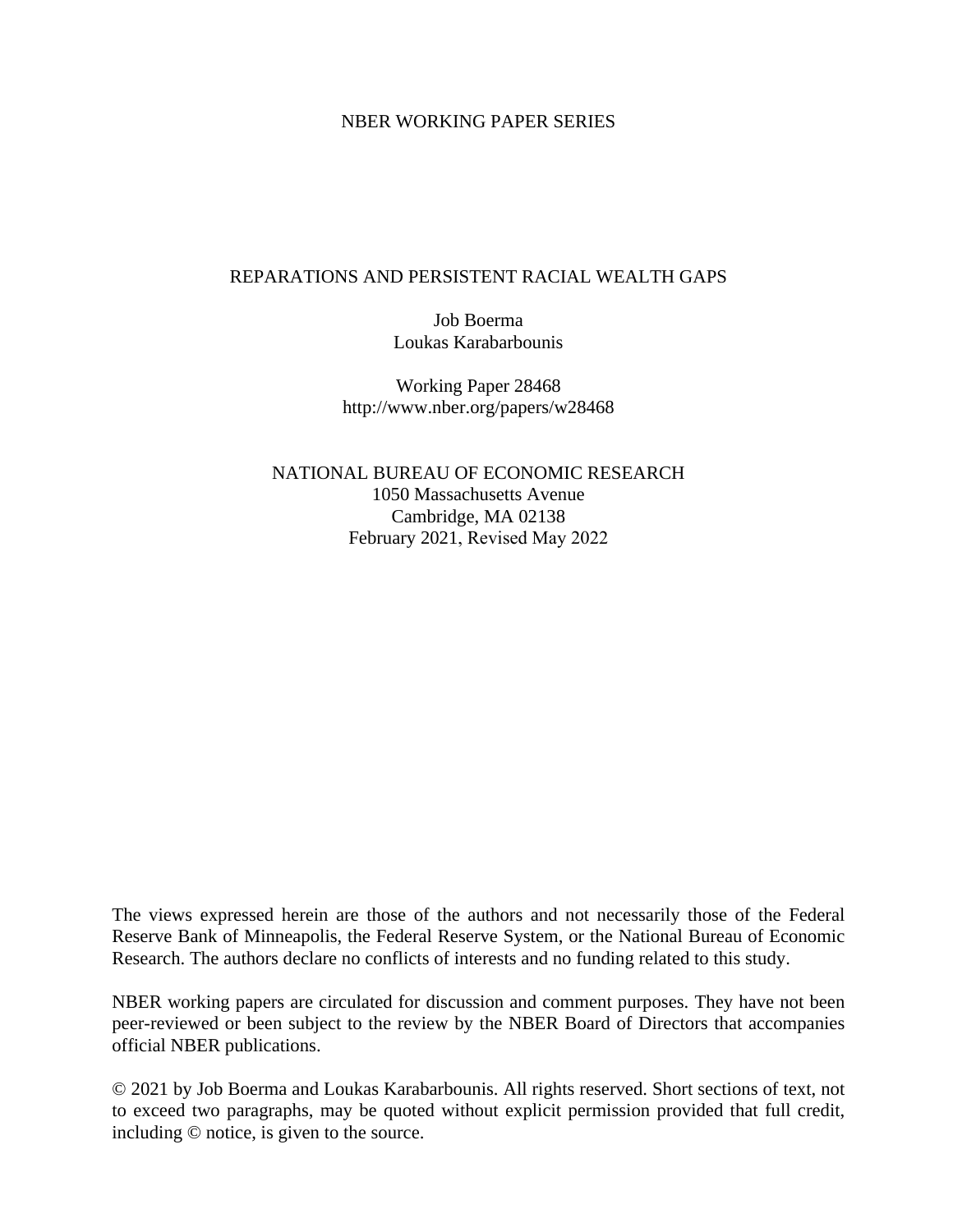Reparations and Persistent Racial Wealth Gaps Job Boerma and Loukas Karabarbounis NBER Working Paper No. 28468 February 2021, Revised May 2022 JEL No. D31,E21,J15

#### **ABSTRACT**

We analyze the magnitude and persistence of the racial wealth gap using a long-run model of heterogeneous dynasties with an occupational choice and bequests. Our innovation is to introduce endogenous beliefs about risky returns, reflecting differences in dynasties' investment experiences over time. Feeding the exclusion of Black dynasties from labor and capital markets into the model as the only driving force, we find that the model quantitatively reproduces current and historical racial gaps in wealth, income, entrepreneurship, mobility, and beliefs about risky returns. We explore how the future trajectory of the racial wealth gap might change in response to various policies. Wealth transfers to all Black dynasties that eliminate the average wealth gap today do not lead to long-run wealth convergence. The logic is that centuries-long exclusions lead Black dynasties to hold pessimistic beliefs about risky returns and to forgo investment opportunities after the wealth transfer. Investment subsidies toward Black entrepreneurs are more effective than wealth transfers in permanently eliminating the racial wealth gap.

Job Boerma University of Wisconsin-Madison Madison, WI United States job.boerma@wisc.edu

Loukas Karabarbounis University of Minnesota Department of Economics Hanson Hall Minneapolis, MN 55455 and NBER loukas@umn.edu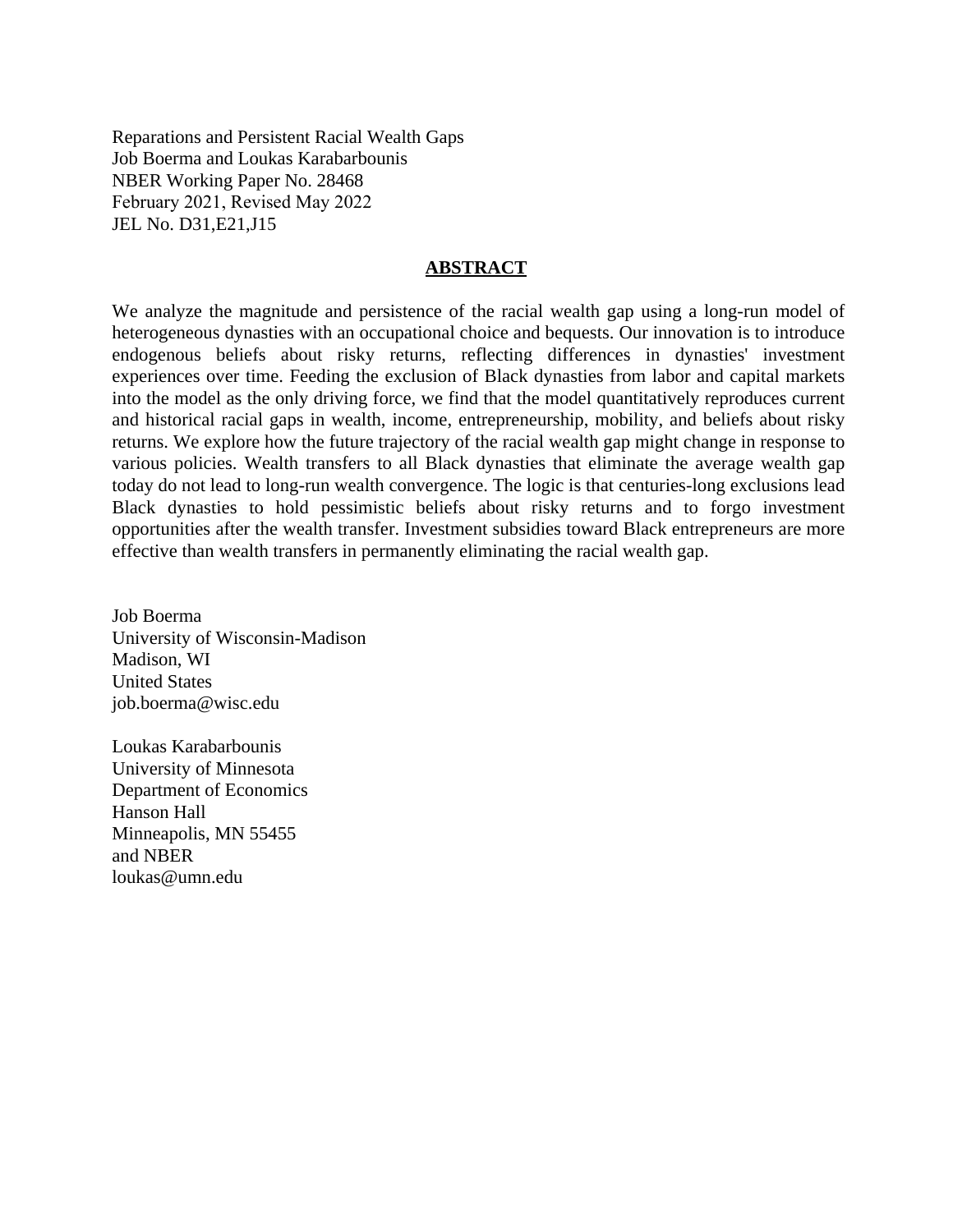# 1 Introduction

According to data from the Survey of Consumer Finances (SCF), average wealth of Black households equals only 15 percent of average wealth of White households. In response to such a large, and persistent throughout history, racial wealth gap various scholars and policymakers have put on the table the proposal of paying reparations to Black households. The logic underlying such proposals is that persistent racial wealth gaps do not reflect innate differences in ability, preferences, or beliefs but instead emerge from centuries-long exclusions of Black dynasties from labor and capital markets.<sup>[1](#page-3-0)</sup>

We provide a first formal, dynamic economic analysis of the historical origins of the racial wealth gap and an initial evaluation of various reparation proposals. Our analysis aims to answer two related sets of questions. First, under the assumption of no innate racial differences in ability, preferences, or beliefs, to what extent can we account for the magnitude and persistence of the racial wealth gap when feeding into our model the history of exclusions that prevented Black households from participating in labor and capital markets? Second, will reparations today, in the form of direct wealth transfers to Black households, eliminate the racial wealth gap in the long run? If not, is there a policy that is effective in eliminating the racial wealth gap?

We answer these questions in three steps. We begin by developing a long-run equilibrium model with heterogeneous dynasties to quantify the sources of racial gaps in wealth, income, entrepreneurship, and mobility. The model shares two features with the wealth inequality literature (which we discuss further below). Motivated by the role of intergenerational transfers for persistence in wealth gaps, dynasties in our model choose how to allocate their resources between consumption for the current generation and wealth transmitted to descendants. Motivated by the observation that the top of the wealth distribution consists mostly of entrepreneurs, dynasties choose how to allocate their lifetime between labor and risky investment activities.

<span id="page-3-0"></span><sup>&</sup>lt;sup>1</sup>In April 2019, Senator Booker introduced a bill to "address the fundamental injustice, cruelty, brutality, and inhumanity of slavery in the United States and the 13 American colonies between 1619 and 1865 and to establish a commission to study and consider a national apology and proposal for reparations for the institution of slavery...." While most policymakers have not explicitly endorsed wealth transfers to descendants of slaves yet, prominent cosponsors of the bill expressed their support to study reparations and make policy recommendations. The bill is available at <https://bit.ly/3oyNG9p>. Prominent cosponsors include Vice President Harris and Senators Klobuchar, Sanders, and Warren.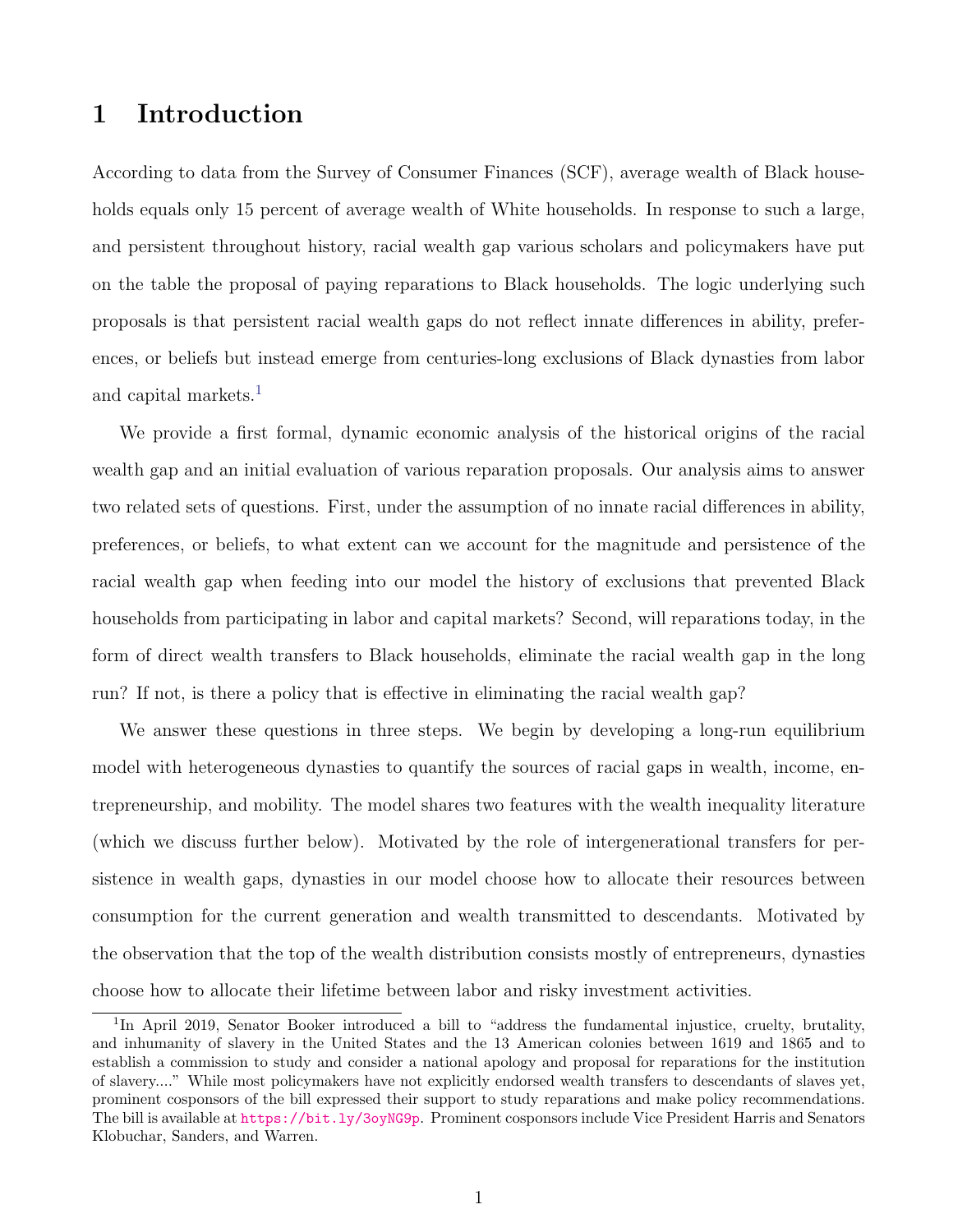The innovation of our framework, relative to the wealth inequality literature, is that it generates an endogenous divergence of beliefs about risky investment returns. Entrepreneurship uses time and capital as inputs and produces uncertain output. The true return from investment is unknown and each generation begins with a prior belief over the objective probability that investment activities are successful. Dynasties that become capitalists observe their investment outcome, update their beliefs, and transmit them to the next generation. Successful capitalists transmit more optimistic beliefs to their descendants, unsuccessful capitalists transmit more pessimistic beliefs to their descendants, while laborers do not update their beliefs since they lack investment experiences of their own. Thus, the dispersion of expected risky returns reflects differences in the accumulation of investment experiences from previous generations. This mechanism generates poverty traps, as generations with lower wealth tend to become laborers and pass more pessimistic beliefs to their descendants, who, in turn, also tend to become laborers and to realize lower wealth.<sup>[2](#page-4-0)</sup>

We feed as driving forces into the model historical labor and capital exclusions that prohibit Black dynasties from participating in markets. By labor market exclusions, we mean both slavery, taking place in our model between the Declaration of Independence in 1776 and the 13th Amendment in 1865, and discrimination that results in lower wages for Black dynasties until today. By capital market exclusions, we mean historical events such as discrimination in patenting, redlining, Jim Crow segregation laws, and exclusion from credit markets. In our model, these policies exclude Black dynasties from becoming capitalists until the Civil Rights Movement in the 1960s.

In the second step, we parameterize the model to evaluate its ability to account quantitatively for salient features of the data. The model is successful in accounting for the significant dispersion of wealth and income observed in the data, both for the total population and for the population of entrepreneurs. While not targeted by our parameterization, the model matches the racial wealth gap today and its evolution since the early 1900s. Notably, the model is consistent with the observation that a large racial wealth gap still persists despite some convergence in wages. In addition,

<span id="page-4-0"></span><sup>&</sup>lt;sup>2</sup>An example we use to illustrate model mechanisms is the Rockefeller dynasty. When asked how the Rockefellers have managed to preserve wealth over centuries, David Rockefeller Jr., chairman of Rockefeller & Co., stated (<https://cnb.cx/2YwePiE>) that the family has developed a system of values, traditions, and institutions that have helped the family stay together and preserve its wealth. The family meets twice per year in a forum where heirs talk about the family's direction, projects, and other news related to careers or important milestones.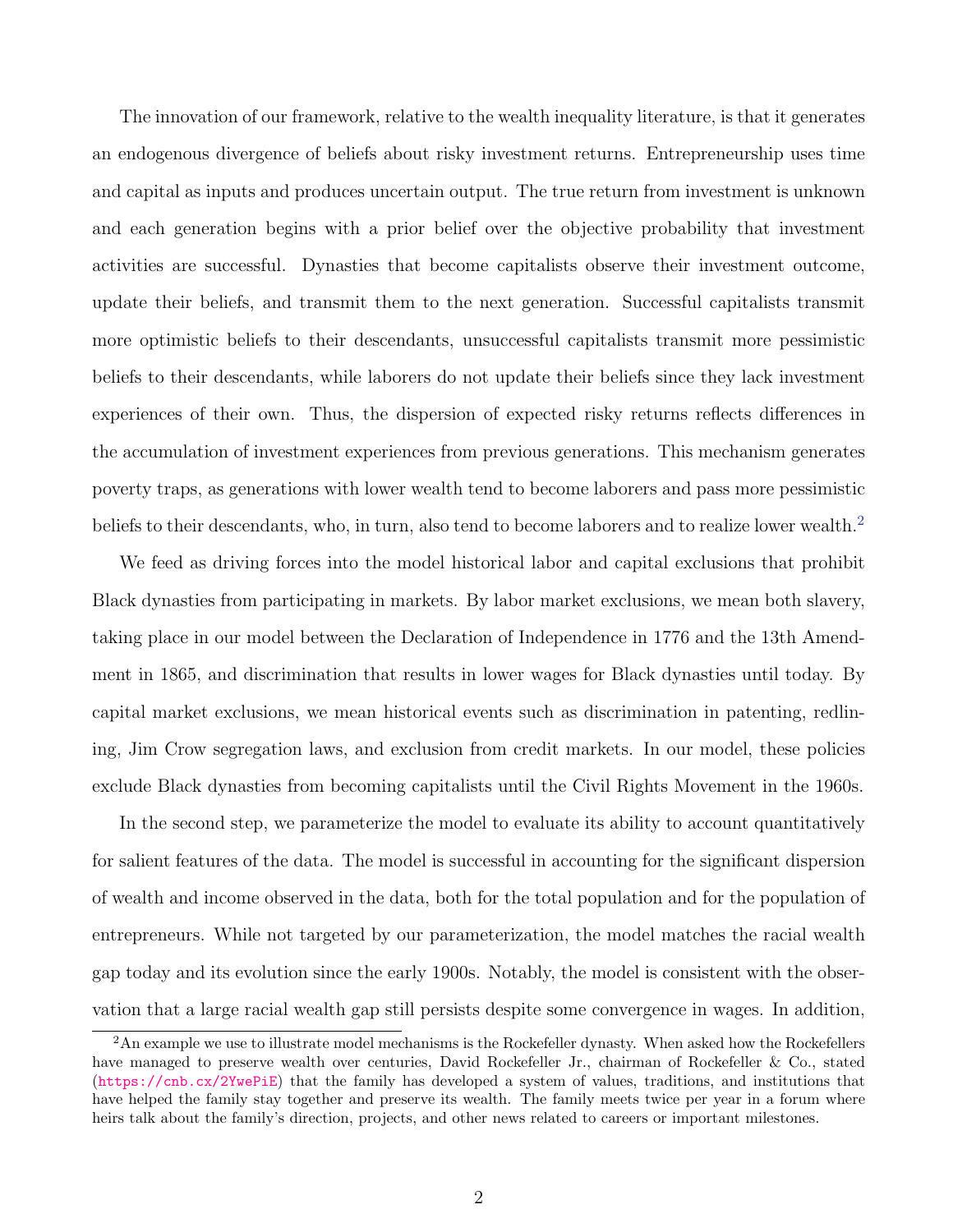the model is consistent with observed income mobility patterns, where White dynasties are more likely than Black dynasties to see their children exceed their rank in the income distribution. Similar to the one in the data, the mobility gap in the model is more profound in the early 1900s than in recent times.

The model generates significant racial wealth gaps because Black dynasties earn lower wages than White dynasties. This disparity in turn leads to racial differences in holdings of both safe and risky assets. When White dynasties have positive investment experiences, they update upward their beliefs about risky returns and accumulate wealth over time. Black dynasties initially faced slavery and later face lower wages. They do not become capitalists, meaning that they do not update their beliefs and do not accumulate as much wealth as White dynasties. To corroborate this mechanism, we show that the model is consistent with the observed contribution of gaps in holdings of risky assets to the racial wealth gap in the SCF, when risky assets include investments such as public equity, own business assets, and real estate.

Confronted with historical labor and capital market exclusions, the model generates racial gaps without imposing differences in preferences, initial beliefs, or initial wealth. We highlight the importance of general equilibrium for the divergence of wealth. Early on, when Black dynasties are enslaved, investment returns are high because assets (such as land) are relatively unexploited. This makes risky investments worthwhile for White dynasties even if, initially, their beliefs are pessimistic and their wealth is low. As wealth in the economy accumulates, returns fall over time, and their decline dissuades Black dynasties from becoming capitalists even after emancipation.<sup>[3](#page-5-0)</sup>

The model generates a racial gap in entrepreneurship and beliefs about risky returns in response to the same historical exclusions that prevented Black dynasties from participating in markets and accumulating as much wealth as White dynasties. We first confirm the known observation that Black households are less likely to be entrepreneurs than White households. We then evaluate whether model predictions concerning beliefs about risky returns align with available data. Using Michigan Survey data asking respondents their probability assessment of whether a diversified equity fund would increase in value, we present new evidence that Black households are more

<span id="page-5-0"></span><sup>3</sup>Consistent with our mechanism, [Kuvshinov and Zimmermann](#page-51-0) [\(2021\)](#page-51-0) document a decline in U.S. expected risky returns since 1890 and [Schmelzing](#page-52-0) [\(2020\)](#page-52-0) documents a decline in long-term U.S. yields since the late 18th century.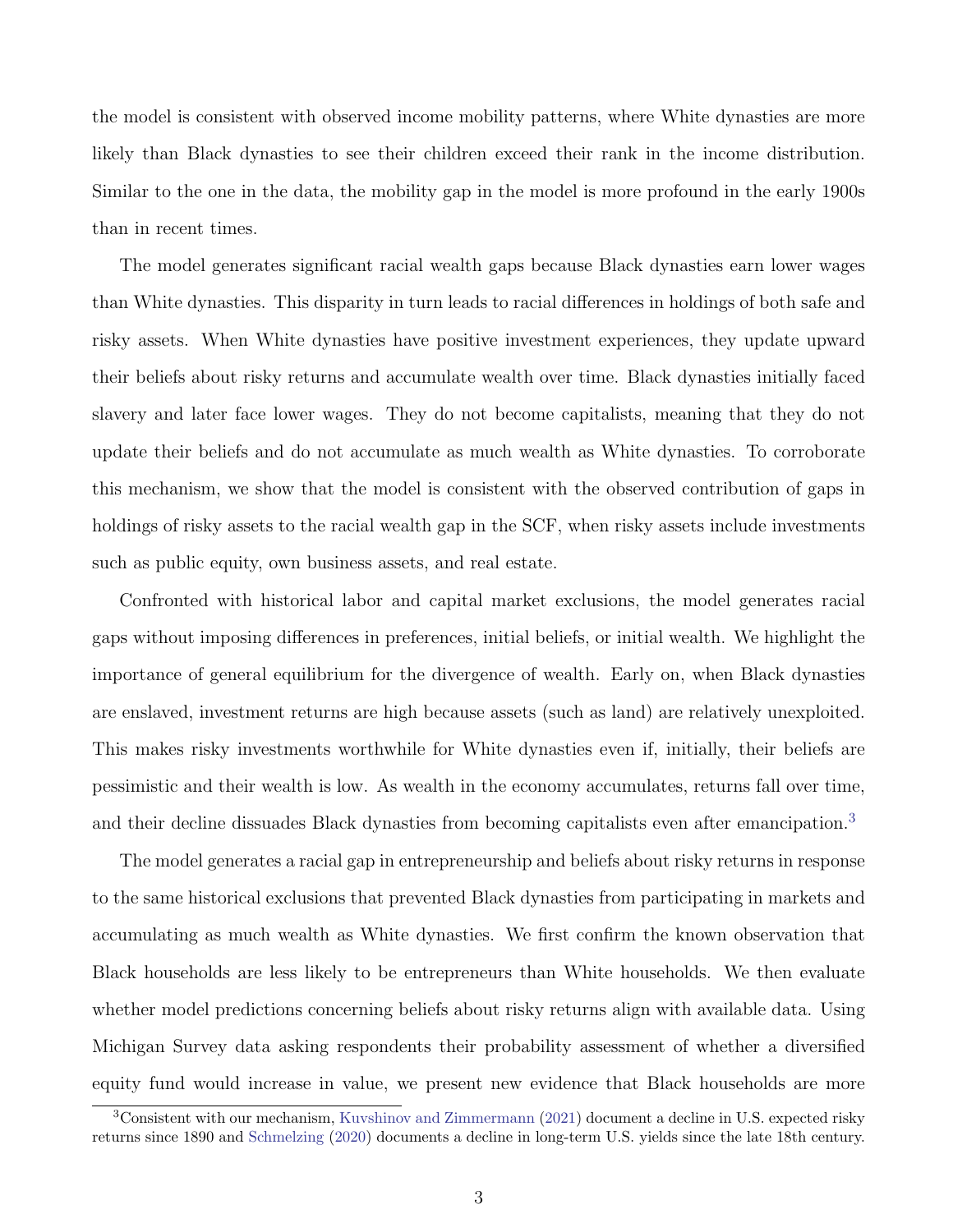pessimistic than White households about risky returns. Despite not being targeted by the parameterization, the model generates a racial belief gap and dispersion of beliefs similar to those observed in the data.

Armed with a model that is consistent with salient observations on wealth, income, entrepreneurship, mobility, and beliefs, we perform various policy experiments to understand the predictions of the model for future racial gaps. We first clarify how we evaluate different reparation policies and why we are interested in their effects on future racial gaps. Our framework subscribes to the logic underlying reparations that persistent racial gaps do not reflect innate differences in ability, preferences, or beliefs but instead emerge from centuries-long exclusions of Black dynasties from labor and capital markets. Our criterion when evaluating reparations is that they compensate appropriately for historical exclusions only if they restore the outcomes we would have observed in a world without these exclusions. Reparation policies today that do not eliminate the racial gaps in the future do not compensate appropriately, because in the absence of exclusions outcomes for Black and White dynasties are identical.

We evaluate reparation policies in terms of whether they achieve equal representation of Black dynasties in wealth, which is the outcome we would observe in the absence of historical exclusions. We are interested in the effects of reparations on wealth, because in our model more than half of the racial welfare gap is accounted for by differences in wealth as opposed to differences in wages. To separate the wealth effects of reparations from the wealth effects of different wages, we assume that labor market policies are enacted to permanently close the racial wage gap at the time when reparations are given.

Our first policy experiment shows that with transfers that eliminate the racial gap in average wealth today, the average wealth of Black dynasties and that of White dynasties diverge again in the future, Black dynasties are strongly underrepresented at the top of the wealth distribution, and the racial welfare gap persists.<sup>[4](#page-6-0)</sup> Historical labor and capital market exclusions lead Black dynasties

<span id="page-6-0"></span><sup>&</sup>lt;sup>4</sup>We calculate transfers to Black dynasties that total 10 trillion dollars and consider progressive and proportional wealth taxes on White dynasties that finance these transfers. Wealth transfers are the most commonly discussed reparation policy [\(Darity and Mullen,](#page-49-0) [2020\)](#page-49-0). The long-run equalization of average wealth is viewed as a goal from proponents of reparations. For example, Darity and Mullen in their discussion of reparations ([https://brook.gs/](https://brook.gs/3j1soQs) [3j1soQs](https://brook.gs/3j1soQs)) argue that "The wealth gap will not persist if the target of well-executed reparations is direct elimination of it."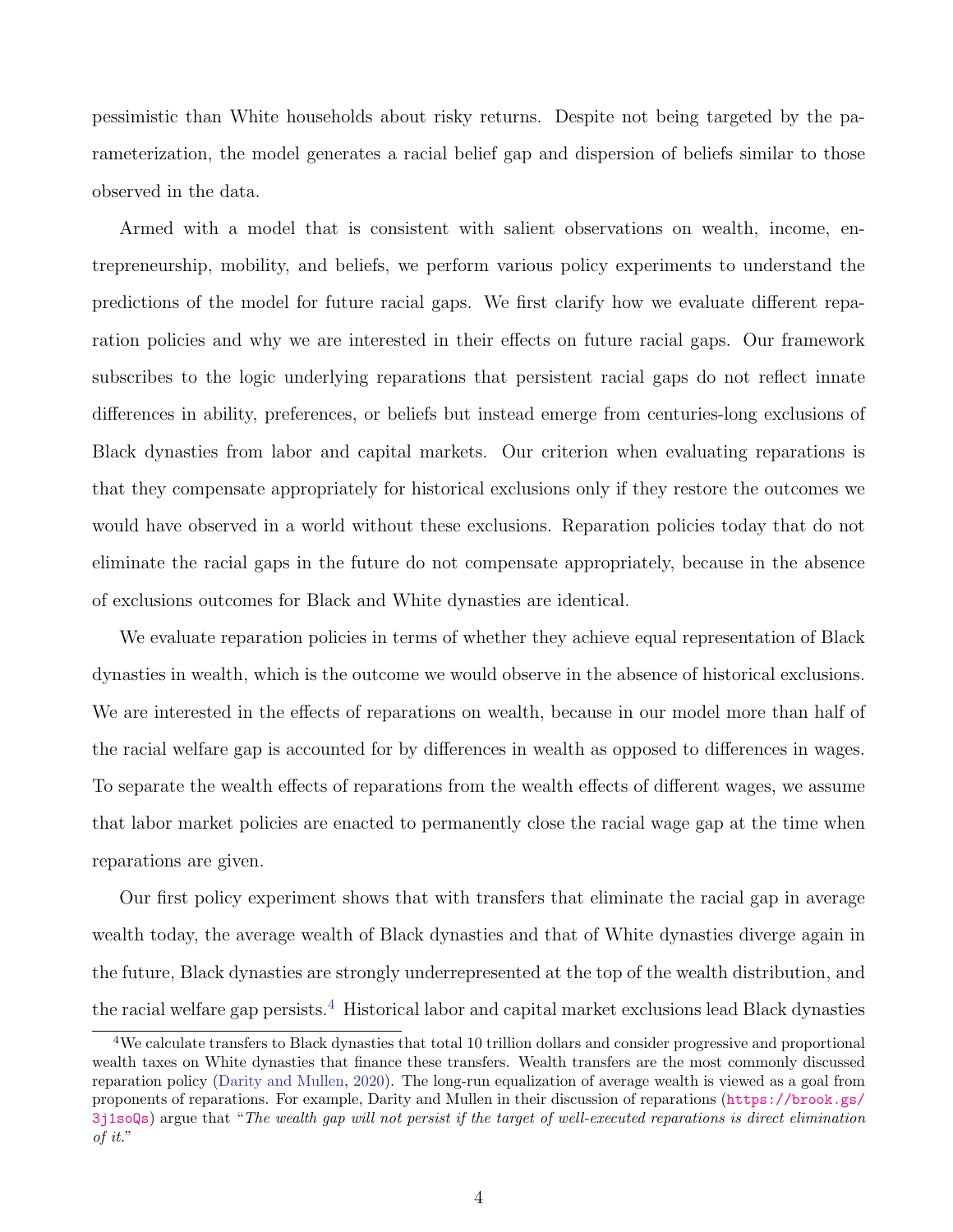to enter into the reparations era with more pessimistic beliefs about risky returns than White dynasties. Since this era is also characterized by a relatively low return to wealth accumulation, most Black dynasties forgo investment opportunities, despite increased wealth.

Racial outcomes differ in the long run, even with larger transfers that make the average Black dynasty significantly wealthier than the average White dynasty today. Wealth transfers are not powerful in changing the trade-off between labor and capital activities. A policy that targets directly this trade-off is investment subsidies, which are more effective than wealth transfers in compensating Black dynasties for historical exclusions. A subsidy equal to 27 percentage points of additional return, financed with taxation of White dynasties' wealth at 100 percent above roughly 17 million dollars, eliminates racial gaps in the long run. Another possibility for closing racial gaps is that after reparations, Black capitalists update their beliefs by learning from others' experiences. This possibility, however, raises the question of why learning from others' experiences did not occur earlier in history, thus leading to today's gap in wealth and entrepreneurship.

This paper contributes to three literatures. Early work by [Blau and Graham](#page-49-1) [\(1990\)](#page-49-1) concludes that racial differences in intergenerational transfers account for most of the racial wealth gap.[5](#page-7-0) [Quadrini](#page-52-1) [\(2000\)](#page-52-1) and [Cagetti and De Nardi](#page-49-2) [\(2006\)](#page-49-2) demonstrate the importance of entrepreneurship for wealth inequality, as entrepreneurs occupy most of the top of the wealth distribution. [Benhabib,](#page-48-0) [Bisin, and Zhu](#page-48-0) [\(2011\)](#page-48-0) stress the role of capital income risk for the upper tail of the wealth distribution, while [Benhabib, Bisin, and Luo](#page-48-1) [\(2019\)](#page-48-1) show that accounting for both inequality and mobility requires a combination of stochastic earnings, heterogeneity in saving rates, and capital income risk. [Gabaix, Lasry, Lions, and Moll](#page-50-0) [\(2016\)](#page-50-0) show the importance of correlated returns with wealth for the fast transitions of tail inequality in the data. Our innovation relative to the wealth inequality literature is to introduce dispersion of expected returns. Unlike models that treat entrepreneurial productivity as an exogenous process, our model has differences in expected returns that emerge endogenously from accumulated investment experiences.<sup>[6](#page-7-1)</sup>

<span id="page-7-0"></span><sup>&</sup>lt;sup>5</sup>Quantitative work on wealth inequality, such as [De Nardi](#page-49-3) [\(2004\)](#page-49-3), highlights the role of bequests and nonhomothetic preferences for the emergence of large estates and the transmission of wealth across generations. Nonhomothetic preferences allow models to account for the observation that households with higher lifetime income [\(Dynan, Skinner, and Zeldes,](#page-50-1) [2004;](#page-50-1) [Straub,](#page-52-2) [2019\)](#page-52-2) or higher wealth [\(Fagereng, Holm, Moll, and Natvik,](#page-50-2) [2019\)](#page-50-2) exhibit higher saving rates.

<span id="page-7-1"></span><sup>6</sup>Consistent with our model that generates a positive correlation between wealth and expected returns, [Bach,](#page-48-2)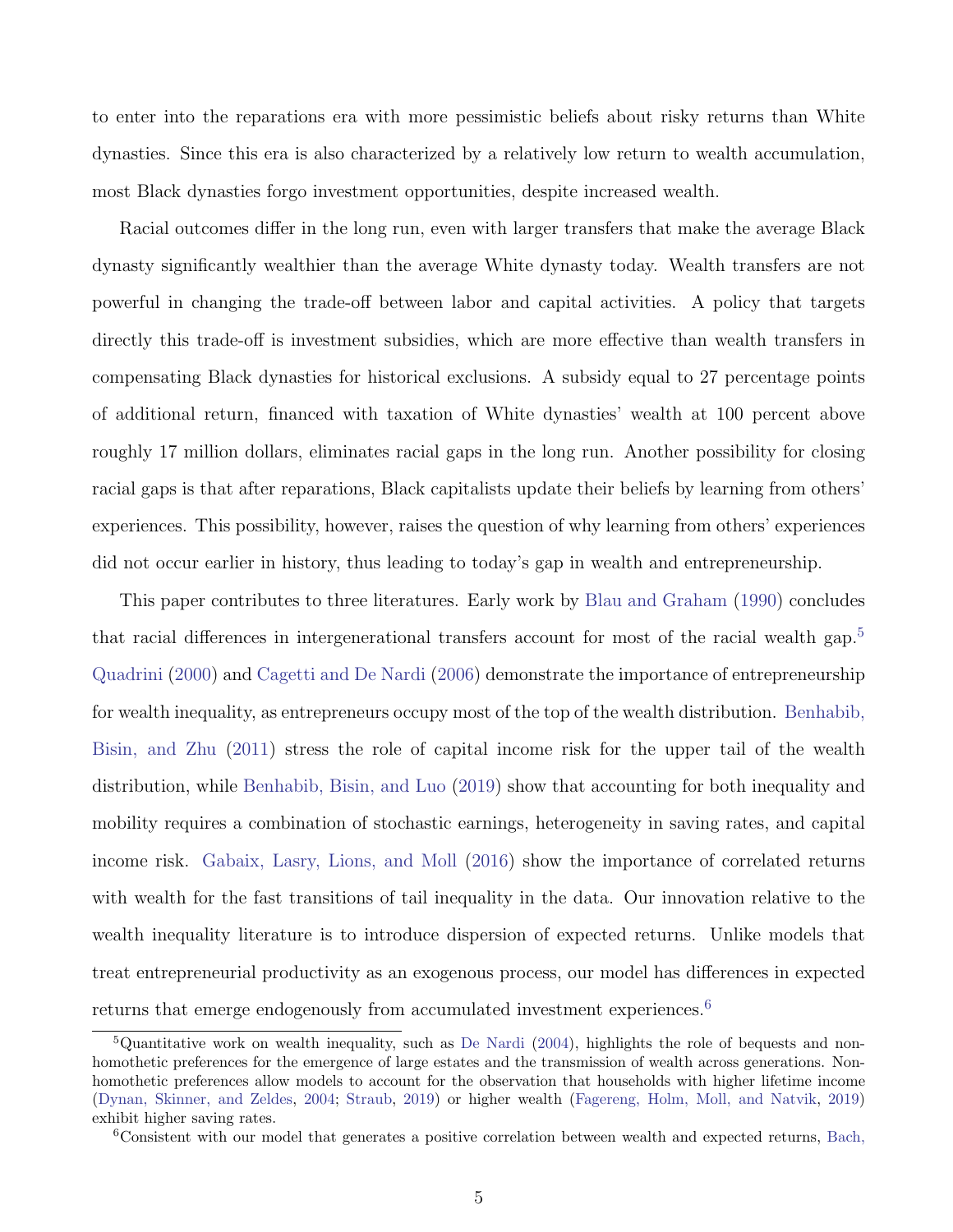[A natural prediction of models with occupational choice is that wealth transfers lead to a](#page-48-2) [rise in recipients' entrepreneurship rates and wealth relative to non-recipients. However,](#page-48-2) [Bleakley](#page-49-4) [and Ferrie](#page-49-4) [\(2016\) present historical evidence from a large wealth redistribution program, Georgia's](#page-48-2) [Cherokee Land Lottery in 1832 that shows that descendants of families who received wealth trans](#page-48-2)[fers did not experience higher education, income, and wealth than descendants of non-recipients.](#page-48-2) [Bleakley and Ferrie](#page-49-4) [\(2016\) conclude that financial resources play a limited role in intergenerational](#page-48-2) [outcomes compared with other factors which may persist through family lines. This other factor](#page-48-2) [in our model is beliefs about risky investment returns. If beliefs were homogeneous, a one-time](#page-48-2) [wealth transfer would perfectly eliminate the racial wealth gap forever. Owing to the more pes](#page-48-2)[simistic beliefs of Black dynasties at the time of reparations, our model instead predicts divergence](#page-48-2) [of wealth after transfers.](#page-48-2)

[The second related literature concerns social capital and the transmission of culture.](#page-48-2) [Fogli](#page-50-3) [and Veldkamp](#page-50-3) [\(2011\) study the transition of women into the labor force in a model of learning](#page-48-2) [by sampling from a small number of other women. As information about the effects of maternal](#page-48-2) [employment on children accumulates, the effects of maternal employment become less uncertain](#page-48-2) [and more women enter into the labor force.](#page-48-2) [Fernandez](#page-50-4) [\(2013\)](#page-50-4) demonstrates the role of cultural [transmission of beliefs about wages for women's rising labor force participation. The transmission](#page-48-2) [of beliefs across generations reflects both parental beliefs and a noisy observation of aggregate](#page-48-2) labor force participation. [Buera, Monge-Naranjo, and Primiceri](#page-48-2) [\(2011\)](#page-49-5) develop and estimate a [model in which a country's past experiences and those of its neighbors shape policymakers' beliefs](#page-48-2) [about the desirability of free market policies.](#page-48-2)

[Our baseline learning mechanism differs from some of these papers because dynasties learn](#page-48-2) [about risky returns based only on their own experiences. Earlier work such as](#page-48-2) [Piketty](#page-51-1) [\(1995\)](#page-51-1) [highlights the role of learning from own mobility experiences for voters' attitudes on redistribution.](#page-48-2) Similar to the model of [Piketty](#page-51-1) [\(1995\), in which experimenting is unattractive, and the cultural](#page-48-2)

[Calvet, and Sodini](#page-48-2) [\(2020\)](#page-48-2) use asset pricing models to document that households with higher wealth exhibit higher expected returns. While a novel part of our model is heterogeneity in expected returns, the model is also consistent with "scale dependence," as emphasized by [Gabaix, Lasry, Lions, and Moll](#page-50-0) [\(2016\)](#page-50-0), because wealthier dynasties are more likely to be capitalists and realize higher ex post returns. [Fagereng, Guiso, Malacrino, and Pistaferri](#page-50-5) [\(2020\)](#page-50-5) document a positive correlation of ex post returns with wealth and, consistent with our model, persistence of returns across generations.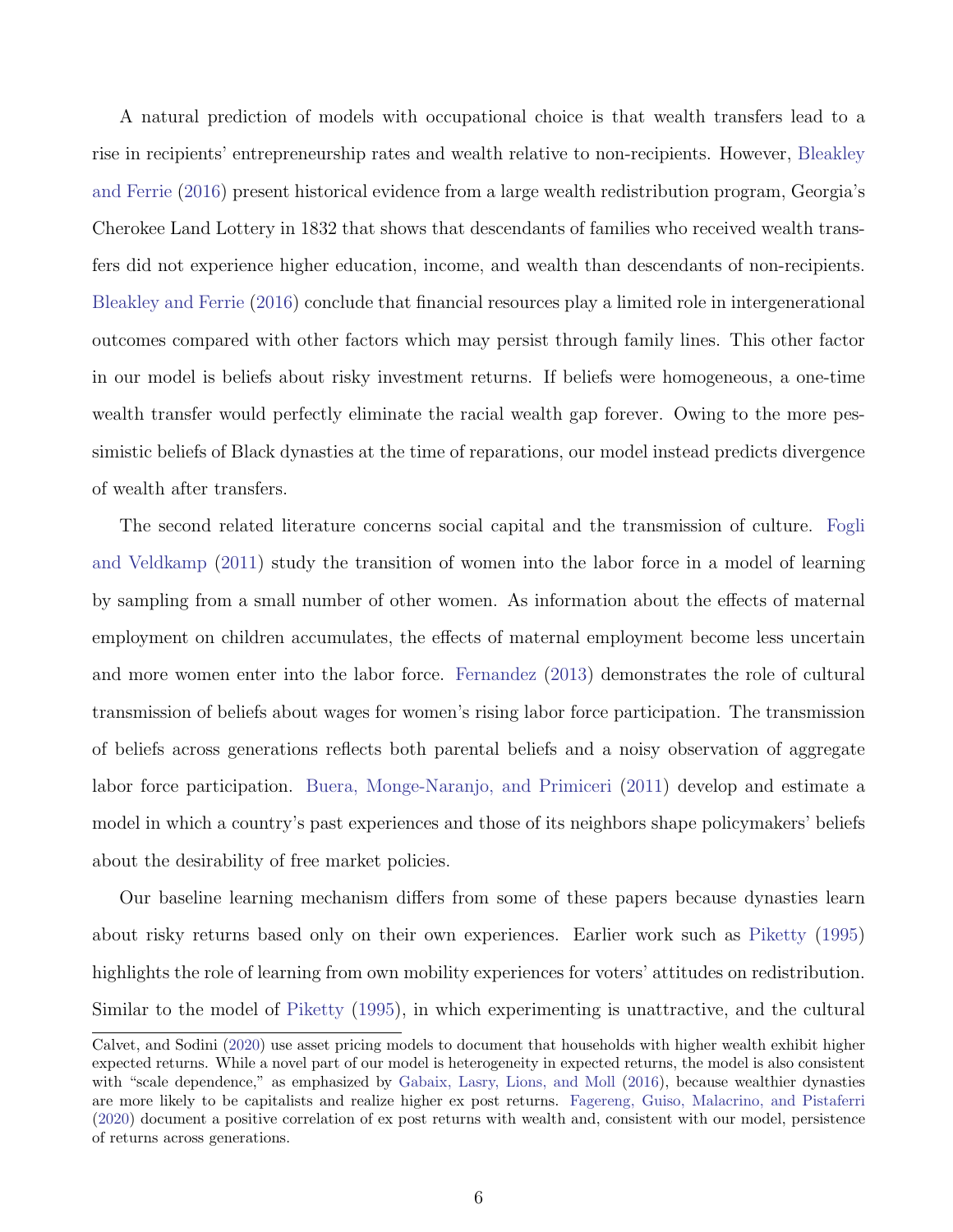transmission model of [Guiso, Sapienza, and Zingales](#page-51-2) [\(2008\)](#page-51-2), in which learning occurs only upon participation, our model features persistent heterogeneity in beliefs as some dynasties do not enter into entrepreneurship.[7](#page-9-0) We extend the baseline model to discuss learning from others' experiences and show that strengthened networks help close racial gaps.

The cultural transmission of family characteristics in our model relates to the work of [Doepke](#page-50-6) [and Zilibotti](#page-50-6) [\(2008\)](#page-50-6). The authors develop a model with endogenous preference formation and occupational segregation to study the replacement of the British aristocracy by capitalists who rose from the middle class. The model of [Doepke and Zilibotti](#page-50-6) [\(2008\)](#page-50-6) features reversals of economic outcomes across generations. These occur because capitalists teach their children to appreciate leisure, anticipating that they will rely on capital income, while middle-class parents teach their children stronger work ethics and patience. Our model instead features persistence of wealth and poverty traps which are consistent with the lack of wealth convergence across races over the past two centuries.

Finally, our work contributes to the racial gaps literature. [Darity and Frank](#page-49-6) [\(2003\)](#page-49-6) narrate centuries-long exclusions of Black dynasties from labor and capital markets and offer proposals for the implementation of reparations.<sup>[8](#page-9-1)</sup> [Aliprantis, Carroll, and Young](#page-48-3) [\(2019\)](#page-48-3) and [Ashman and](#page-48-4) [Neumuller](#page-48-4) [\(2020\)](#page-48-4) use quantitative models to show how racial income gaps generate racial wealth gaps. Given differences in labor earnings, these models generate divergence of wealth after onetime transfers. By contrast, our model predicts wealth diverges after one-time transfers even if we eliminate forever the labor earnings gap. [Hsieh, Hurst, Jones, and Klenow](#page-51-3) [\(2019\)](#page-51-3) demonstrate that removing labor market exclusions of Black workers increases aggregate productivity by improving the allocation of talent across occupations. Like these authors' model, our model does not feature differential changes in innate abilities by race over time and removes labor market exclusions at the time of reparations. Unlike [Hsieh, Hurst, Jones, and Klenow](#page-51-3) [\(2019\)](#page-51-3) who do not consider wealth

<span id="page-9-0"></span><sup>&</sup>lt;sup>7</sup>In our model, learning depends directly on own investment experiences and indirectly on the aggregate risky return. In their study of perceptions of intergenerational mobility, [Alesina, Stantcheva, and Teso](#page-48-5) [\(2018\)](#page-48-5) offer evidence that individuals who have experienced upward mobility in their own life are more optimistic about mobility. In the context of forming inflation expectations, [Malmendier and Nagel](#page-51-4) [\(2016\)](#page-51-4) present evidence that individuals put more weight on personal experiences than on other available historical data, especially following periods of volatile inflation.

<span id="page-9-1"></span><sup>&</sup>lt;sup>8</sup>We confront quantitatively the model with historical evidence on racial gaps in wealth, wages, and mobility from [Higgs](#page-51-5) [\(1982\)](#page-51-5) and [Margo](#page-51-6) [\(1984\)](#page-51-6), [Margo](#page-51-7) [\(2016\)](#page-51-7), and [Collins and Wanamaker](#page-49-7) [\(2017\)](#page-49-7).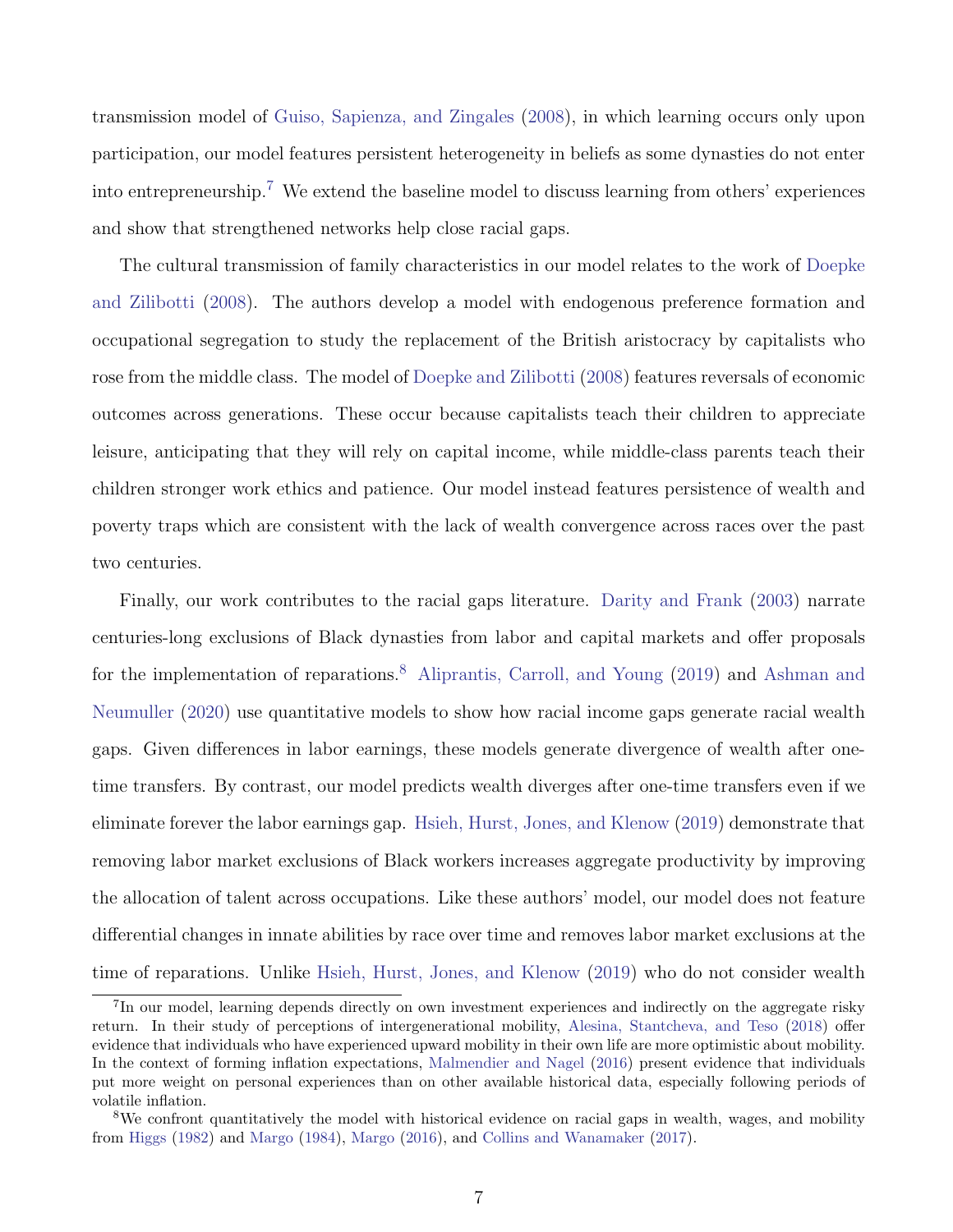accumulation, we are interested in how the racial wealth gap emerged from historical events and how it will evolve after reparations.

Recent work on racial gaps includes [Brouillette, Jones, and Klenow](#page-49-8) [\(2021\)](#page-49-8) who quantify welfare differences over time and [Derenoncourt, Kim, Kuhn, and Schularick](#page-50-7) [\(2022\)](#page-50-7) who document and analyze historical wealth differences. Our approach differs from these papers in that we develop an equilibrium model that generates endogenously racial differences in saving rates and wealth returns. The benefit of this approach is that we explain how racial gaps in welfare and wealth emerged and that we allow racial gaps to respond endogenously to policies such as reparation transfers or investment subsidies.

Our conclusion that reparations in the form of transfers do not eliminate the racial wealth gap in the long run is reminiscent of the conclusion of [Loury](#page-51-8) [\(1977\)](#page-51-8) for labor market policies aiming to equalize racial outcomes. [Loury](#page-51-8) [\(1977\)](#page-51-8) argues that equal opportunity policies may not completely eliminate racial inequality, because labor market outcomes also depend on accumulated social capital and networks that disadvantage Black households. The parallel between our paper and the paper of [Loury](#page-51-8) [\(1977\)](#page-51-8) is that equalizing wealth in our model does not suffice to eliminate the racial wealth gap in the future, because at the time of reparations Black dynasties have accumulated fewer positive investment experiences from their network.

# 2 Model

We present the model and characterize its equilibrium. We then discuss key mechanisms through an example.

#### 2.1 Environment

The economy is populated by a continuum of heterogeneous dynasties indexed by  $\iota \in [0,1]$ . The horizon is infinite and periods  $t = 1, 2, \ldots$  represent the economic life for a generation within a dynasty. We denote by  $\Phi_t$  the distribution of dynasties in period t.

**Demographics**. Dynasty  $\iota$  in period  $t$  has size  $N_{tt}$ . The evolution of  $N_{tt}$  is given by

$$
N_{tt+1} = (1 + n_{tt+1})N_{tt},\tag{1}
$$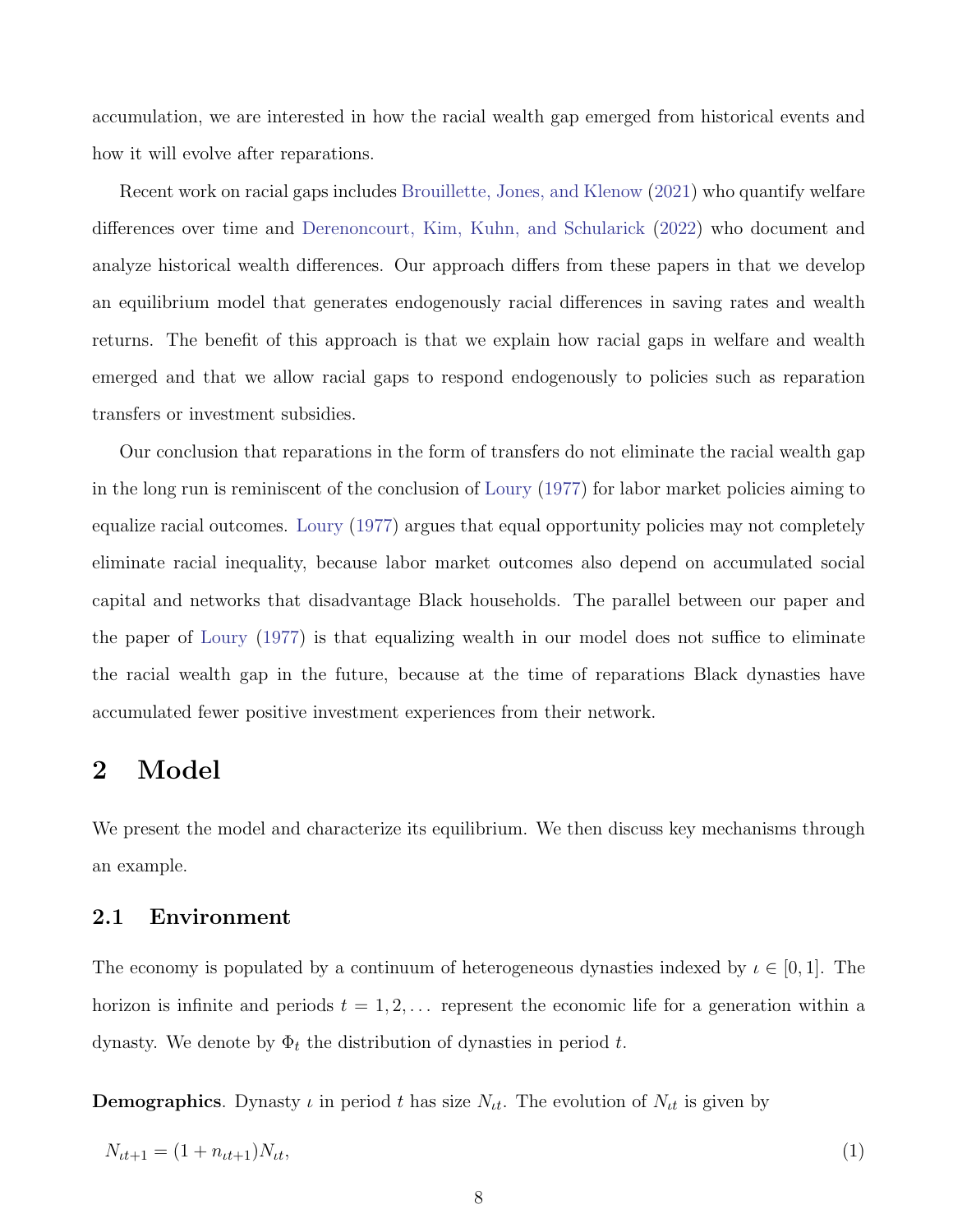where  $n_{t+1}$  is the population growth rate of dynasty  $\iota$  between periods t and  $t + 1$ . The total population is  $N_t = \int N_{tt} d\Phi_t$  and the population growth rate is  $n_{t+1} \equiv N_{t+1}/N_t - 1$ .

Technology. The model features an occupational choice between labor and capital, motivated by the observation that the majority of households at the top of the wealth distribution are entrepreneurs. Each generation within a dynasty is endowed with one unit of time. Generations allocate fraction  $1 - k_{tt}$  of their lifetime to a safe technology, which we call labor, and fraction  $k_{tt}$ to a risky technology, which we call capital or entrepreneurship. The allocation of time  $k_{tt} \in [0, 1]$ is continuous.

The safe technology produces labor income from working and non-labor income from saving in a risk-free asset. Dynasties that allocate fraction  $1 - k_{tt}$  of their time to the safe technology earn income:

$$
(z_{tt} + i_t a_{tt})(1 - k_{tt}), \qquad (2)
$$

where  $z_{tt}$  is the wage and  $i_t$  is the safe return on assets  $a_{tt}$ , both taken as given by dynasties.

Operating the risky technology requires time and dynasties that allocate time  $k_{tt}$  to entrepreneurial activities forgo labor income. Entrepreneurship is risky, as  $k_{tt}$  is chosen before an idiosyncratic investment shock is realized. Allocating time  $k_{tt}$  produces capital income:

$$
r_t a_{tt} k_{tt}, \quad \text{if} \quad e_{tt} = G,
$$
  
0, if  $e_{tt} = B.$  (3)

Capital income depends on the realization of an idiosyncratic event  $e_{tt}$ . If the dynasty's experience is good,  $e_{tt} = G$ , entrepreneurship yields a net return  $r_t$  per unit of assets invested  $a_{tt}$ . If the dynasty's experience is bad,  $e_{tt} = B$ , entrepreneurship yields a net return of zero. The return  $r_t$ is determined in equilibrium and also taken as given.

Beliefs. Our modeling innovation is to introduce heterogeneity in beliefs about risky investment returns. Dynasties do not know the objective probability of a good experience, which we denote by  $q^* = \mathbb{P}(e_{tt} = G)$ . This probability is common across dynasties and constant over time. Dynasties learn about  $q^*$  from events they experience when they are capitalists.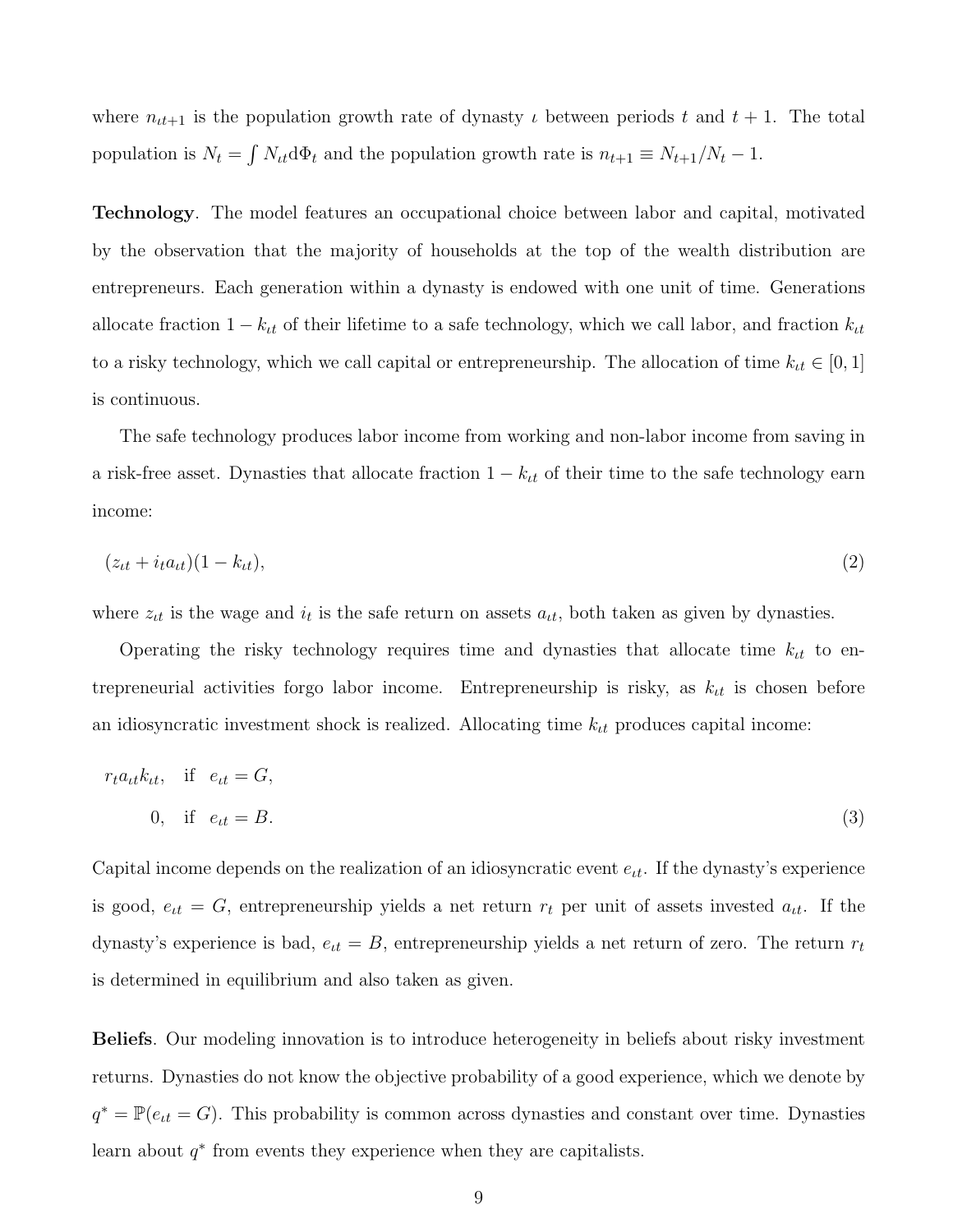Each dynasty  $\iota$  begins period  $t$  with a prior belief,  $\pi_{\iota}(q)$ , over the probability that risky investment activities are successful,  $q^*$ . The belief induces a subjective expectation of a good event,  $\mathbb{E}_{tt}q^* = \int q\pi_{tt}(q) dq$ . As we illustrate below, this expectation partly determines the choice to become a capitalist.

<span id="page-12-0"></span>Capitalists,  $k_{tt} > 0$ , update their prior belief following their experiences using Bayes's rule:

$$
\pi_{\iota t+1}(q) = \begin{cases} \pi_{\iota t}(q) \frac{q}{\mathbb{E}_{\iota t} q^*}, & \text{if } e_{\iota t} = G, \\ \pi_{\iota t}(q) \frac{1-q}{\mathbb{E}_{\iota t}(1-q^*)}, & \text{if } e_{\iota t} = B. \end{cases}
$$
\n(4)

Following a good experience,  $e_{tt} = G$ , the posterior belief that  $q^*$  equals  $q$ ,  $\pi_{tt+1}(q)$ , equals the prior belief,  $\pi_{tt}(q)$ , multiplied by the likelihood of experiencing a good event, q, divided by the probability of occurrence of a good event,  $\mathbb{E}_{tt}q^*$ . Dynasties with good experiences increase their belief about probabilities that exceed their prior mean of a good experience. Conversely, following a bad experience,  $e_{tt} = B$ , dynasties lower their belief about probabilities that exceed their prior mean of a good experience.

Capitalists,  $k_{tt} > 0$ , pass their posterior beliefs on to their children, who begin the next period with prior  $\pi_{\iota t+1}$ . Laborers,  $k_{\iota t} = 0$ , do not accumulate risky investment experiences and, therefore, do not update their prior,  $\pi_{tt+1} = \pi_{tt}$ . Beliefs in our model are martingale,  $\mathbb{E}_{tt} \pi_{tt+1}(q) = \pi_{tt}(q)$ . Therefore, beliefs converge to the truth in the long run,  $\lim_{t\to\infty} \pi_{tt}(q) = 0$  for  $q \neq q^*$ , but only conditional on being a capitalist.

In our model, dynasties learn from their own experiences only if they become capitalists. This feature is similar to the learning assumption of [Piketty](#page-51-1) [\(1995\)](#page-51-1) in his model of income mobility. We think this is a natural benchmark, partly because it allows the model to generate persistence in returns and wealth. In Section [4.3,](#page-45-0) we consider alternative assumptions under which dynasties also learn from the experiences of other dynasties.

Timing. The timing of events in each period is as follows:

1. Dynasty  $\iota$  begins period  $t$  with state  $(z_{tt}, a_{tt}, \pi_{tt}(q), n_{tt+1}, T_{tt})$ , where  $z_{tt}$  is the wage,  $a_{tt}$  is assets,  $\pi_{tt}(q)$  is the prior belief about the probability the good event is q,  $n_{tt+1}$  is the growth rate of the size of the dynasty, and  $T_{tt}$  is transfers.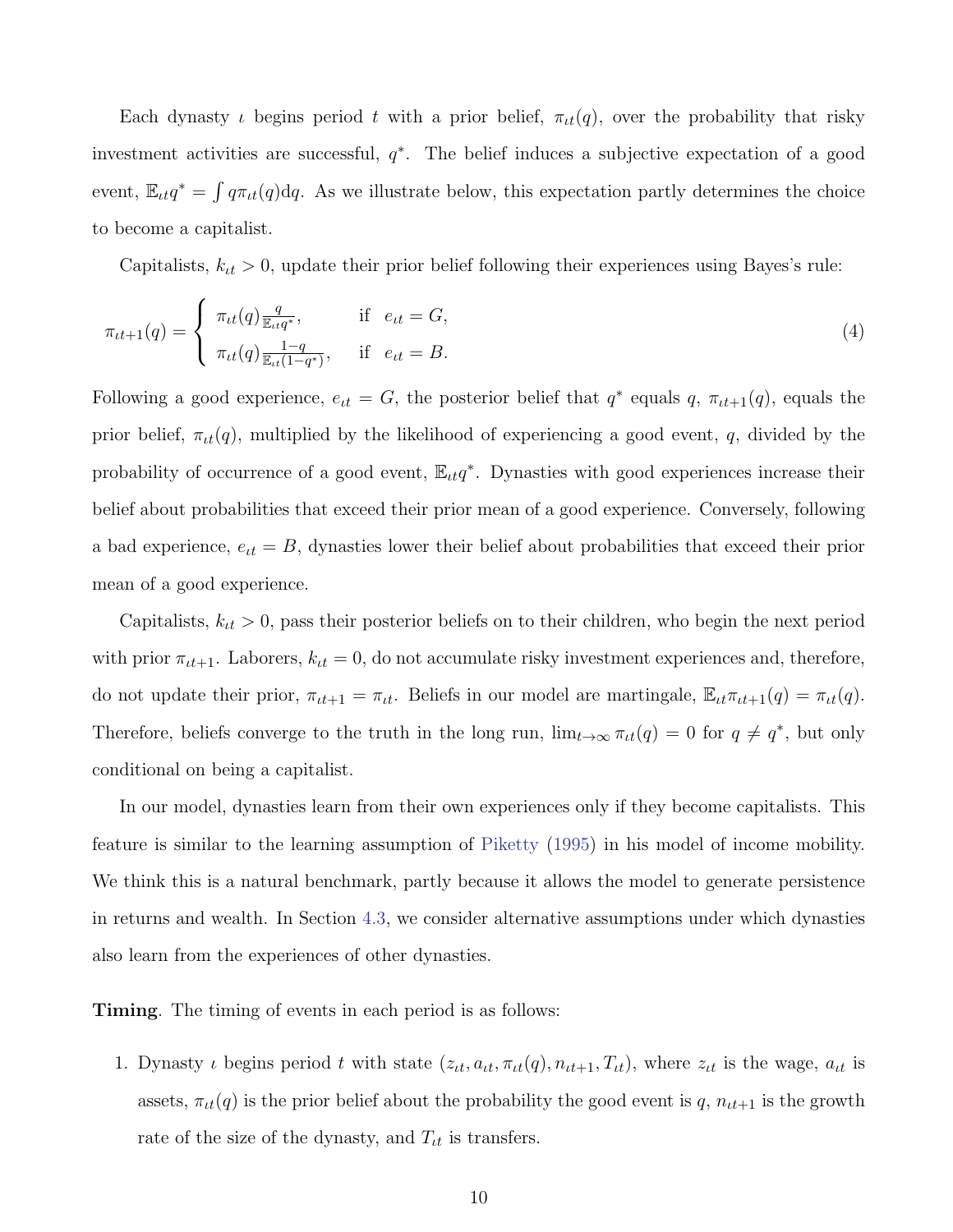- 2. Dynasties choose the fraction of time spent on capital activities  $k_{tt}$  before  $e_{tt}$  is realized.
- 3. Dynasties experience  $e_{tt}$  and realize income  $y_{tt}$ .
- 4. Dynasties choose consumption  $c_{tt}$  and transmit assets  $a_{tt+1}$  and posterior beliefs  $\pi_{tt+1}$  to the next generation  $\iota t + 1$ .

Preferences and budget. The model is analytically tractable because each generation has preferences over their own consumption  $c_{tt}$  and over assets bequeathed per child  $a_{tt+1}$ . The utility function is

<span id="page-13-0"></span>
$$
U = \frac{(c_{tt} - \bar{c}_t)^{1-\gamma} - 1}{1-\gamma} + \beta^{\gamma} \frac{a_{tt+1}^{1-\gamma} - 1}{1-\gamma},
$$
\n(5)

where parameter  $\gamma \geq 0$  governs the curvature of the utility function for consumption and bequests and the discount factor  $\beta > 0$  governs the preference for bequests relative to consumption.

Preferences are non-homothetic, with  $\bar{c}_t > 0$  denoting the subsistence level of consumption. We motivate non-homothetic preferences with the observation that households with higher lifetime income (for example, [Dynan, Skinner, and Zeldes,](#page-50-1) [2004;](#page-50-1) [Straub,](#page-52-2) [2019\)](#page-52-2) and wealth (for example, [Fagereng, Holm, Moll, and Natvik,](#page-50-2) [2019\)](#page-50-2) exhibit higher saving rates, leading to increased wealth inequality (for example, [De Nardi and Fella,](#page-50-8) [2017\)](#page-50-8). In our quantitative analysis,  $\bar{c}_t$  allows the model to generate the low share of wealth held by the bottom half of the population.

<span id="page-13-1"></span>The budget constraint of each generation is

$$
c_{tt} + (1 + n_{tt+1})a_{tt+1} = y_{tt}(k_{tt}, e_{tt}) + (1 - \delta)a_{tt},
$$
\n(6)

where  $(1 + n<sub>ut+1</sub>)a<sub>ut+1</sub>$  is resources saved to transfer  $a<sub>ut+1</sub>$  to each member of the next generation and  $\delta$  is the depreciation rate of assets. Income  $y_{tt}$  is a function of the allocation of time  $k_{tt}$  and the realization of experience  $e_{\iota t}$ 

$$
y_{tt}(k_{tt}, e_{tt}) = \begin{cases} T_{tt} + (z_{tt} + i_t a_{tt})(1 - k_{tt}) + r_t a_{tt} k_{tt}, & \text{if } e_{tt} = G, \\ T_{tt} + (z_{tt} + i_t a_{tt})(1 - k_{tt}), & \text{if } e_{tt} = B, \end{cases}
$$
(7)

where  $T_{tt}$  are transfers.

Interpretation of wealth, return heterogeneity, and risky investments. We interpret  $a_{it}$  as net worth from all assets minus liabilities, including public equity, business assets, bonds,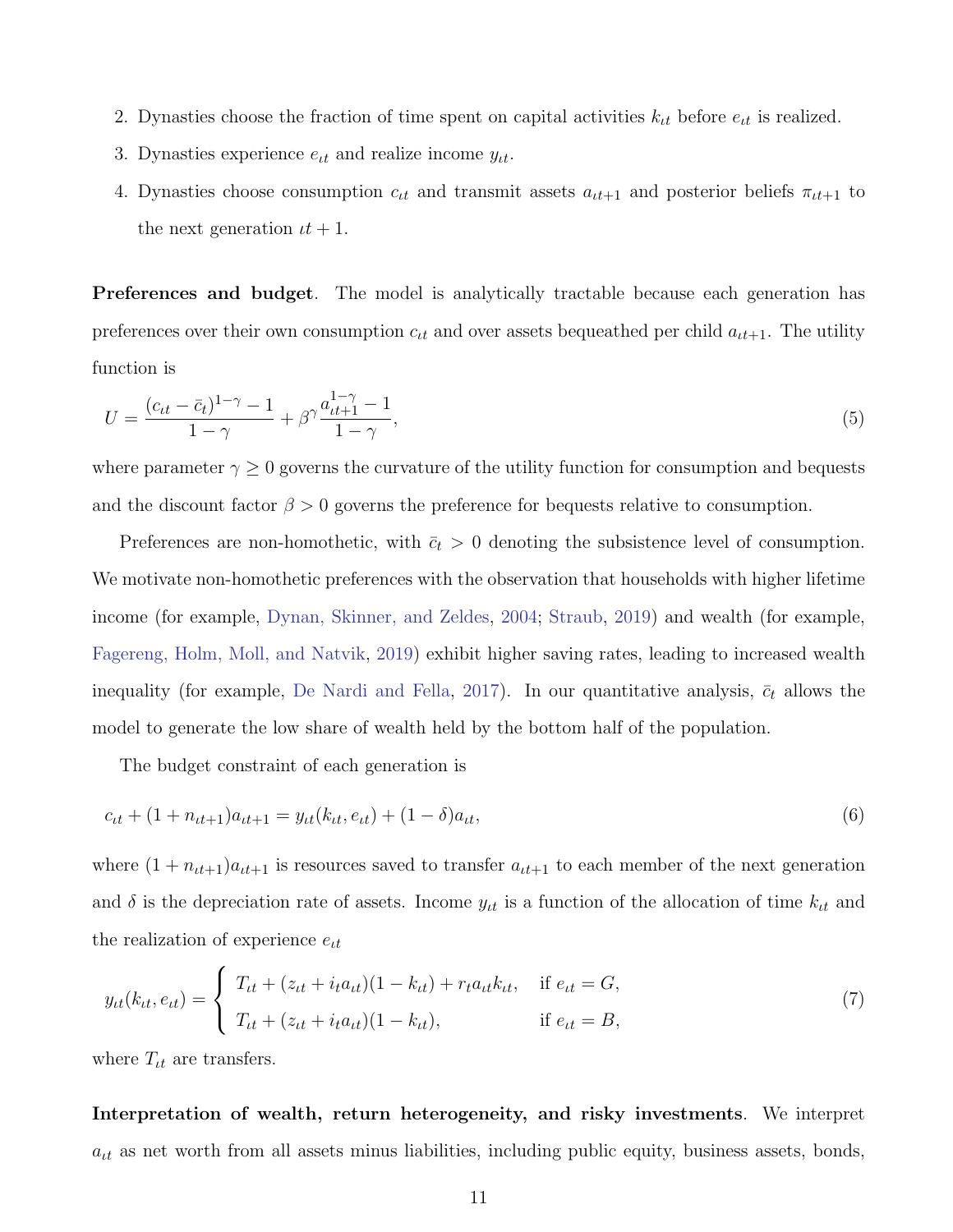durables, and housing, as is consistent with our model, in which wealth derives from both safe and risky investments. The ex-post net return on wealth for dynasty  $\iota$  at time t is

<span id="page-14-0"></span>
$$
p_{tt} = \begin{cases} r_t k_{tt} + i_t (1 - k_{tt}) - \delta, & \text{if } e_{tt} = G, \\ i_t (1 - k_{tt}) - \delta, & \text{if } e_{tt} = B. \end{cases}
$$
 (8)

Equation [\(8\)](#page-14-0) shows that there are two sources of ex-post return heterogeneity across dynasties. Heterogeneity arises because of luck, as dynasties can experience either a good or a bad event  $e_{tt}$ . Heterogeneity also arises endogenously from portfolio composition, as dynasties choose to direct a different fraction of investments  $k<sub>tt</sub>$  toward risky assets and the risky return  $r<sub>t</sub>$  differs from the safe return  $i_t$ .<sup>[9](#page-14-1)</sup>

Our modeling of risky investments is consistent with two aspects of the data that we discuss below. In Section [3.3.1,](#page-26-0) we use the SCF to document that holdings of private business assets and public equity are quantitatively the most important drivers for the racial wealth gap. This finding is consistent with our model, in which risky investment activities amplify the racial gap in average wealth. Further, in Section [3.3.5,](#page-32-0) we document the existence of a racial gap in beliefs about returns on a diversified equity fund, which directly maps to expected risky returns  $\mathbb{E}_{tt}q^*r_t$ .

## <span id="page-14-2"></span>2.2 Dynasty Optimization

We solve the dynasty problem backwards. In the last stage, the solution for consumption and assets, given income level  $y_{tt}$ , is

$$
c_{tt} = \bar{c}_t + \omega_{tt+1} \left( y_{tt} + (1 - \delta) a_{tt} - \bar{c}_t \right),\tag{9}
$$

$$
a_{tt+1} = \frac{1 - \omega_{tt+1}}{1 + n_{tt+1}} \left( y_{tt} + (1 - \delta) a_{tt} - \bar{c}_t \right),\tag{10}
$$

with weight  $\omega_{tt+1} \equiv \frac{(1+n_{tt+1})^{\frac{1-\gamma}{\gamma}}}{\sqrt{1-\gamma}}$  $\overline{(1+n_{\iota t+1})^{\frac{1-\gamma}{\gamma}}+\beta}$ . The solutions are constant elasticity of substitution demand functions, augmented to account for subsistence consumption. Each generation allocates a fraction  $\omega_{tt+1}$  of its resources net of subsistence consumption to consumption above this subsistence level. Remaining resources are passed to the next generation in the form of assets. Because each

<span id="page-14-1"></span><sup>9</sup>Recent work by [Kermani and Wong](#page-51-9) [\(2021\)](#page-51-9) on housing documents that rate of returns may differ for reasons other than luck and portfolio composition. Adding exogenous differences in returns to our environment, for example by assuming that  $r_t$  is higher for White dynasties than for Black dynasties, would increase even more the racial wealth gap.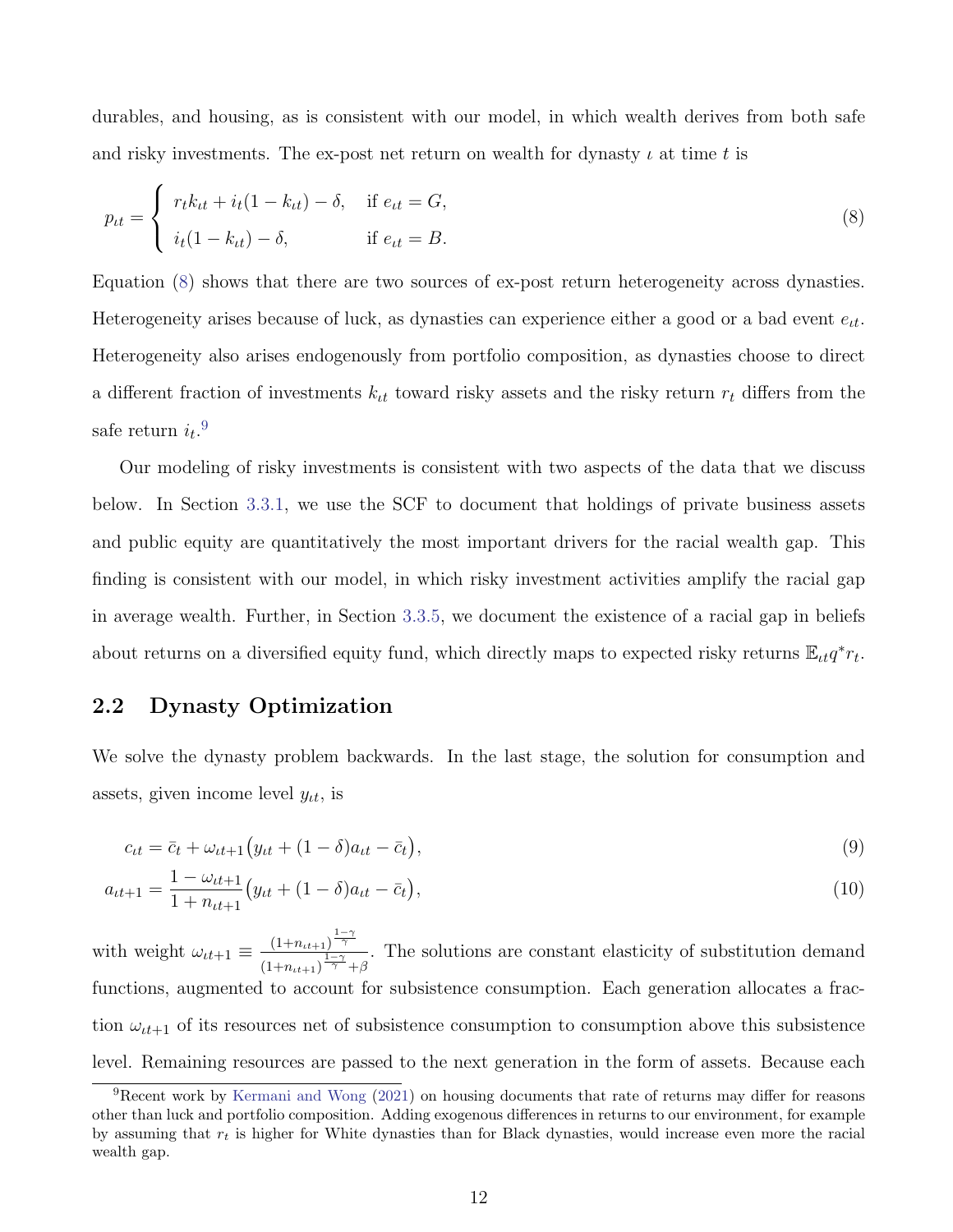<span id="page-15-0"></span>

<span id="page-15-2"></span><span id="page-15-1"></span>Figure 1: Policy Functions

generation is succeeded by  $1 + n_{tt+1}$  members, an increase in population growth reduces the resources transferred per member of the next generation. The consumption weight  $\omega_{tt+1}$  varies with population growth when  $\gamma \neq 1$ . With log utility,  $\gamma \rightarrow 1$ , the weight is independent of population growth and is inversely related to the discount factor,  $\omega_{tt+1} = 1/(1+\beta)$ .

Working backwards, we solve for the allocation of time  $k<sub>tt</sub>$  using the optimal choice of consumption and assets in the last stage. Dynasties maximize expected utility

$$
V = \max_{k_{tt}} \int \Big( qU^*(y_{tt}(k_{tt}, G)) + (1 - q)U^*(y_{tt}(k_{tt}, B)) \Big) \pi_{tt}(q) dq, \tag{11}
$$

where  $U^*$  is indirect utility given income  $y_{tt} = y_{tt}(k_{tt}, e_{tt})$ . The expectation is formed under the probability distribution  $\pi_{tt}$ . The solution for time allocated to capital is

$$
k_{tt} = \begin{cases} 0, & \text{if } r_t a_{tt} \le z_{tt} + i_t a_{tt}, \quad \text{or } \mathbb{E}_{tt} q^* r_t a_{tt} \le z_{tt} + i_t a_{tt}, \\ \left( 1 + \frac{T_{tt} + (1 - \delta) a_{tt} - \bar{c}_t}{z_{tt} + i_t a_{tt}} \right) \left( \frac{\left[ \frac{\mathbb{E}_{tt} q^*}{1 - \mathbb{E}_{tt} q^*} \left( \frac{r_t a_{tt}}{z_{tt} + i_t a_{tt}} - 1 \right) \right]^{\frac{1}{\gamma}} - 1}{\left[ \frac{\mathbb{E}_{tt} q^*}{1 - \mathbb{E}_{tt} q^*} \left( \frac{r_t a_{tt}}{z_{tt} + i_t a_{tt}} - 1 \right) \right]^{\frac{1}{\gamma}} - 1 + \frac{r_t a_{tt}}{z_{tt} + i_t a_{tt}}} \right), \quad \text{otherwise,} \end{cases} \tag{12}
$$

with  $k_{tt} = 1$  if the expression in the last line exceeds one.

Figure [1](#page-15-0) presents the policy functions for  $k_{tt}$ . Our model includes two channels affecting the decision to become a capitalist. The first is wealth, captured by  $a_{tt}$ , and the second is relative factor returns, captured by the expected return  $\mathbb{E}_{tt} q^* r_t$  relative to the wage  $z_{tt}$ . Dynasties with sufficiently high wage  $z_{tt}$ , low assets  $a_{tt}$ , or pessimistic beliefs about returns  $\mathbb{E}_{tt}q^*r_t$  become laborers,  $k_{tt} = 0$ . Conditional on a dynasty becoming capitalists,  $k<sub>tt</sub>$  increases in assets and expected returns and decreases in the wage.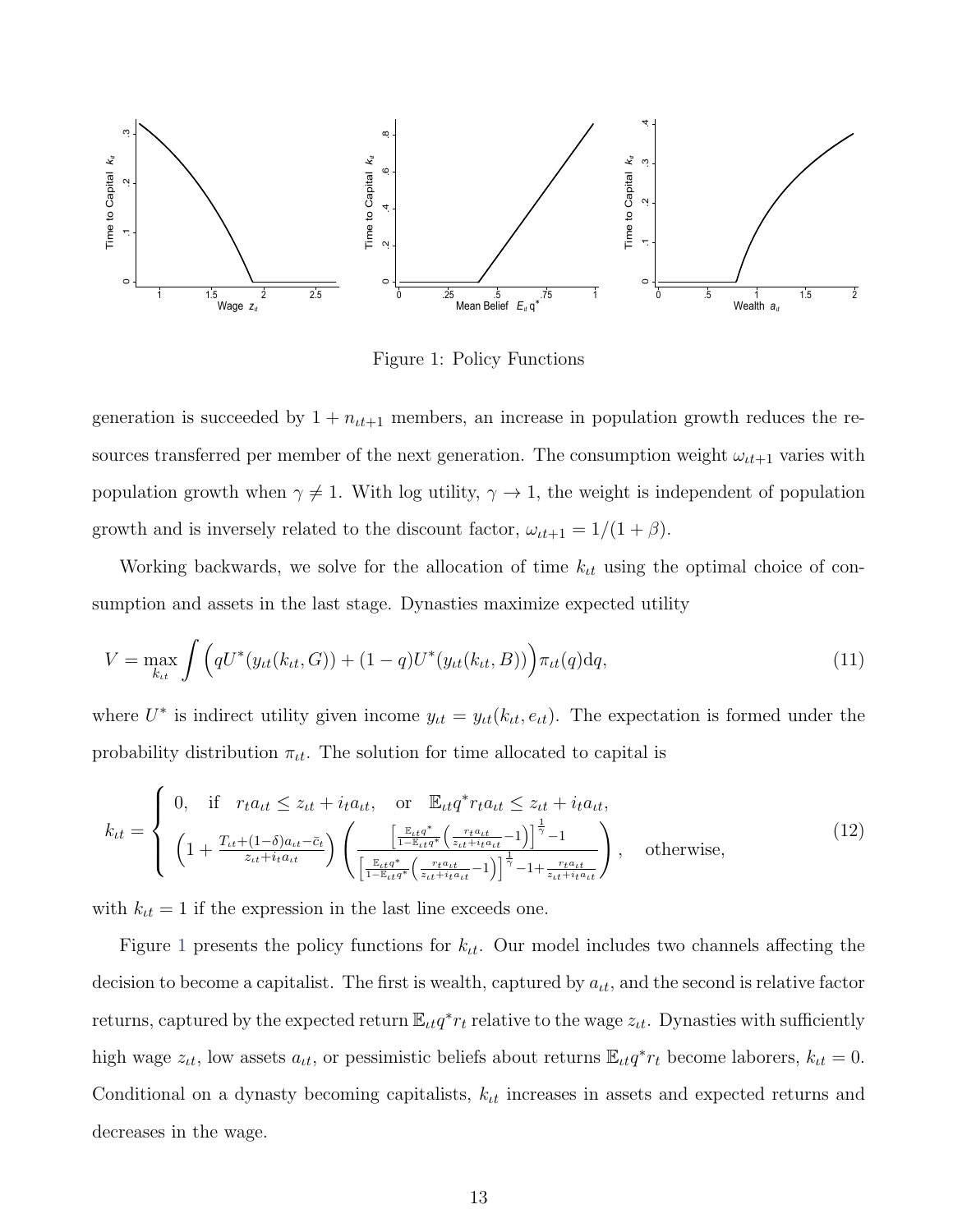#### 2.3 Asset Market

The return to risky investments,  $r_t$ , adjusts to clear the asset market:<sup>[10](#page-16-0)</sup>

<span id="page-16-1"></span>
$$
N_t \int (1 + n_{tt+1}) a_{tt+1}(\cdot, r_t) d\Phi_t = \bar{A}_{t+1}/r_t^{\alpha}.
$$
\n(13)

The left-hand side of this equation is total desired assets given a return  $r_t$ . Desired assets increase in  $r_t$  because a higher return induces more dynasties to become capitalists and to transfer more assets to their children. The supply of assets has to meet a limit on investment opportunities, given by the right-hand side of equation [\(13\)](#page-16-1). Parameter  $\alpha \geq 0$  governs the magnitude of the decline in returns as wealth accumulates. In the limiting case with  $\alpha = 0$ , assets are in fixed supply (for example, land) and  $r_t$  adjusts to make assets equal to the exogenous constant  $\overline{A}_{t+1}$ . In the other limiting case with  $\alpha \to \infty$ , the return to risky investment is exogenous as in a small open economy. For intermediate cases,  $0 < \alpha < \infty$ , the equilibrium return and assets are jointly determined as in standard closed-economy general equilibrium models.

## 2.4 Labor and Capital Market Exclusions

We treat labor and capital market exclusions as exogenous driving forces and feed them to the model in a time-varying way that we specify in the quantitative part of our analysis. In modelling these exclusions, we distinguish between Black dynasties b and White dynasties  $w$ . Black dynasties are a fraction  $\phi_t$  of the population. We denote by  $\Phi_t^h$  the distribution of dynasties  $h \in \{b, w\}$ conditional on race.

We use the term "labor market exclusion" to refer to slavery and the racial wage gap. Slavery, which we indicate by  $\chi_t^{\ell} = 1$ , forces Black dynasties to be laborers, consume subsistence consumption, and not transfer resources to their children:

$$
k_{tt}^b = 0, \quad c_{tt}^b = \bar{c}_t, \quad a_{tt+1}^b = 0.
$$
\n(14)

During slavery, production of Black dynasties in excess of subsistence consumption is expropriated

<span id="page-16-0"></span><sup>&</sup>lt;sup>10</sup>The demand for safe assets is perfectly elastic, implying an exogenous return  $i_t$ . In our quantitative results we set  $i_t$  to a constant, but the results are not sensitive to feeding in the time-varying return from Jordà, Knoll, [Kuvshinov, Schularick, and Taylor](#page-51-10) [\(2019\)](#page-51-10).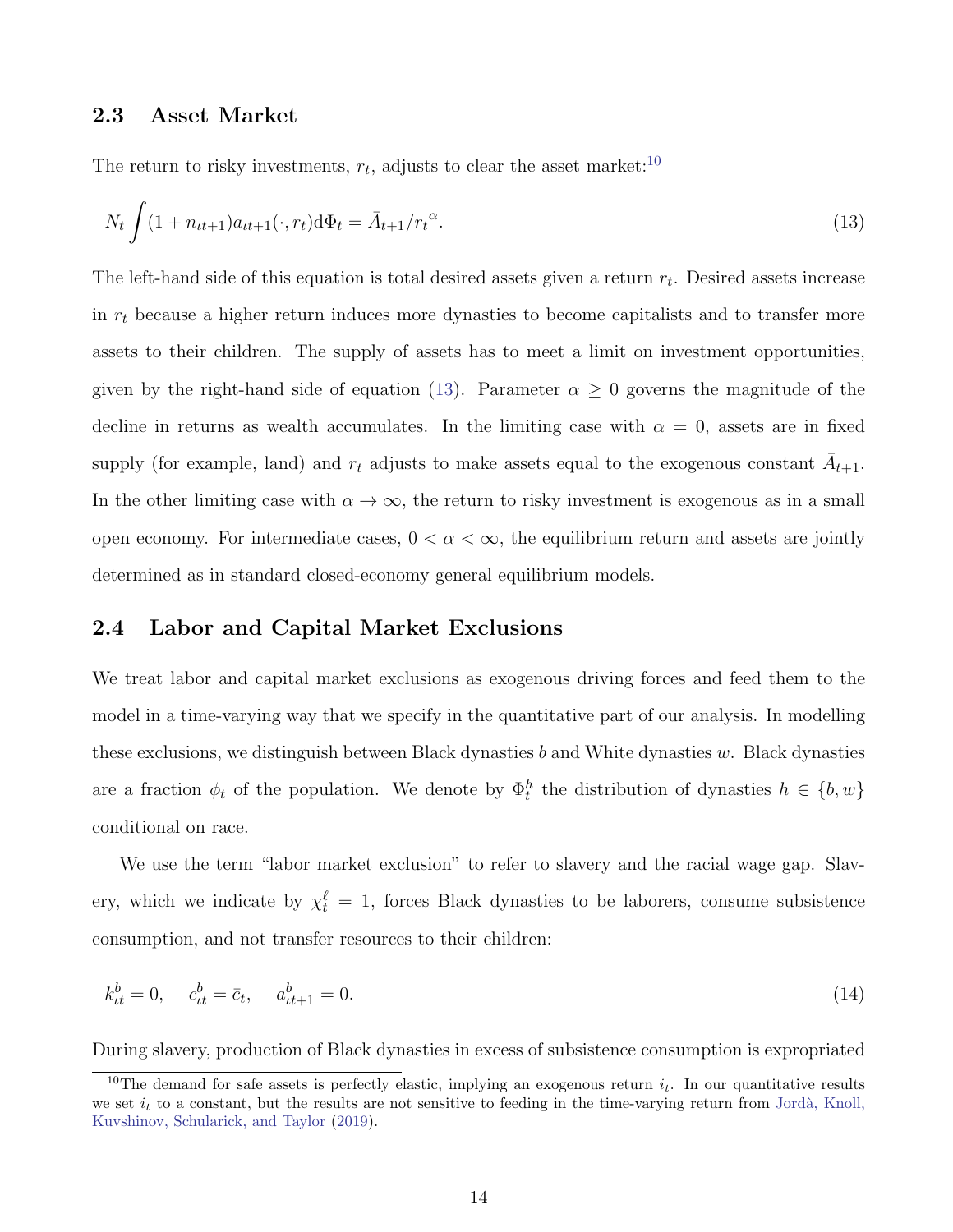and evenly distributed among White dynasties:

<span id="page-17-2"></span>
$$
(1 - \phi_t)T_{tt}^w = \chi_t^\ell \phi_t \int (z_{tt} - \bar{c}_t) \mathrm{d}\Phi_t^b. \tag{15}
$$

The racial wage gap means that Black dynasties draw wages from a distribution with a mean lower than the mean of the distribution of White dynasties,  $\mathbb{E}z_{tt}^b < \mathbb{E}z_{tt}^w$ .<sup>[11](#page-17-0)</sup>

Capital market exclusions, which we indicate by  $\chi_t^k = 1$ , capture events such as discrimination in patenting, redlining, Jim Crow segregation laws, and exclusion from credit markets.[12](#page-17-1) In our model, capital market exclusions prohibit Black dynasties from becoming capitalists:

$$
k_{it}^b = 0.\tag{16}
$$

## 2.5 Equilibrium

We conclude the description of the economy with the definition of equilibrium. Given an initial distribution over assets, beliefs, and population size by race,  $\Phi_1^h(a_1, \pi_1, N_1)$ , exogenous dynasty sequences  $\{z_{it}, e_{it}, n_{it+1}\}_{it}$ , and exogenous aggregate sequences  $\{\bar{A}_t, i_t, \chi_t^{\ell}, \chi_t^k\}_{t}$ , an equilibrium is a sequence of dynasty choices and beliefs  ${k<sub>tt</sub>, y<sub>tt</sub>, c<sub>tt</sub>, a<sub>tt+1</sub>, \pi<sub>tt+1</sub>}$ <sub>ut</sub> and a return to risky investments  ${r_t}_t$  such that (i) dynasties maximize their expected utility in equation [\(11\)](#page-15-1) under uncertainty about  $e_{tt}$  and maximize their utility in equation [\(5\)](#page-13-0) after  $e_{tt}$  is realized; (ii) beliefs are consistent with Bayes's rule in equation  $(4)$ ; (iii) the asset market in equation  $(13)$  clears; and (iv) the expropriation rule in equation [\(15\)](#page-17-2) is satisfied.

## <span id="page-17-3"></span>2.6 Illustrative Example

The goal of the example is to show the mechanism by which labor market exclusions generate wealth divergence and to highlight the role of equilibrium effects in amplifying this divergence.

<span id="page-17-0"></span><sup>11</sup>Our model focuses on physical capital accumulation and does not explicitly consider human capital accumulation. We believe that human capital can be analyzed similar to physical capital, as our model would predict that centuries of exclusions lead Black dynasties to underinvest in human capital and to have more pessimistic beliefs about schooling returns.

<span id="page-17-1"></span> $12$ [Cook](#page-49-9) [\(2014\)](#page-49-9) uses patent records matched with census data and other survey data from the U.S. Patent Office to argue that the decline in Black patents occurred in areas with higher incidence of race riots and segregation laws between 1870 and 1940. [Fairlie, Robb, and Robinson](#page-50-9) [\(2020\)](#page-50-9) present evidence from the Kauffman Firm Survey that Black startups face more difficulty raising external capital. Even controlling for credit scores and net worth, Black entrepreneurs are significantly more likely than White entrepreneurs to report fear of denial as the reason for not applying for loans.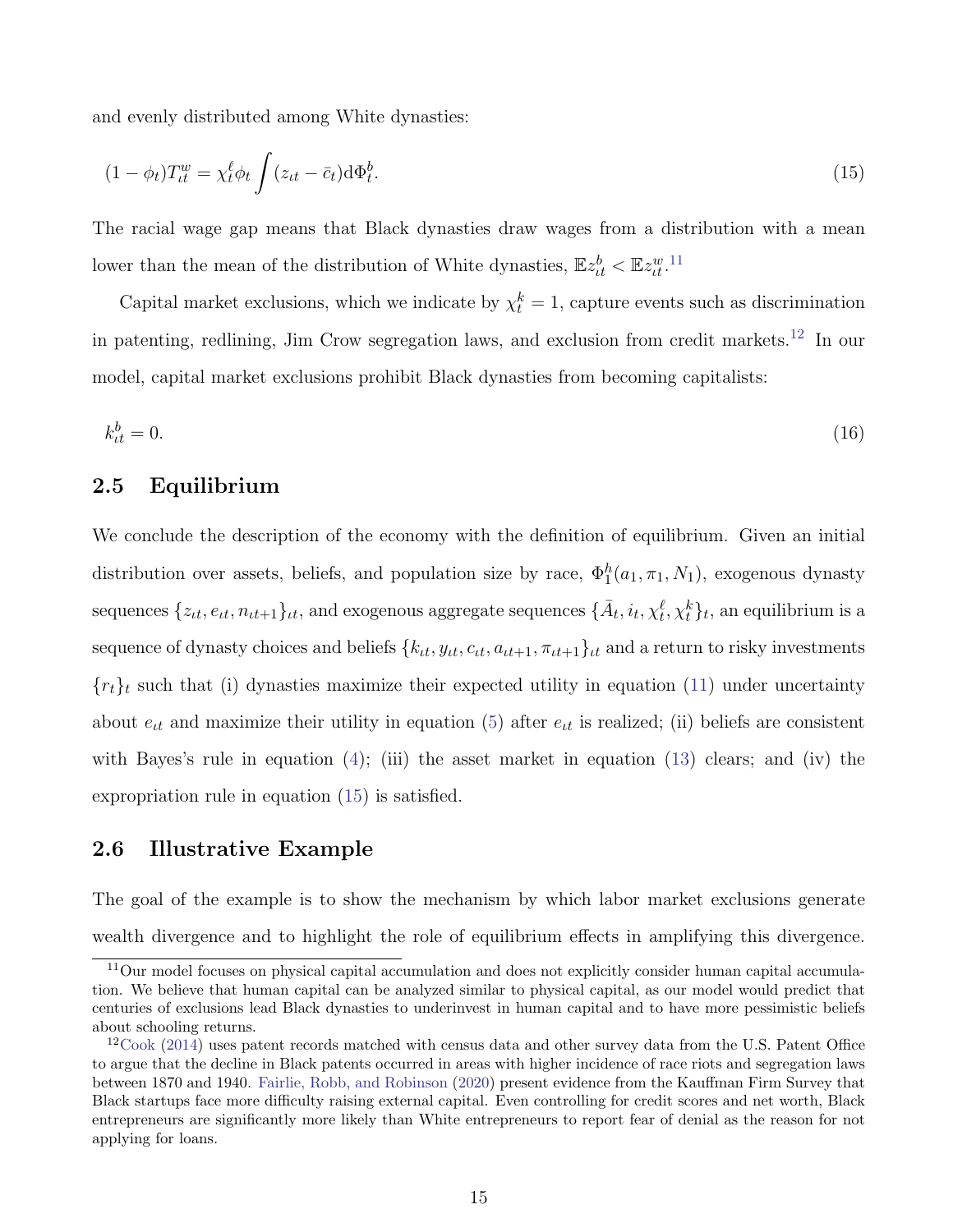<span id="page-18-0"></span>

Figure 2: Wages and Entrepreneurial Experiences

Figure [2](#page-18-0) presents historical realizations for three illustrative dynasties. The first, which we label the *Rockefeller* dynasty represented by the orange dot-dashed line, is White and always has high wage  $z_{tt}$ . The second, which we label the *Average Joe* dynasty represented by the blue dashed line, is White and has lower  $z_{tt}$ . The third, which we label the *Boyd* dynasty represented by the black solid line, has as high  $z_{tt}$  as Rockefeller but is Black and hence enslaved between 1780 and 1860. All dynasties are identical in terms of their potential investment experiences  $e_{tt}$  in the right panel. We feed the realizations of  $z_{it}$  and  $e_{it}$  into the analytical solutions of Section [2.2](#page-14-2) to generate the dynasties' evolution of occupational choice, beliefs, and wealth.<sup>[13](#page-18-1)</sup>

Figure [3](#page-19-0) narrates the history of the dynasties in partial equilibrium. By partial equilibrium, we mean the case with  $\alpha \to \infty$  and thus a constant risky return  $r_t$ . Beginning with the Rockefeller dynasty, we see that by 1840 it has accumulated sufficient wealth to become capitalists. In 1860, during the Civil War, Rockefeller has a negative experience that discourages entrepreneurship until 1940. Thereafter, the Rockefeller dynasty continues to have positive investment experiences,

<span id="page-18-1"></span><sup>&</sup>lt;sup>13</sup>While some readers may be familiar with Rockefeller, we suspect the story of Henry Boyd is not well known among economists. Boyd was born into slavery in 1802 in Kentucky and later was apprenticed out to a cabinetmaker. Boyd was very skilled and earned money to buy his freedom. He moved to Cincinnati in 1826 as a free man, but faced discrimination finding a job. His first job was to unload iron and eventually he was promoted to janitor. According to historical accounts, one day a white carpenter showed up drunk at work and Boyd substituted. Impressing his boss, Boyd earned enough money as a carpenter to buy the freedom of two of his siblings and open up his own business. Unable to patent his bed frame invention, he stamped bedsteads with his name and eventually partnered with a white business man. While Boyd expanded his business, arsonists burned his shop three times and companies denied him insurance, resulting in business closure in 1862. In the early 1990s, Boyd's estate in Cincinnati was teared down and turned into a garage. See <https://bit.ly/3iULZBY> and <https://bit.ly/2Ny8AII> for some original sources on these historical accounts.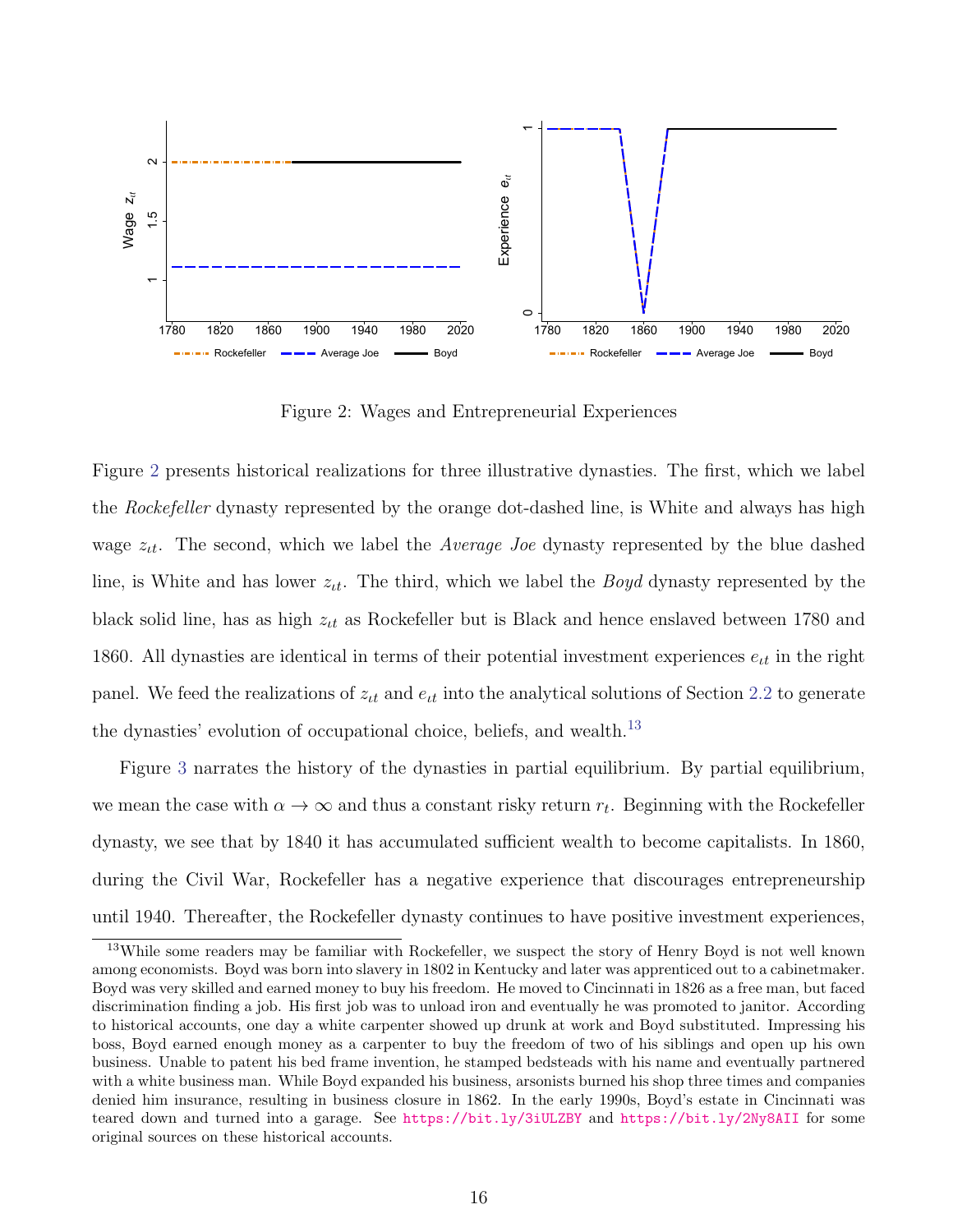<span id="page-19-0"></span>

Figure 3: Illustrative Example in Partial Equilibrium



Figure 4: Illustrative Example in General Equilibrium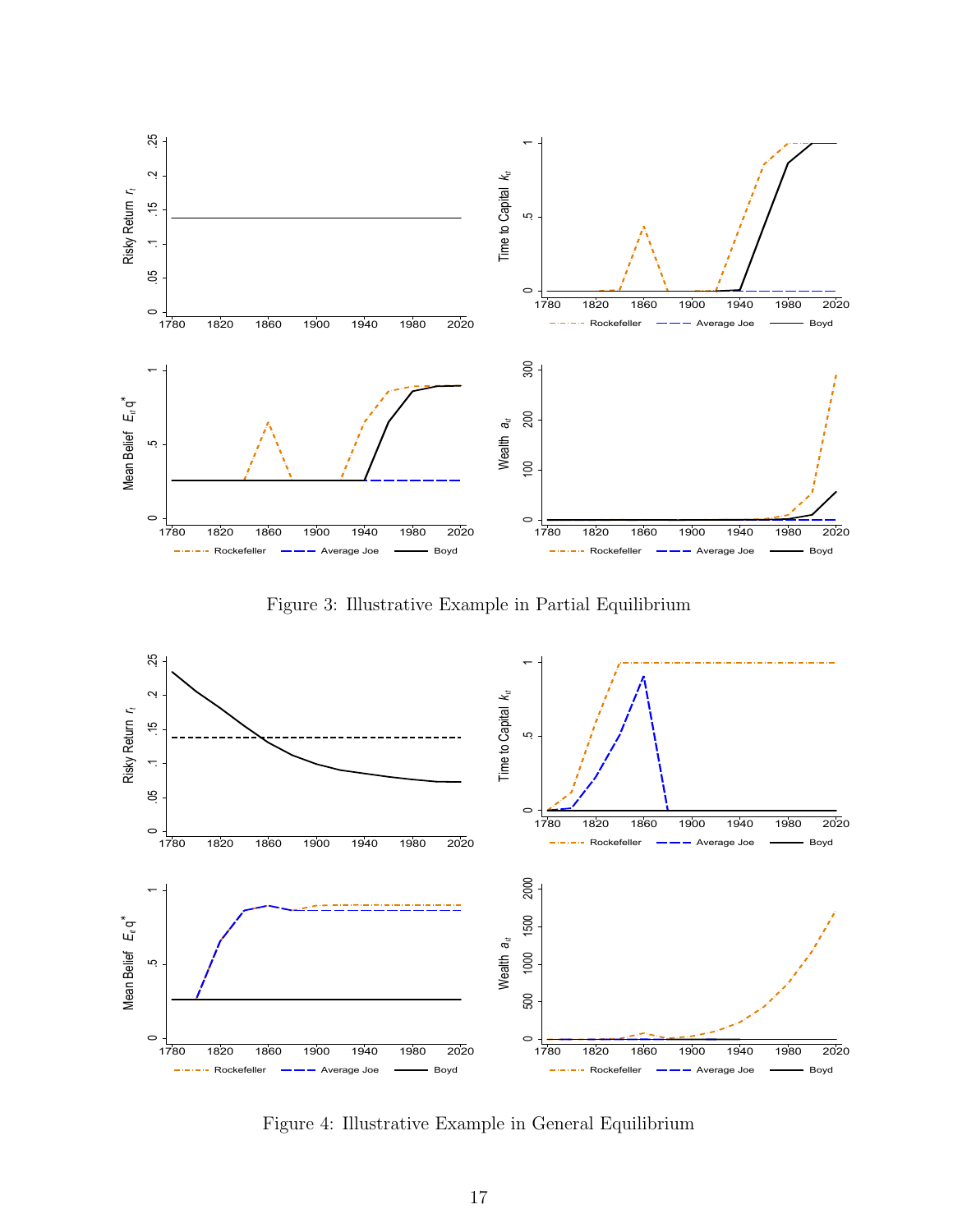resulting in its beliefs converging to the truth and a significant accumulation of wealth. Average Joe differs from Rockefeller because the dynasty never accumulates enough wealth to make entrepreneurship worthwhile. Average Joe remains a laborer, does not update beliefs, and ends up with low wealth. Boyd is initially enslaved and prohibited from building wealth. In partial equilibrium, Boyd eventually catches up with Rockefeller, becomes a capitalist, updates beliefs toward the truth, and accumulates wealth.

The evolution of occupational choice and wealth is different in general equilibrium, as shown in Figure [4.](#page-19-0) By general equilibrium, we mean the case with  $\alpha < \infty$  and, thus, a declining risky return  $r_t$ <sup>[14](#page-20-0)</sup> General equilibrium generates different predictions, as slavery early on coincides with higher return, while the abolition of slavery coincides with lower return. Owing to the high initial return, Rockefeller becomes capitalist earlier in general equilibrium than in partial equilibrium. Good experiences encourage continued investments and wealth accumulation throughout history. Given high initial returns, even Average Joe becomes capitalist. However, after the bad experience of 1860, its wealth and the return are sufficiently low to discourage the dynasty from further investment activity. The Boyd dynasty never catches up with Rockefeller in general equilibrium, despite having the same wage. In general equilibrium, the return on risky investments is low after the abolition of slavery, discouraging Boyd from becoming capitalist and from accumulating wealth.

Equilibrium effects, through which returns on wealth accumulation during slavery are higher than returns in recent times, discourage Black dynasties from becoming capitalists. An example of an asset captured by the general equilibrium model is land, which was initially unexploited and offered high returns. The absence of early positive investment experiences for Black dynasties leads them to have more pessimistic beliefs about risky investments than White dynasties and causes a more persistent racial divergence of wealth than would occur if returns were constant.

We conclude by previewing the logic of why, in our model, a one-time transfer may not lead to wealth convergence in the future even if it eliminates the racial wealth gap today. Figure [5](#page-21-0)

<span id="page-20-0"></span><sup>14</sup>[Kuvshinov and Zimmermann](#page-51-0) [\(2021\)](#page-51-0) document a decline in expected risky returns for many countries, including the United States, since 1890. The 2 percentage points decline in  $r_t$  during the 20th century in Figure [4](#page-19-0) is quantitatively consistent with the decline in expected returns documented by these authors.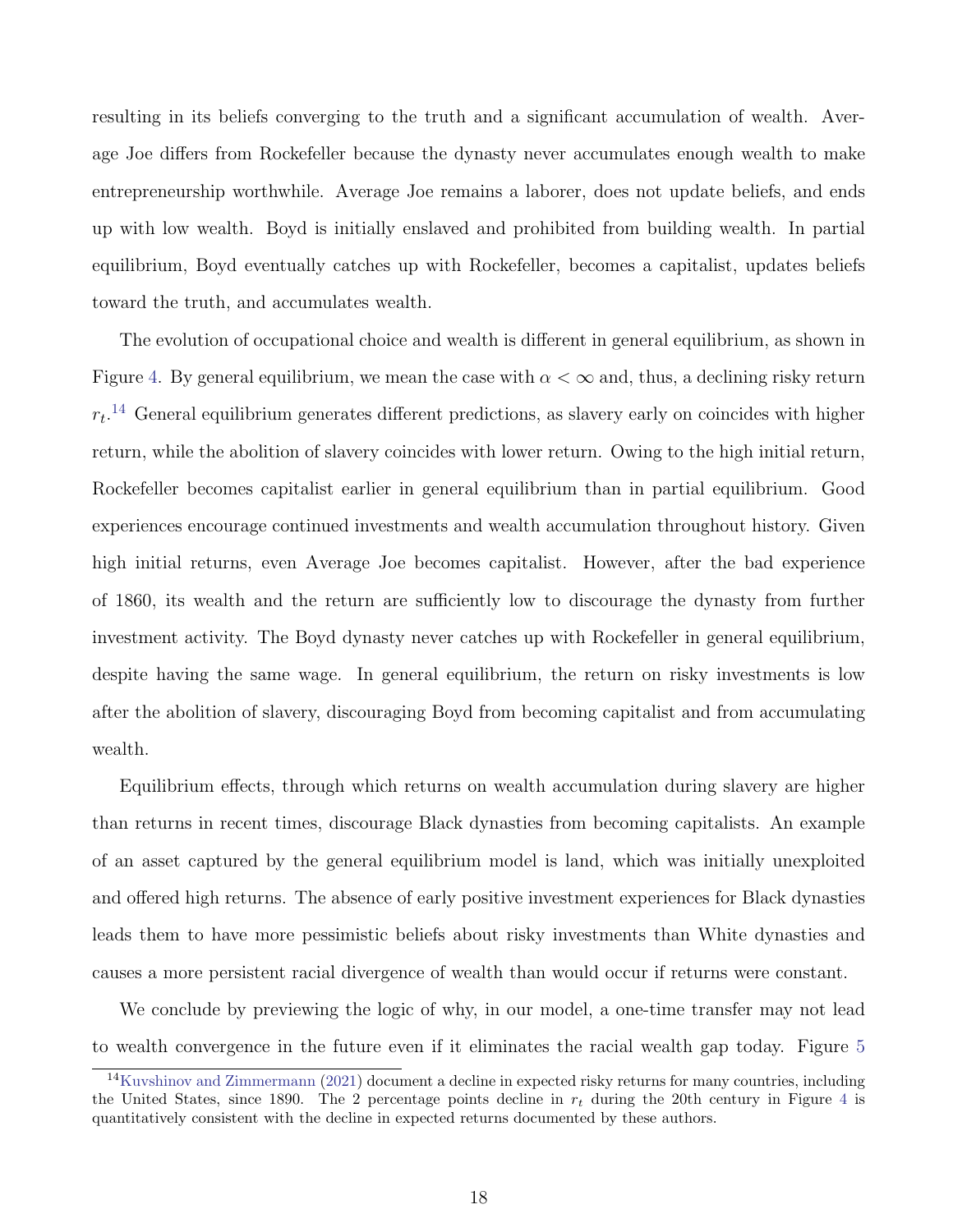<span id="page-21-0"></span>

Figure 5: Wealth Transfers in the Illustrative Example

shows the evolution of wealth for the three dynasties following a redistribution of wealth that eliminates wealth inequality in 2040. In partial equilibrium, Boyd accumulates as much wealth as Rockefeller after reparations. In general equilibrium, beginning in 2060, Boyd's wealth falls behind White dynasties' wealth. This result can be understood in terms of the policy function for the choice of capital in equation [\(12\)](#page-15-2), which we summarize as  $k(z, a, \mathbb{E}q^*; r)$ . Despite having equal wage z and assets a with Rockefeller in 2040, relatively pessimistic beliefs  $\mathbb{E}q^*$  and the relatively low return r lead Boyd to choose labor and forgo the opportunity to invest. By contrast, given optimistic beliefs, White dynasties continue to be capitalists. As a result, wealth for the two types of dynasties diverges forever.

# 3 Quantitative Results

We first describe inputs to the model and the parameterization strategy. Next, we evaluate the ability of the model to account for racial gaps in wealth, income, entrepreneurship, mobility, and beliefs, none of which are targeted by the parameterization. Finally, we present welfare analyses and counterfactuals when removing labor and capital market exclusions and changing structural features of the economy.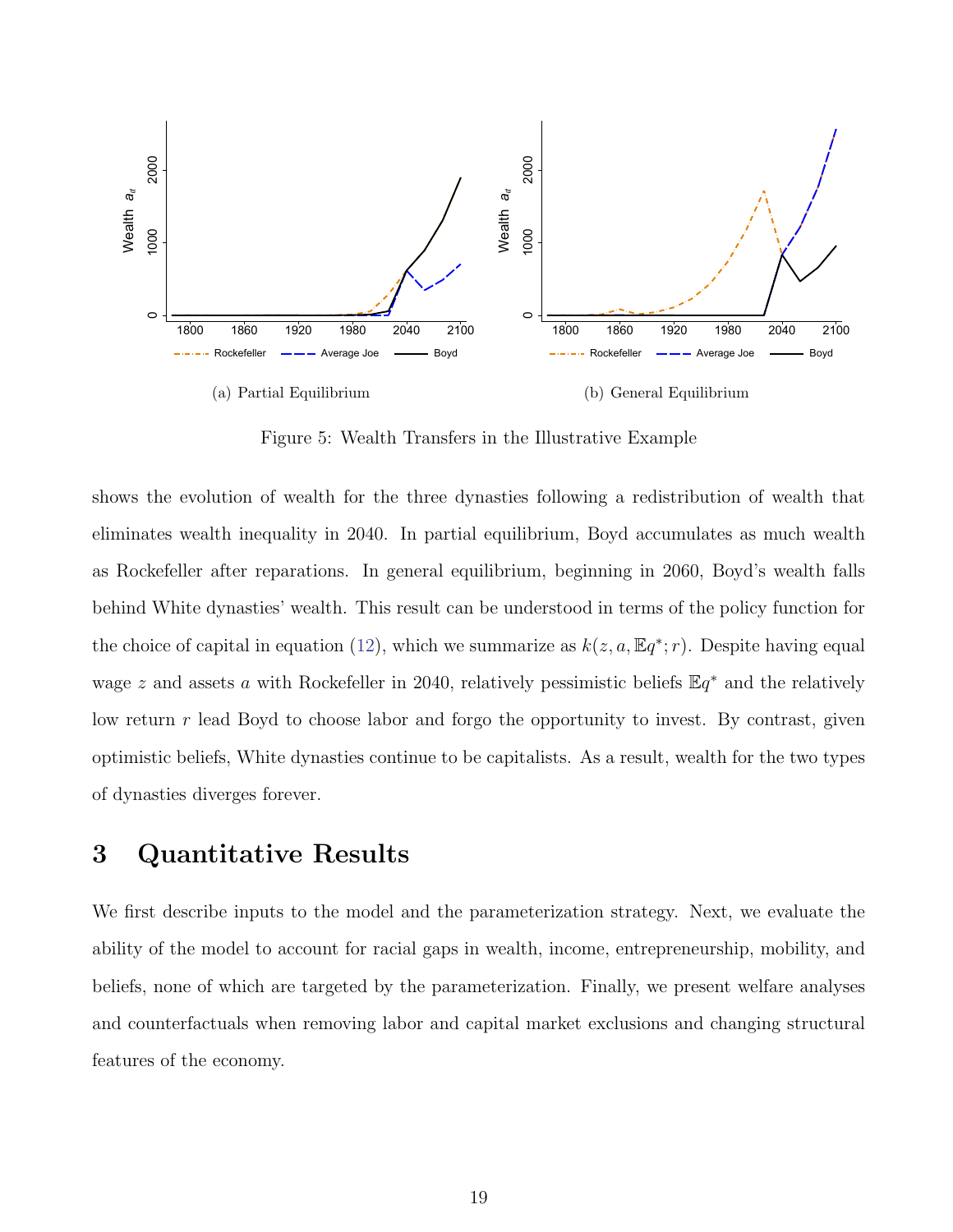<span id="page-22-0"></span>

|      | Population Growth |                                                       |                                               | <b>Wages</b> |        |          |
|------|-------------------|-------------------------------------------------------|-----------------------------------------------|--------------|--------|----------|
|      | White             | Black                                                 | Agg. Growth Racial Gap Persistence Dispersion |              |        |          |
|      |                   | $(1+n^w)^{\frac{1}{20}}-1$ $(1+n^b)^{\frac{1}{20}}-1$ | $(1+g)^{\frac{1}{20}}-1$                      | $\mu^b$      | $\rho$ | $\sigma$ |
| 1780 | 3.40              | 2.81                                                  | 0.39                                          | 0.28         | 0.40   | 0.71     |
| 1800 | 3.06              | 2.89                                                  | 0.39                                          | 0.28         | 0.40   | 0.71     |
| 1820 | 2.99              | 2.45                                                  | 1.00                                          | 0.28         | 0.40   | 0.71     |
| 1840 | 3.23              | 2.20                                                  | 1.27                                          | 0.28         | 0.40   | 0.71     |
| 1860 | 2.40              | 1.98                                                  | 1.40                                          | 0.28         | 0.40   | 0.71     |
| 1880 | 2.19              | 1.48                                                  | 1.68                                          | 0.30         | 0.40   | 0.71     |
| 1900 | 1.74              | 0.85                                                  | 1.32                                          | 0.32         | 0.40   | 0.71     |
| 1920 | 1.09              | 1.04                                                  | 0.82                                          | 0.35         | 0.40   | 0.71     |
| 1940 | 1.39              | 1.93                                                  | $2.29\,$                                      | 0.38         | 0.40   | 0.71     |
| 1960 | 0.64              | 1.71                                                  | 2.28                                          | 0.44         | 0.35   | 0.63     |
| 1980 | 0.07              | 1.35                                                  | 2.01                                          | 0.57         | 0.32   | 0.67     |
| 2000 | 0.07              | 0.07                                                  | 1.43                                          | 0.62         | 0.58   | 0.85     |
| 2020 | 0.07              | 0.07                                                  | 1.43                                          | 0.65         | 0.58   | 0.85     |

Table 1: Population and Wages

Table [1](#page-22-0) presents the time series for population growth and for parameters of the wage process. Growth rates are in percentages and annualized. The last measured population growth rates are between 1980 and 2000 and beyond 2000 we use the population growth for non-Hispanic Whites between 1980 and 2000. For the wage process, we set missing values to their closest available estimates.

### 3.1 Model Inputs

A model period is twenty years. We begin in 1780, which roughly corresponds to the Declaration of Independence. Slavery ends in 1860,  $\chi_t^{\ell} = 0$ , the model period closest to the time when Congress passed the 13th Amendment which abolished slavery. We remove capital market restrictions on Black dynasties in 1960,  $\chi_t^k = 0$ , aligning with the start of the Civil Rights Movement. The last historical model period is 2020 and we consider policy experiments beginning in 2040.

We use tables from the Census between 1780 and 2000 for the population of Black and White dynasties,  $N_t^b$  and  $N_t^w$ . The fraction of Black dynasties in 1780 is  $\phi_1 = 0.21$ . We present annualized population growth in the first two column of Table [1.](#page-22-0) The White population grows more until the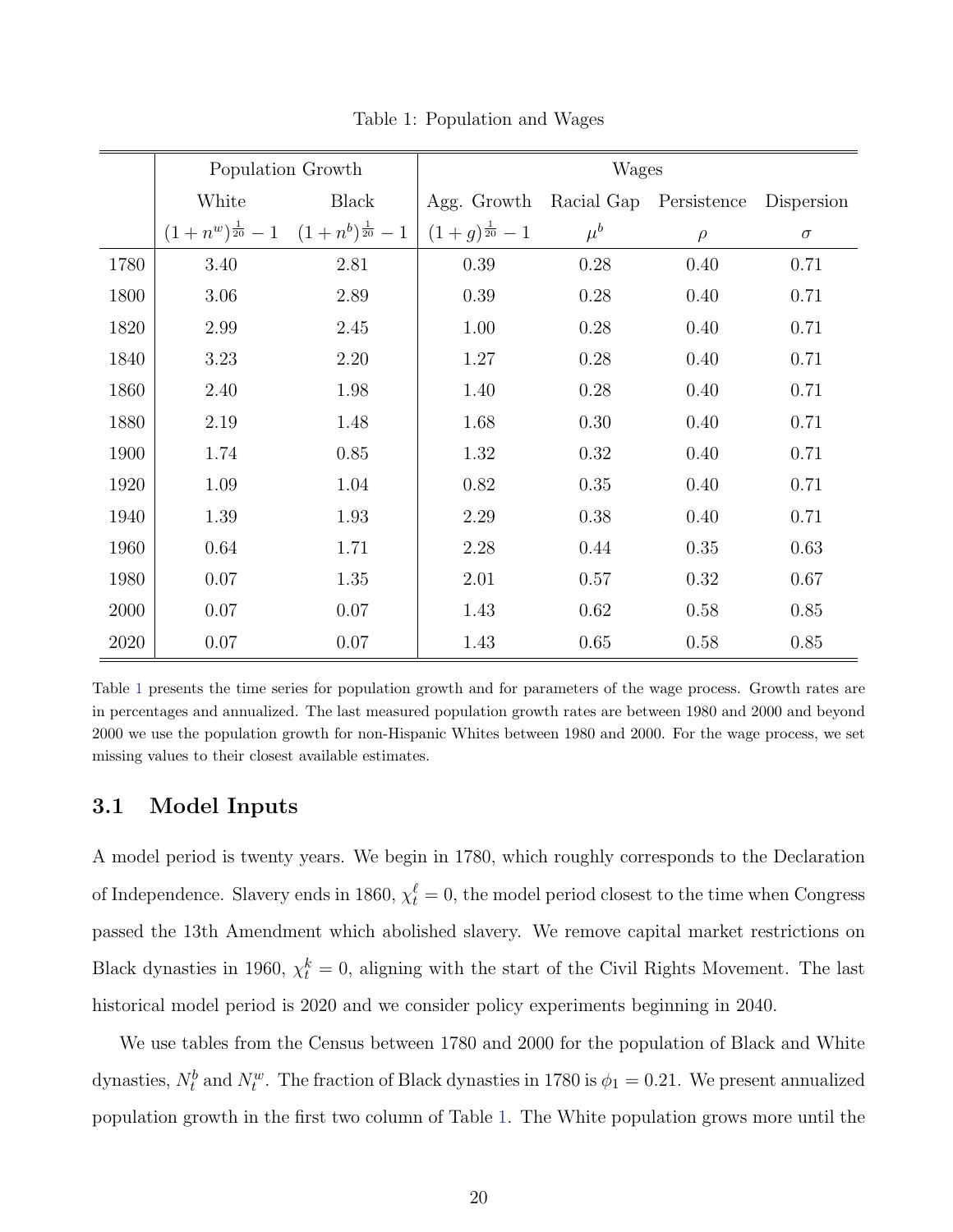early 1900s and the Black population grows faster after that.<sup>[15](#page-23-0)</sup>

<span id="page-23-4"></span><span id="page-23-3"></span>The wage of dynasty  $\iota$  belonging to race h in period t is

$$
z_{tt}^h = \max\{Z_t \mu_t^h \theta_{tt}, \bar{c}_t\},\tag{17}
$$

where  $Z_t$  is the aggregate component,  $\mu_t^h$  is the race-specific component, and  $\theta_{tt}$  is the idiosyncratic component of wages. Wages are adjusted so that they do not fall below the subsistence level of consumption  $\bar{c}_t$ . The idiosyncratic component follows the autoregressive process:

$$
\log \theta_{tt} = \rho_t \log \theta_{tt-1} + \sigma_t \varepsilon_{tt},\tag{18}
$$

where  $\rho_t$  governs the persistence across generations,  $\sigma_t$  governs the cross-sectional dispersion of wages, and the shock  $\varepsilon_{tt}$  is drawn from a standard normal distribution. Persistence  $\rho_t$  and dispersion  $\sigma_t$  are common across all dynasties.

The last four columns of Table [1](#page-22-0) present the evolution of the four parameters of the wage process. The aggregate component of wages evolves as  $Z_t = (1 + g_t)Z_{t-1}$ , with its growth rate  $g_t$  being equal to the growth of gross domestic product per capita from the Maddison project [\(Bolt and van Zanden,](#page-49-10) [2020\)](#page-49-10). For the race component,  $\mu_t^w = 1$  for White dynasties and  $\mu_t^b$  for Black dynasties is presented in the fourth column of the table. We take the racial gap in wages from [Margo](#page-51-7) [\(2016\)](#page-51-7), who uses labor force participation rates for agricultural workers and urban workers to compute Black-White relative income starting from 1870.<sup>[16](#page-23-1)</sup> We set the persistence  $\rho_t$ from the intergenerational mobility study of [Aaronson and Mazumder](#page-48-6) [\(2008\)](#page-48-6), who match men in the census to synthetic parents in the prior generation starting from 1940. Finally, we use the American Community Survey to estimate the cross-sectional dispersion  $\sigma_t$  from 1940 onward.<sup>[17](#page-23-2)</sup>

<span id="page-23-0"></span><sup>&</sup>lt;sup>15</sup>For periods 2020 and after, we extrapolate population figures using the average annual growth rate of non-Hispanic Whites between 1980 and 2000 and set  $1 + n = 1.0007^{20}$  for both Black and White dynasties. Our model population excludes American Indian, Hispanic, and Asian individuals, as well as individuals who identify with multiple races. In our model, every Black dynasty is enslaved until 1860. According to census sources, roughly 90 percent of the Black population in the United States was enslaved by 1860.

<span id="page-23-1"></span><sup>&</sup>lt;sup>16</sup>The first observations in [Margo](#page-51-7) [\(2016\)](#page-51-7) are for 1870, 1900, and 1940. We interpolate linearly to set the racial wage gap in 1880 and 1920. We use the 1870 observation for the racial wage gap in model period 1860 and before. The more recent data after 1940 come from census records. [Aizer, Boone, Lleras-Muney, and Vogel](#page-48-7) [\(2020\)](#page-48-7) study the role of defense production during the Second World War for closing the racial wage gap after 1940. [Derenoncourt](#page-50-10) [and Montialoux](#page-50-10) [\(2021\)](#page-50-10) study the role of expansions of the federal minimum wage for closing the racial earnings and income gap during the Civil Rights era. [Bayer and Charles](#page-48-8) [\(2018\)](#page-48-8) document that, despite the narrowing of the racial gap in median earnings between 1940 and 1970, the median Black man's rank in the total earnings distribution did not improve significantly.

<span id="page-23-2"></span><sup>17</sup>Our estimates are dispersion of log income and control for age and race fixed effects.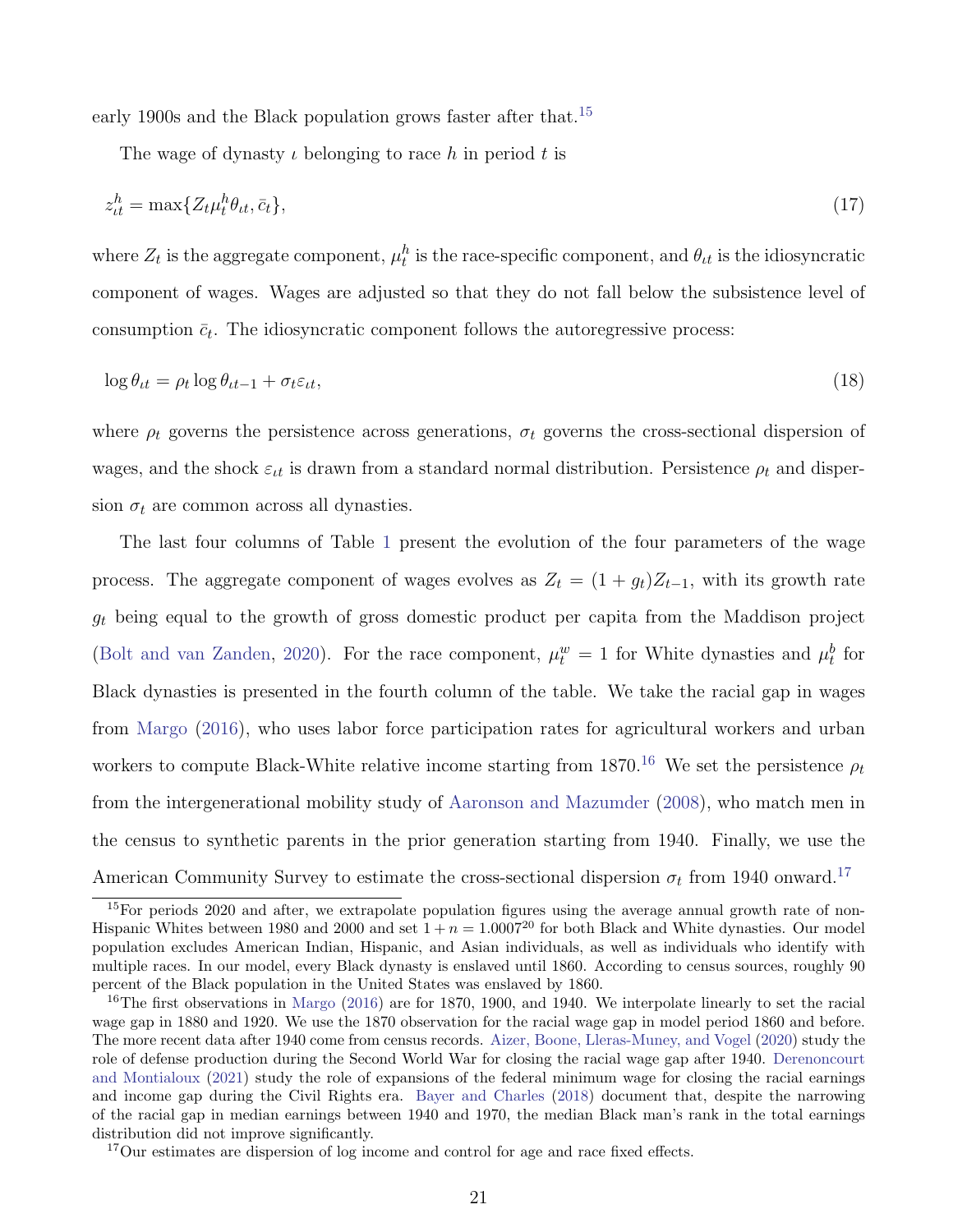All dynasties begin with zero initial wealth,  $a_{i1} = 0$ . We feed into the model an asset limit that evolves as  $\bar{A}_t = \bar{A}_1(1+g)^{t-1}(1+n)^{t-1}$ , where the initial value  $\bar{A}_1$  is a parameter. We grow  $\bar{A}_t$ at a rate equal to the growth rate of wages  $q$  and population  $n$ , allowing the model to asymptote to a balanced growth path with constant returns and factor shares.

### 3.2 Parameterization

Table [2](#page-25-0) presents our parameter values. The upper panel shows parameter values chosen externally without solving the model. The lower panel shows parameter values chosen so that model-generated moments match their data analogs. Table [3](#page-25-0) presents the targeted moments.

Preferences are logarithmic,  $\gamma = 1$ . We use the inverse of the labor share from national income and product accounts to set  $\alpha = 1.77$ . The annual rate of depreciation,  $1 - (1 - \delta)^{1/20} = 0.05$ , equals the average annual depreciation rate of private fixed assets in national income and product accounts. Finally, for the real safe return, we pick  $i = 0.02$  using the average return on real safe assets from [Jord`a, Knoll, Kuvshinov, Schularick, and Taylor](#page-51-10) [\(2019\)](#page-51-10).

The distribution of beliefs in 1780 is Beta  $\left(\frac{b\bar{q}_{i1}}{1-\bar{q}_{i}}\right)$  $\frac{b\bar{q}_{\iota 1}}{1-\bar{q}_{\iota 1}},b$ . The prior mean,  $\bar{q}_{\iota 1} = \mathbb{E}_{\iota 1}q^*$ , is heterogeneous across dynasties  $\iota$ . Heterogeneity in initial expected returns allows the model to generate significant wealth inequality as optimistic dynasties become capitalists before pessimistic dynasties. Initial expected returns are drawn from a uniform distribution,  $\bar{q}_{\iota1} \sim U(0, \bar{q})$ . Given  $\bar{q}_{\iota1}$ , parameter b governs the dispersion of beliefs and is common across dynasties. Initial beliefs vary within group, but Black and White dynasties draw from the same initial distribution so that initial beliefs are identical across race.

Besides parameters for initial beliefs,  $\bar{q}$  and b, we pick the discount factor  $\beta$ , the objective probability of a good experience  $q^*$ , the initial asset limit  $\bar{A}_1$ , and subsistence levels of consumption  $\bar{c}_t$  to target six moments. Table [3](#page-25-0) shows that we target the wealth to income ratio, the labor share, the risky return, the share of wealth accruing to the top 10 and 50 percent of the wealth distribution, and the entrepreneurship rate.<sup>[18](#page-24-0)</sup>

<span id="page-24-0"></span><sup>18</sup>Average wealth to income equals household net worth over gross domestic product from the Flow of Funds. The risky return is taken from Jordà, Knoll, Kuvshinov, Schularick, and Taylor [\(2019\)](#page-51-10) and is adjusted for inflation. The shares of wealth accruing to the top 10 and 50 percent and the entrepreneurship rate are calculated from the SCF between 2010 and 2019. For the entrepreneurship rate, we define an individual as an entrepreneur,  $k > 0$ , if their business assets exceed average net worth in the survey.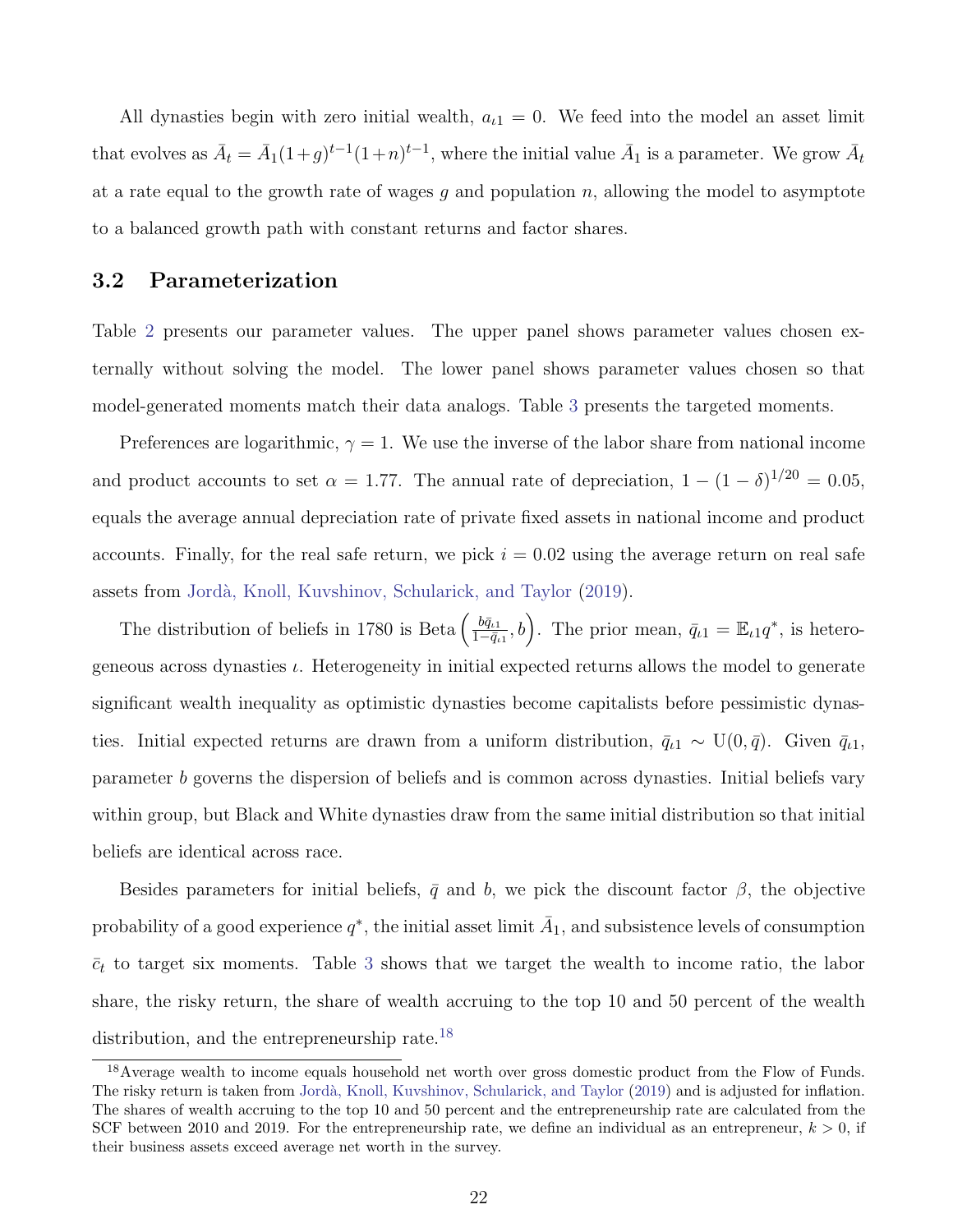<span id="page-25-0"></span>

| Parameter                  |                       | Value     | Source/Logic           |
|----------------------------|-----------------------|-----------|------------------------|
| curvature of utility       | $\gamma$              | 1.00      | log preferences        |
| returns to scale           | $\alpha$              | 1.77      | inverse of labor share |
| depreciation rate (annual) | $1-(1-\delta)^{1/20}$ | 0.05      | NIPA fixed assets      |
| safe return (annual)       | $(1+i)^{1/20} - 1$    | 0.02      | Jorda et al $(2019)$   |
| discount factor (annual)   | $\beta^{1/20}$        | 0.98      | match targets          |
| probability of success     | $q^*$                 | 0.91      | match targets          |
| initial asset limit        | $\bar{A}_1$           | 0.23      | match targets          |
| subsistence consumption    | $\bar{c}_t$           | $0.81Z_t$ | match targets          |
| shape Beta distribution    | $\bar{q}$             | 0.30      | match targets          |
| shape Beta distribution    | $\boldsymbol{b}$      | 1.20      | match targets          |

Table 2: Model Parameters

Table [2](#page-25-0) presents values of model parameters. The upper panel shows parameters values chosen externally. The lower panel shows parameter values chosen so that model-generated variables match their analogs in the data.

|                          | ິ                                       |      |       |
|--------------------------|-----------------------------------------|------|-------|
| Target $(2020)$          |                                         | Data | Model |
| wealth / lifetime income | $\int a d\Phi / \int y d\Phi$           | 0.25 | 0.25  |
| labor share              | $\int z(1-k)d\Phi/\int yd\Phi$          | 0.56 | 0.56  |
| risky return             | $q^*r$                                  | 0.07 | 0.07  |
| top $10\%$ wealth share  | $\int_{0}^{1} a d\Phi / \int a d\Phi$   | 0.76 | 0.76  |
| top $50\%$ wealth share  | $\int_{0.5}^{1} a d\Phi / \int a d\Phi$ | 0.99 | 0.98  |
| entrepreneurship rate    | $\int$ $\mathbb{I}(k>0)d\Phi$           | 0.03 | 0.03  |

Table 3: Model Targets

Table [3](#page-25-0) presents the moments targeted to estimate the parameters in the lower panel of Table [2.](#page-25-0)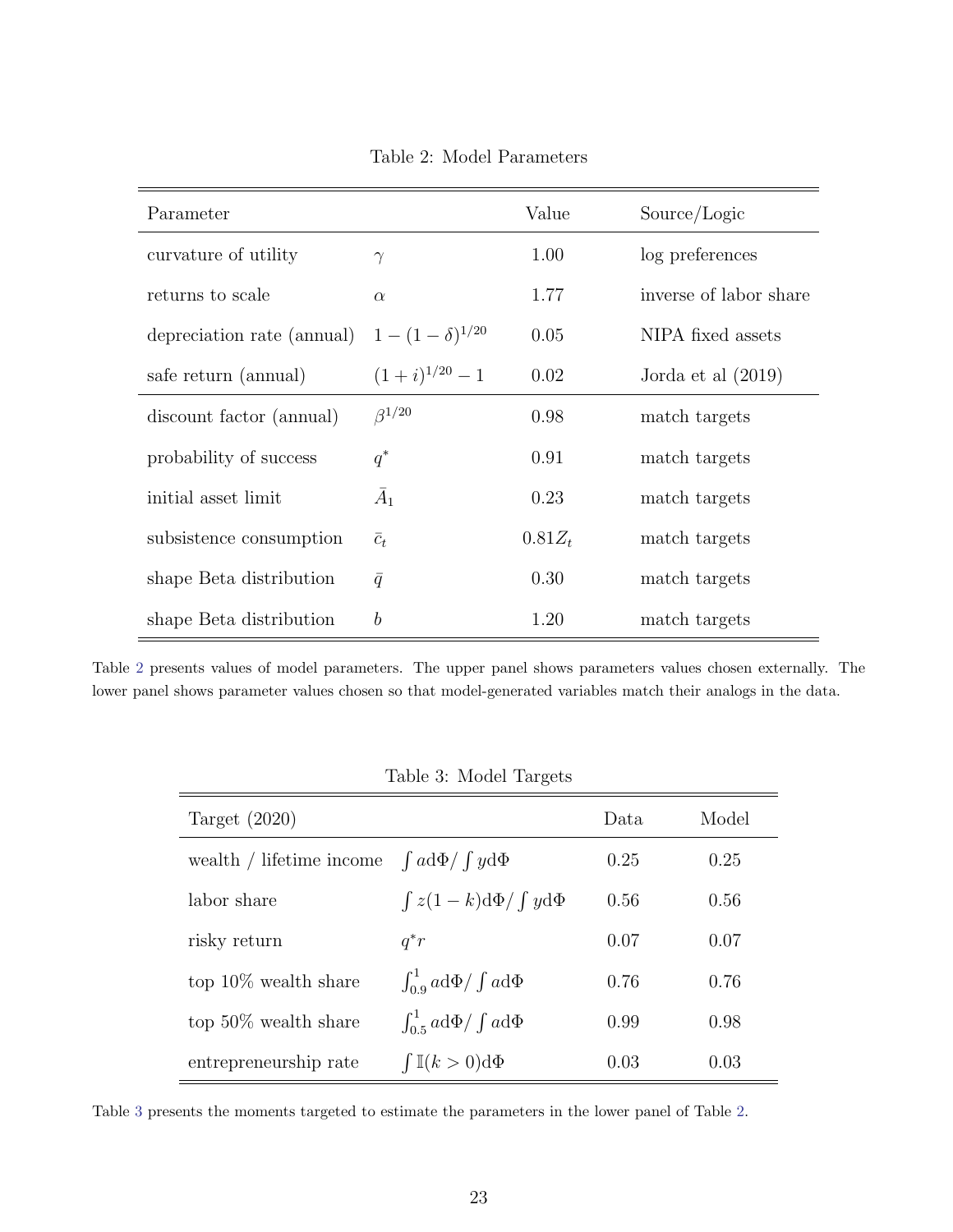The model matches these targets with (annualized) discount factor  $\beta^{1/20} = 0.98$  and probability of successful entrepreneurship  $q^* = 0.91$ . The parameter estimates favor dispersed initial beliefs around a pessimistic mean  $(\bar{q}/2 = 0.15)$ . These beliefs imply that few initially more optimistic dynasties end up being capitalists. Given the high probability of success  $q^*$ , these few capitalists hold a significant fraction of wealth in the economy, helping the model match the high concentration of wealth at the top. Finally, the subsistence consumption value  $\bar{c}_t$  implies strong non-homotheticity in preferences, helping the model account for the observation that the bottom half of the population owns almost none of the economy's wealth.<sup>[19](#page-26-1)</sup>

### 3.3 Comparing the Model with the Data

In this section, we evaluate the ability of the model to generate current and historical racial gaps in outcomes such as wealth, income, entrepreneurship, mobility, and beliefs about risky returns.

#### <span id="page-26-0"></span>3.3.1 Wealth and Income

Table [4](#page-27-0) compares the concentration of wealth and income in the model with the data. The measure of concentration is the share of wealth and income held by households above selected percentiles of their respective distributions. The data come from the SCF between 2010 and 2019, corresponding to model period 2020. The model accounts almost perfectly for the wealth concentration in the data up to the 5th percentile. The model also performs well in terms of matching the observed income concentration up to the 5th percentile. Above that percentile, the model overestimates wealth and income concentration relative to the data.<sup>[20](#page-26-2)</sup>

We next assess the ability of the model to generate racial gaps in wealth and income not targeted by the parameterization. In Table [5,](#page-27-0) we report ratios of average variables for Black households relative to those of White households. In the SCF, the ratio of average wealth is 0.15 and the ratio of average income is 0.45. These large racial gaps are consistent with previous

<span id="page-26-1"></span><sup>&</sup>lt;sup>19</sup>We parameterize  $\bar{c}_t = 0.81Z_t$ , ensuring that subsistence consumption per capita grows at rate g over time. With this parameterization,  $\bar{c}$  equals 49 percent of the average wage in 2020.

<span id="page-26-2"></span><sup>&</sup>lt;sup>20</sup>Our estimates of the share of wealth held by the top 1 percent and top 0.1 percent are consistent with other estimates in the literature. Using Internal Revenue Service data, [Saez and Zucman](#page-52-3) [\(2016\)](#page-52-3) estimate these shares are 38 and 20 percent. Using the same data, but a different capitalization approach, [Smith, Zidar, and Zwick](#page-52-4) [\(2020\)](#page-52-4) estimate they are 30 and 14 percent. For our SCF data, these authors report a share of 13 percent for the top 0.1 percent.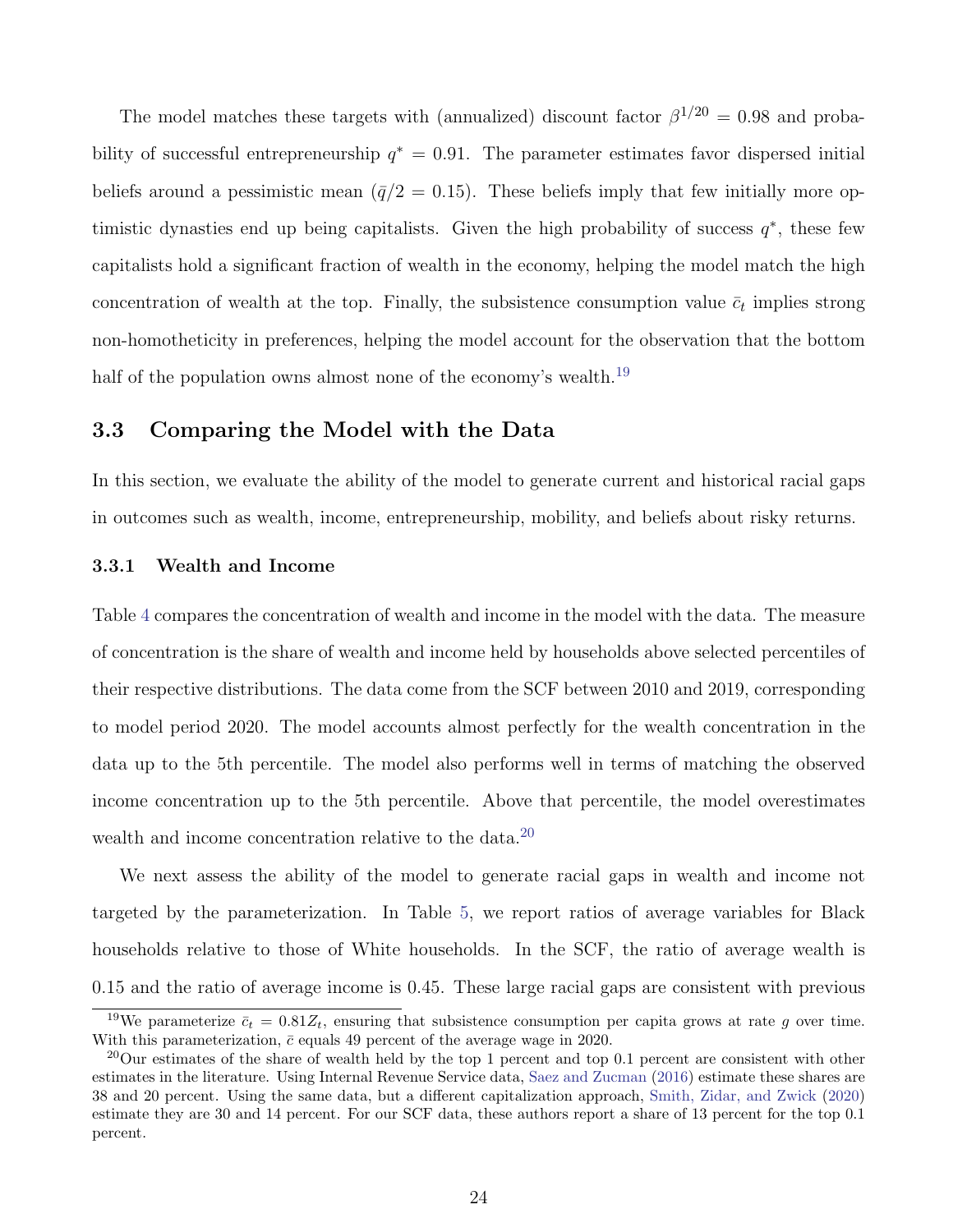<span id="page-27-0"></span>

|                                | Wealth |       | Income |       |
|--------------------------------|--------|-------|--------|-------|
| $(2020, \text{ share of top})$ | Data   | Model | Data   | Model |
| 50 percent                     | 0.99   | 0.98  | 0.86   | 0.89  |
| 20 percent                     | 0.87   | 0.86  | 0.62   | 0.71  |
| 10 percent                     | 0.76   | 0.76  | 0.47   | 0.59  |
| 5 percent                      | 0.64   | 0.67  | 0.37   | 0.51  |
| 1 percent                      | 0.37   | 0.53  | 0.20   | 0.39  |
| $0.1$ percent                  | 0.14   | 0.25  | 0.07   | 0.18  |

Table 4: Wealth and Income Concentration

Table [4](#page-27-0) presents the share of wealth and income held by households above selected percentiles of their respective distributions. The data moments are calculated from the SCF between 2010 and 2019.

|                     | Wealth Ratio |       |      | Income Ratio |
|---------------------|--------------|-------|------|--------------|
| (2020, Black/White) | Data.        | Model | Data | Model        |
| Mean                | 0.15         | 0.17  | 0.45 | 0.36         |
| 99 percentile       | 0.13         | 0.19  | 0.25 | 0.28         |
| 90 percentile       | 0.19         | 0.41  | 0.51 | 0.58         |
| 50 percentile       | 0.10         | 0.06  | 0.57 | 0.59         |

Table 5: Racial Gap in Wealth and Income

Table [5](#page-27-0) presents the Black to White ratio of wealth and income at the mean and selected percentiles of the corresponding distributions. The data moments are calculated from the SCF between 2010 and 2019.

| (2020)   | Asset Type             |      | Portfolio Weight Contribution to Wealth Gap |
|----------|------------------------|------|---------------------------------------------|
| 1. Model | Risky                  | 0.58 | 0.70                                        |
| 2. Data  | Risky                  | 0.58 | 0.60                                        |
| 3. Data  | Public Equity          | 0.25 | 0.26                                        |
| 4. Data  | Private Equity         | 0.33 | 0.34                                        |
| 5. Data  | Owner-Occupied Housing | 0.18 | 0.15                                        |
| 6. Data  | Bonds                  | 0.18 | 0.18                                        |

Table 6: Decomposition of Racial Wealth Gap

Table [6](#page-27-0) shows for various types of assets their contribution to the racial wealth gap defined in equation [\(19\)](#page-28-0) and their portfolio weights. The data entries come from the SCF between 2010 and 2019.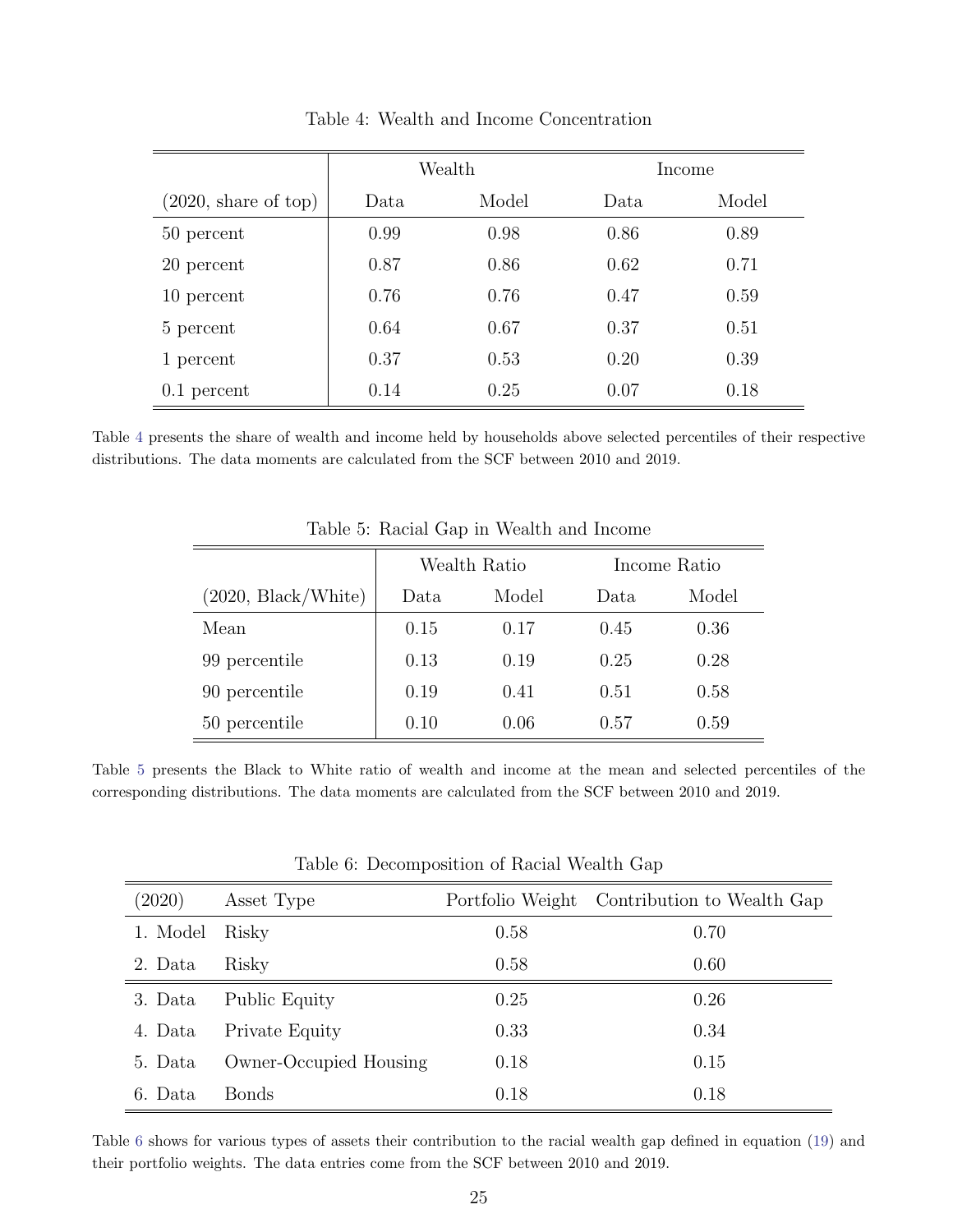findings in the literature such as those in the recent work of [Kuhn, Schularick, and Steins](#page-51-11) [\(2020\)](#page-51-11). The model is successful in generating the large racial differences in average wealth and income observed in the data. Similar to the data, the model also generates a lower ratio for median wealth than for average wealth and a higher ratio of median income than of average income.

Wealth in the SCF is net worth from all assets minus liabilities, which includes public equity, business assets, real estate, owner-occupied housing, bonds, durables, and other savings accounts. We interpret  $a_{it}$  in the model as encompassing all these forms of wealth as is consistent with this definition. To assess the relative importance of different types of assets in accounting for the racial gap in total wealth, we decompose the racial wealth gap as follows:

<span id="page-28-0"></span>
$$
Gap = 1 - \frac{Weakh^b}{Weakh^w} = \sum_{j} \frac{Asset_j^w}{Weakh^w} \left( 1 - \frac{Asset_j^b}{Asset_j^w} \right),\tag{19}
$$

where wealth is the sum over all assets  $j$ . Equation [\(19\)](#page-28-0) decomposes the gap between White and Black wealth into gaps arising from different asset classes, where the asset-specific gaps are weighted by the portfolio weights of White households.

The first row of Table [6](#page-27-0) applies this decomposition to the model. Wealth in our model is invested in risky assets,  $k_{tt}a_{tt}$ , and safe assets,  $(1 - k_{tt})a_{tt}$ . The portfolio weight on risky assets for White households is 58 percent. The contribution of risky assets to the total wealth gap is 70 percent. The second row performs the same decomposition in the SCF. Risky investments in our model correspond to investments in public equity, real estate investment excluding own housing, and private business assets.<sup>[21](#page-28-1)</sup> We obtain a portfolio weight of 58 percent in the data, perfectly matching the portfolio weight of risky assets in the model. Further, similar to the model, we find that the racial gap in risky assets accounts for more than half of the total gap in the data.

The other rows repeat these decompositions for subcategories of assets to assess their relative importance in accounting for the total wealth gap in the data. Rows 3 and 4 present the two largest subcategories of risky assets, investments in public equity and investments in private equity, with the latter including assets used in private businesses and real estate activities excluding owneroccupied housing. Rows 5 and 6 present the two largest subcategories of safe assets, investments in

<span id="page-28-1"></span> $^{21}$ In the SCF, we split asset classes with an ambiguous asset mix (non-money-market mutual funds, quasi-liquid individual retirement accounts, and pensions) between stocks and bonds in proportion to their unambiguous shares.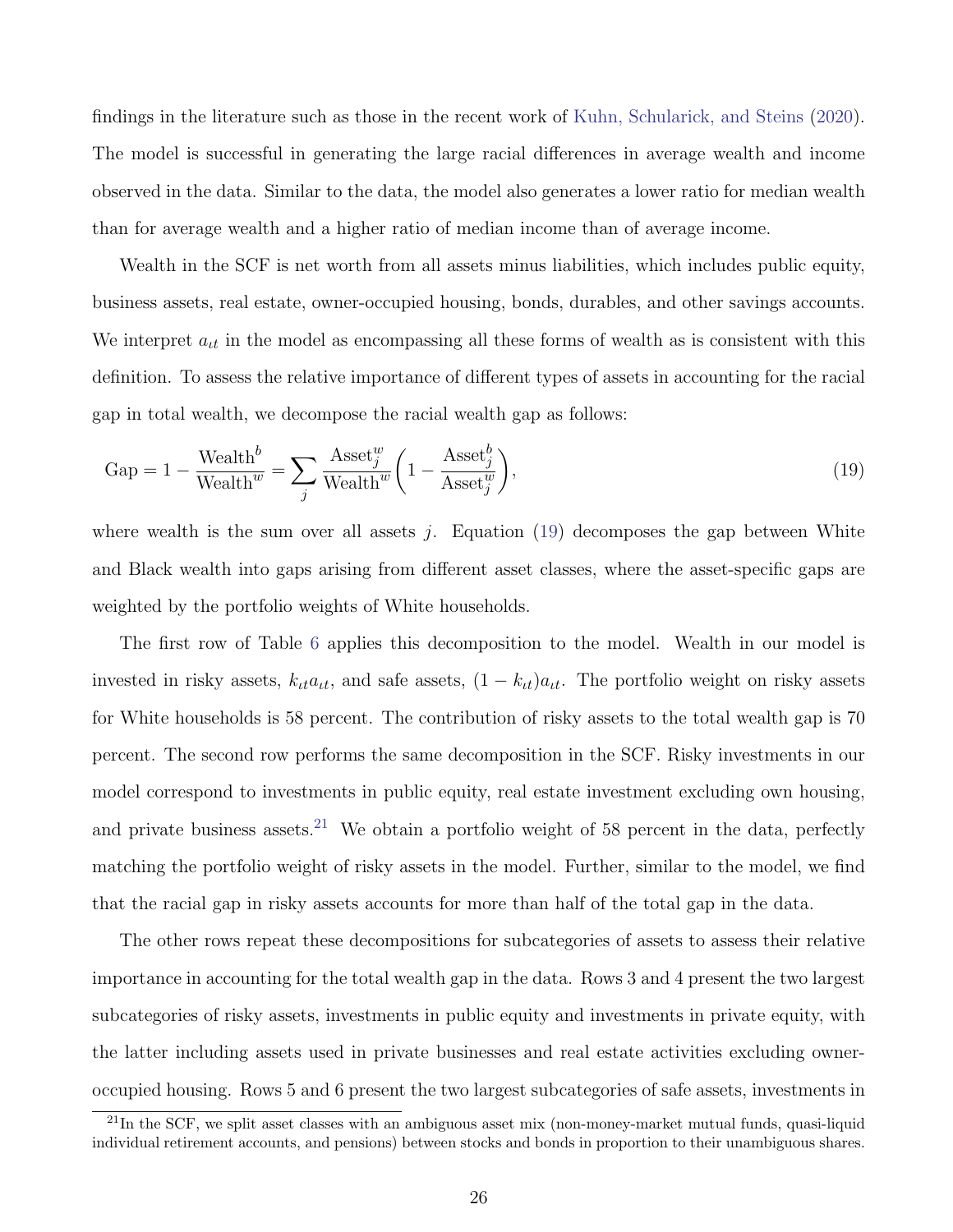<span id="page-29-0"></span>

|                      | Wealth |       |      | Wage  |
|----------------------|--------|-------|------|-------|
| $Gap(1-Black/White)$ | Data   | Model | Data | Model |
| 1900                 | 0.96   | 0.98  | 0.68 | 0.68  |
| 2020                 | 0.85   | 0.83  | 0.35 | 0.35  |

Table 7: Evolution of Racial Wealth and Wage Gap

Table [7](#page-29-0) presents the average wealth and wage gaps in 1900 and 2020. The data entry for wealth in 1900 is from [Higgs](#page-51-5) [\(1982\)](#page-51-5) and [Margo](#page-51-6) [\(1984\)](#page-51-6). The data entry for wealth in 2020 comes from the SCF between 2010 and 2019. The data entries for wages are from [Margo](#page-51-7) [\(2016\)](#page-51-7).

owner-occupied housing and bonds. With respect to the largest types of assets, we find that for the racial wealth gap in total wealth, private equity is the most important asset and owner-occupied housing is the least important asset.

#### 3.3.2 Wealth Convergence

We next assess the ability of the model to generate a realistic speed of wealth convergence across race. Matching the historical speed of convergence lends credibility to the model when analyzing how reparations affect the future evolution of the racial wealth gap. Table [7](#page-29-0) presents the gap between Black and White average wealth in 1900 and 2020. The gap for the early period comes from the historical evidence of [Higgs](#page-51-5) [\(1982\)](#page-51-5), who uses Georgia tax assessment records to measure wealth by race, and [Margo](#page-51-6) [\(1984\)](#page-51-6) who complements this analysis with data from Arkansas, Kentucky, Louisiana, North Carolina, and Virginia. The historical data show a slow convergence of Black wealth, with the gap decreasing from 96 percent in 1900 to 85 percent in 2020. We characterize this convergence slow as compared with the convergence of wages, with the wage gap transitioning from 68 to 35 percent. Our model is successful in generating such a slow convergence of wealth, with the wealth gap transitioning from  $98$  to  $83$  percent.<sup>[22](#page-29-1)</sup>

<span id="page-29-1"></span> $^{22}$ Recent work by [Derenoncourt, Kim, Kuhn, and Schularick](#page-50-7) [\(2022\)](#page-50-7) has extended the time series of the racial wealth gap back to 1860. They document a racial wealth gap of roughly 98 percent. We have adopted the simplified assumption that all Black dynasties are enslaved before 1860 which implies that the wealth gap in our model period 1860 is 100 percent.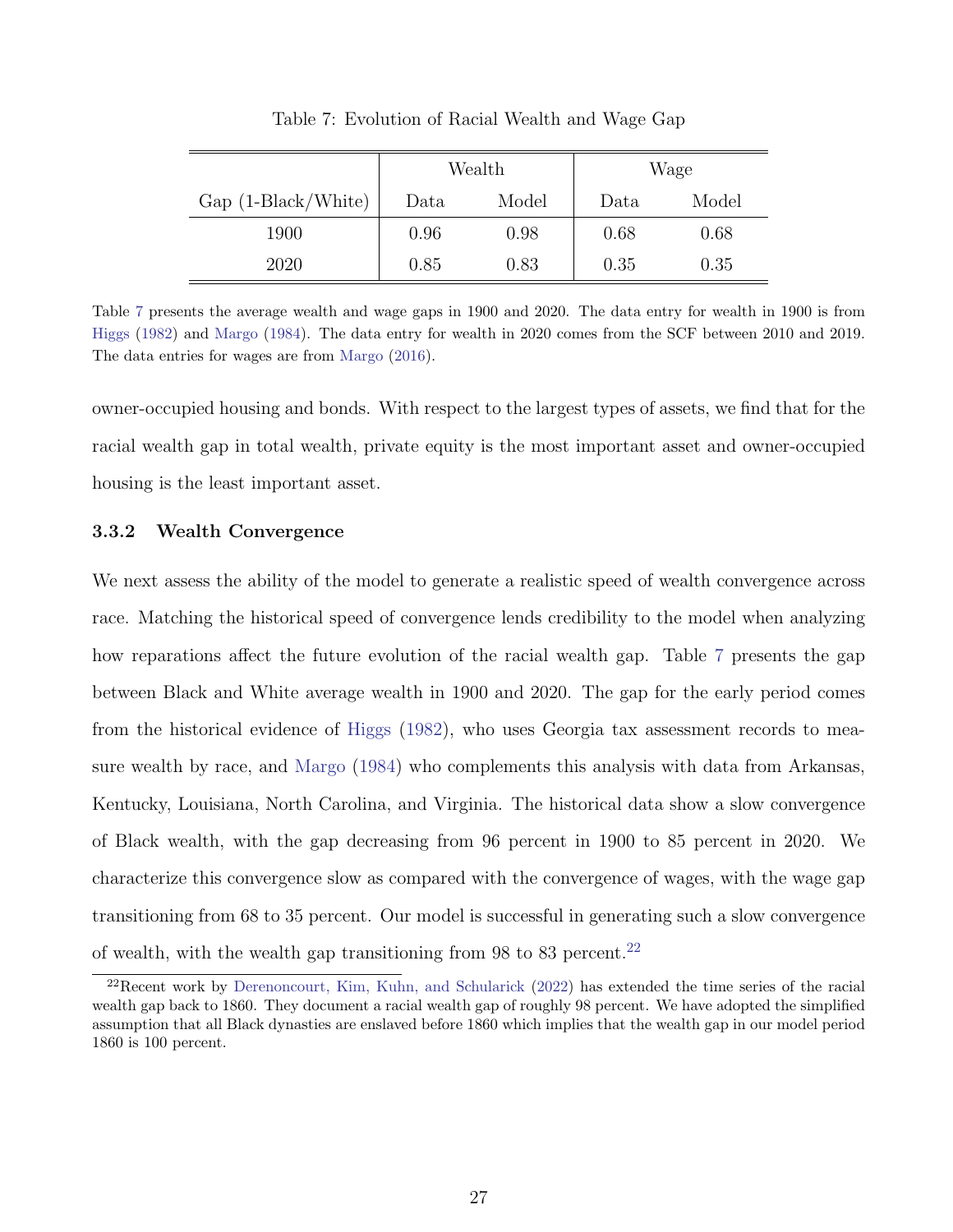<span id="page-30-0"></span>

|                           | White |        | <b>Black</b> |        |
|---------------------------|-------|--------|--------------|--------|
| A. Fraction entrepreneurs | Data. | Model  | Data.        | Model  |
| (percent)                 | 3.1   | 3.6    | 0.3          | 0.0    |
| <b>B.</b> Entrepreneurs   |       | Wealth |              | Income |
| Share of top              | Data. | Model  | Data         | Model  |
| 50 percent                | 0.88  | 0.96   | 0.89         | 0.98   |
| 20 percent                | 0.66  | 0.84   | 0.68         | 0.87   |
| 10 percent                | 0.57  | 0.68   | 0.52         | 0.71   |
| 5 percent                 | 0.39  | 0.52   | 0.40         | 0.54   |
| 1 percent                 | 0.20  | 0.23   | 0.19         | 0.24   |
| $0.1$ percent             | 0.06  | 0.06   | 0.06         | 0.07   |

Table 8: Entrepreneurship

Table [8](#page-30-0) presents statistics of entrepreneurship. The first panel shows the share of households who are entrepreneurs and the second panel shows the share of wealth and income held by entrepreneurs above selected percentiles of their respective distributions. The data entries come from the SCF between 2010 and 2019. In the SCF, we define an individual as an entrepreneur,  $k > 0$ , if their business assets exceed average net worth in the survey.

#### 3.3.3 Entrepreneurship

The model generates significant racial wealth and income gaps partly because White dynasties are more likely to be capitalists than Black dynasties. Are such differences in entrepreneurship rates present in the data? Panel A of Table [8](#page-30-0) shows differences in entrepreneurship rates by race. Quantitatively, the model generates a 3.6 percentage points gap in the entrepreneurship rate, close to the 2.8 percentage points gap in the data.<sup>[23](#page-30-1)</sup> Additionally, in panel B of Table [8,](#page-30-0) the model performs well in matching the observed distribution of wealth and income within entrepreneurs. For example, the top 1 percent of entrepreneurs hold 20 percent of entrepreneurial wealth in the data, compared with 23 percent in the model.

<span id="page-30-1"></span> $23$ [Fairlie and Meyer](#page-50-11) [\(2000\)](#page-50-11) document that the self-employment rate is lower for Black than for White men and the ratio of self-employment rates has remained remarkable stable since the early 1900s. [Bogan and Darity](#page-49-11) [\(2008\)](#page-49-11) argue that, while much of the literature tries to account for the entrepreneurship gap by appealing to cultural differences, the comparison of Black with immigrant groups suggest a more important role for discriminatory practices, institutions, and legislation restricting Black entrepreneurship. Our model is compatible with a more elaborate version of the [Bogan and Darity](#page-49-11) [\(2008\)](#page-49-11) view, as the historical exclusions they describe endogenously lead to differences in beliefs about entrepreneurship.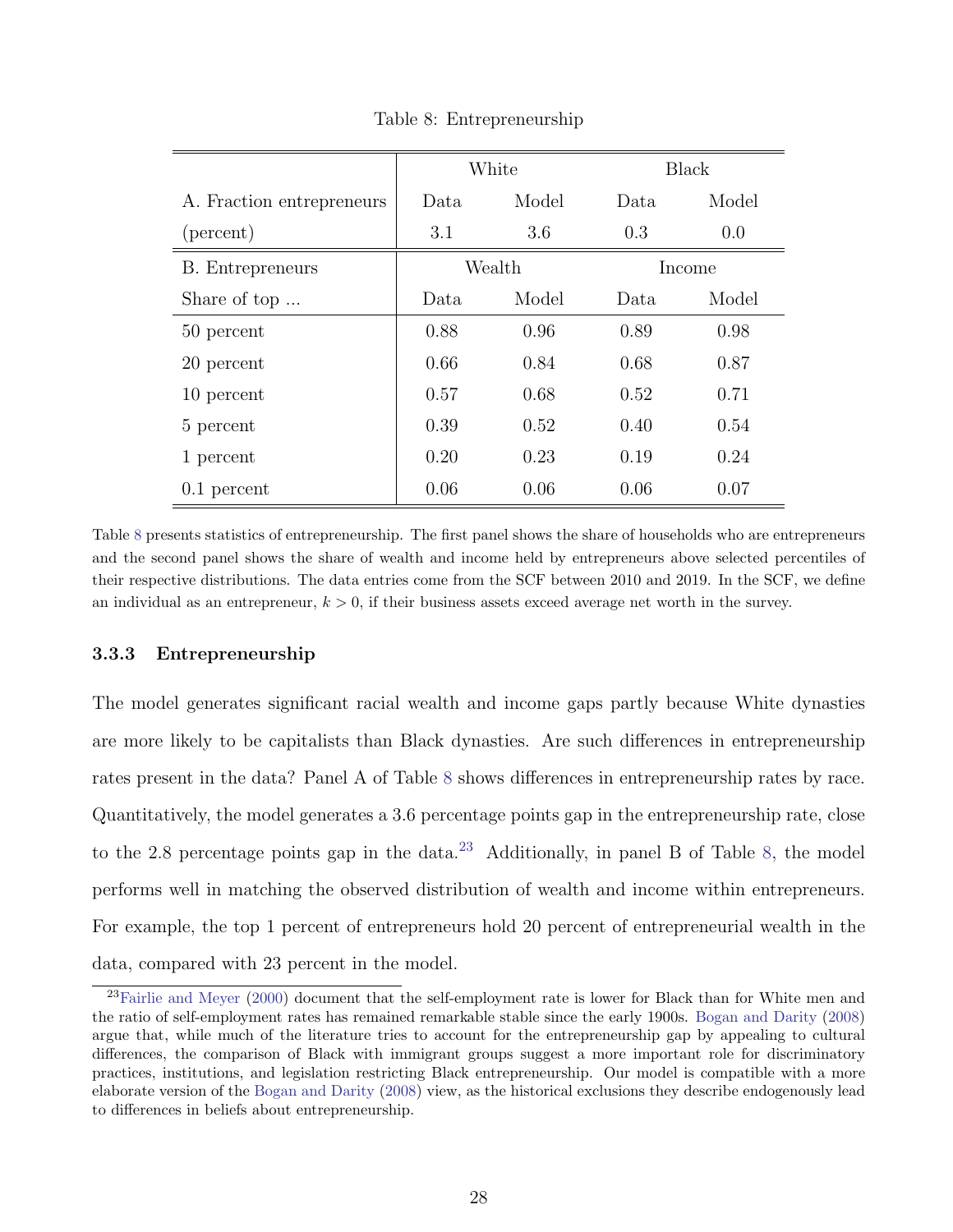<span id="page-31-0"></span>

| (1990)         | Data  |       | Model |              |
|----------------|-------|-------|-------|--------------|
| Decile $d$     | White | Black | White | <b>Black</b> |
| $\mathbf{1}$   | 0.97  | 0.80  | 0.88  | 0.82         |
| 3              | 0.76  | 0.54  | 0.67  | 0.50         |
| 5              | 0.58  | 0.51  | 0.51  | 0.38         |
| 7              | 0.36  |       | 0.39  | 0.27         |
| 9              | 0.31  |       | 0.24  | 0.16         |
| (1930)         | Data  |       | Model |              |
| Decile $d$     | White | Black | White | <b>Black</b> |
| $\mathbf{1}$   | 0.90  | 0.68  | 0.86  | 0.59         |
| 3              | 0.59  | 0.31  | 0.65  | 0.33         |
| 5              | 0.38  |       | 0.50  | 0.22         |
| $\overline{7}$ | 0.28  |       | 0.39  | 0.13         |
| 9              | 0.16  |       | 0.25  |              |

Table 9: Upward Rank Mobility

Table [9](#page-31-0) presents probabilities of upward rank mobility at selected deciles of the income distribution. Data entries are from [Collins and Wanamaker](#page-49-7) [\(2017\)](#page-49-7). Missing entries indicate no or very few observations to calculate probabilities.

#### 3.3.4 Income Mobility

We next assess the ability of the model to generate historical patterns of income mobility by race. The evidence comes from [Collins and Wanamaker](#page-49-7) [\(2017\)](#page-49-7), who link individual census records between 1910 and 1930 to derive historical mobility statistics and use National Longitudinal Survey of Youth data for the more recent period. Entries in Table [9](#page-31-0) show upward rank mobility probabilities by decile d:

Upward Rank Mobility
$$
(d)
$$
 =  $\mathbb{P}(\text{rank}(y_t) > \text{rank}(y_{t-1}) | \text{rank}(y_{t-1}) \in d).$  (20)

This statistic measures the probability that a child exceeds their parents' rank in the income distribution for a parent belonging to decile d. Rank is measured within the total population, including both Black and White dynasties.

Beginning with the upper panel of Table [9,](#page-31-0) we see that the model is successful in generating a racial mobility gap in the latter period. For example, starting at the third decile, 76 percent of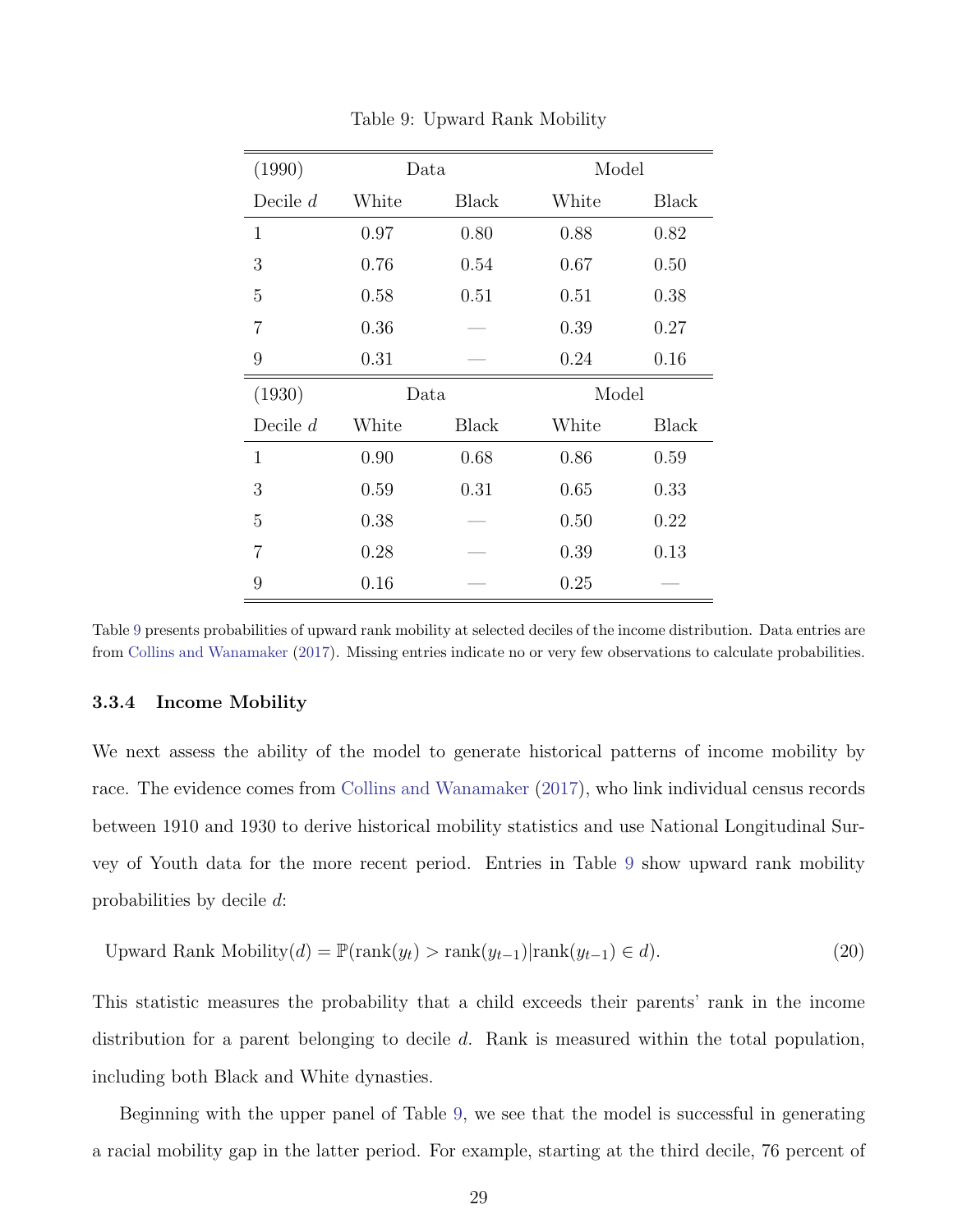White children exceed their parents' rank, whereas only 54 percent of Black children do so. The observed gap of 22 percentage points is close to the 17 percentage points gap generated by the model. As seen in the lower panel of Table [9,](#page-31-0) the model is also successful in generating even larger mobility gaps observed during the early 1900s. For example, again at the third decline, 59 percent of White children exceeded their parents' rank, whereas only 31 percent of Black children did so. The observed gap of 28 percentage points is close to the 32 percentage points gap generated by the model.

Two features of the model allow it to generate mobility patterns similar to the patterns in the data. First, only White dynasties become entrepreneurs and, given the high returns from entrepreneurship, entrepreneurs are more likely to surpass laborers in the income distribution. Second, despite persistence parameter  $\rho_t$  and dispersion parameter  $\sigma_t$  being common across all dynasties in the wage process [\(18\)](#page-23-3), Black dynasties are less likely to move upward in the total population's income distribution, because they draw wages from a distribution with a lower mean than the average dynasty in the population, as shown by the race component of wages  $\mu_t^h$  in equation [\(17\)](#page-23-4). Since the racial wage gap was larger in the 1900s, Black dynasties were less likely to move upward in the 1900s than today.

#### <span id="page-32-0"></span>3.3.5 Beliefs about Risky Returns

The model generates a racial belief gap in response to the labor and capital market exclusions that do not allow Black dynasties to participate in markets. We now compare model predictions for beliefs about risky returns to measures of beliefs about equity returns in survey responses from the University of Michigan's Surveys of Consumers.<sup>[24](#page-32-1)</sup> The question we use is:

Think about a diversified stock fund which holds stock in many different companies engaged in a wide variety of activities. Suppose someone were to invest one thousand dollars in such a mutual fund. What do you think is the chance this one thousand

<span id="page-32-1"></span><sup>&</sup>lt;sup>24</sup>We also observe a racial gap in public equity holdings, similar to the racial gap in entrepreneurship. For example, using the SCF surveys between 1992 and 2019, we find that the portfolio share of public equities for White households averages around 0.23, as compared with a portfolio share of around 0.14 for Black households. [Chiteji and Stafford](#page-49-12) [\(1999\)](#page-49-12) use data from the Panel Study of Income Dynamics to document that stock market participation is correlated across generations.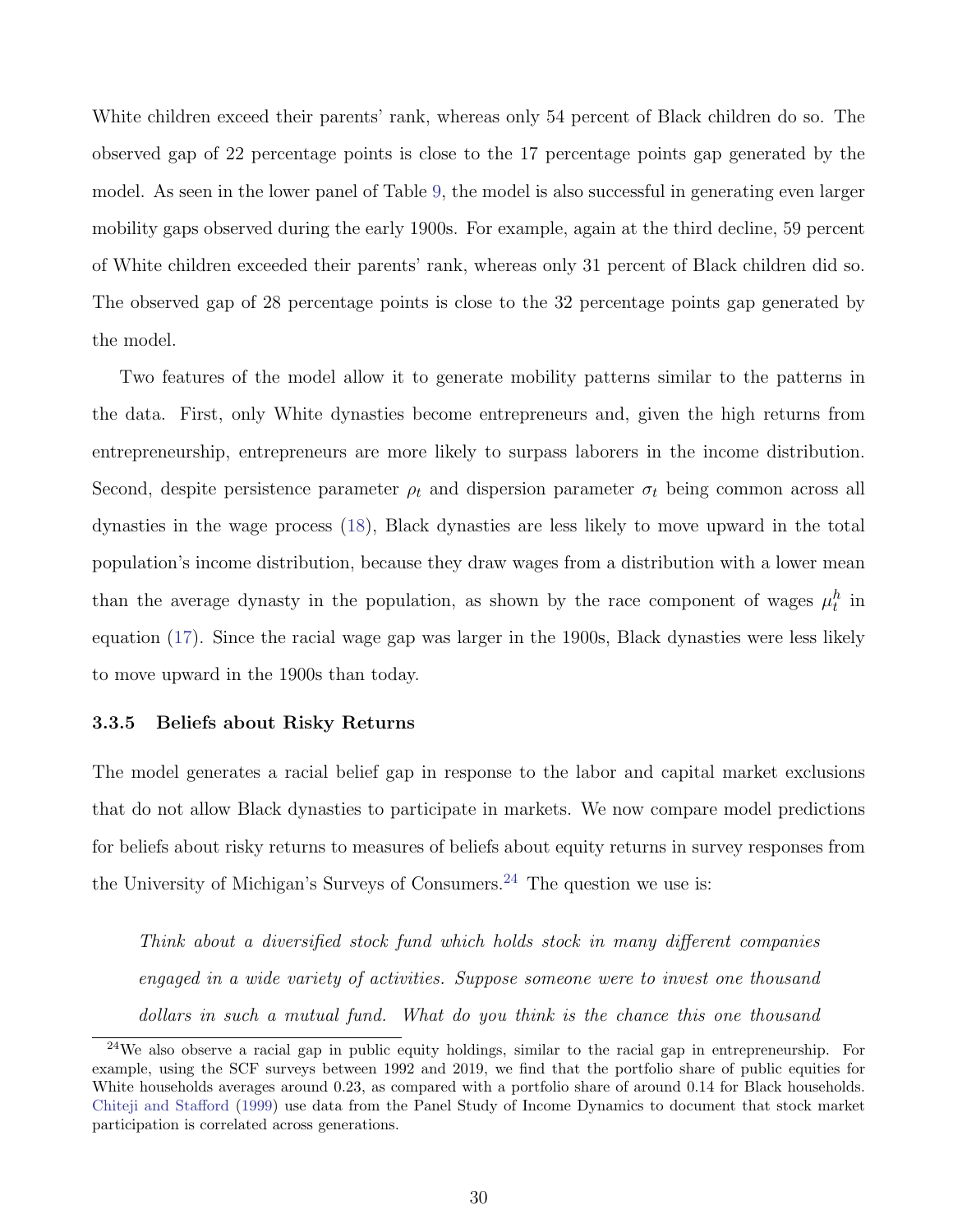dollar investment will increase in value, so that it is worth more than one thousand dollars one year from now?

We use Michigan Survey responses to this question between June 2002 and December 2015. We merge these data to microdata samples, available through the Inter-University Consortium for Political and Social Research, which contain the respondent's race. We restrict our sample to include Black and White individuals between 25 and 65 years of age. The cleaned dataset contains  $42,756$  observations. Roughly 10 percent of respondents identify as Black.<sup>[25](#page-33-0)</sup>

The response to the Michigan Survey question is a probability assessment that a diversified equity fund increases in value. The difficulty in comparing beliefs in the model with survey responses is that respondents in the data may have a benchmark return other than zero in their mind (say, because of inflation) and that dynasties in our model have the option to invest in a safe technology featuring growth. Our solution is to choose a benchmark return in the model, called  $\bar{r}$ , such that the model-generated average probability assessment that risky investments exceed this benchmark  $\bar{r}$  matches the average probability assessment of 0.51 from the survey. Formally, for each dynasty, we calculate the probability  $P_t(\pi_{tt}, \bar{r})$  that the economy-wide risky return exceeds  $\bar{r}$ , evaluated under their model-generated belief  $\pi_{tt}$  in 2020:

$$
P_t(\pi_{tt}, \bar{r}) = \int\limits_{q:qr_t > \bar{r}} \pi_{tt}(q) dq.
$$
\n(21)

The model-generated average probability assessment equals  $\int P_{tt} d\Phi = 0.51$  for  $\bar{r} = 0.006$ .

Having targeted the average response in the total population, we evaluate the ability of the model to generate dispersion of beliefs. Table [10](#page-34-0) summarizes our results. In the first row, the mean probability of successful investment in the total population is the same in the model and the data by construction. The second and third rows show the mean probability for White and Black households. The racial gap in mean beliefs is 12 percentage points in the model, compared with 7 percentage points in the data.<sup>[26](#page-33-1)</sup> At the same time, the model generates a dispersion of

<span id="page-33-0"></span><sup>&</sup>lt;sup>25</sup>Responses to this question were studied by [Dominitz and Manski](#page-50-12) [\(2011\)](#page-50-12) for the period between June 2002 and August 2004. The authors find nearly identical results to the results we report in Table [10.](#page-34-0) [Dominitz and](#page-50-12) [Manski](#page-50-12) [\(2011\)](#page-50-12) also report similar results for their Survey of Economic Expectations. Since the Survey of Economic Expectations has only 85 Black respondents, we focus on the Michigan Survey.

<span id="page-33-1"></span><sup>&</sup>lt;sup>26</sup>Consistent with the model in which the probability assessment P depends on other variables that differ by race,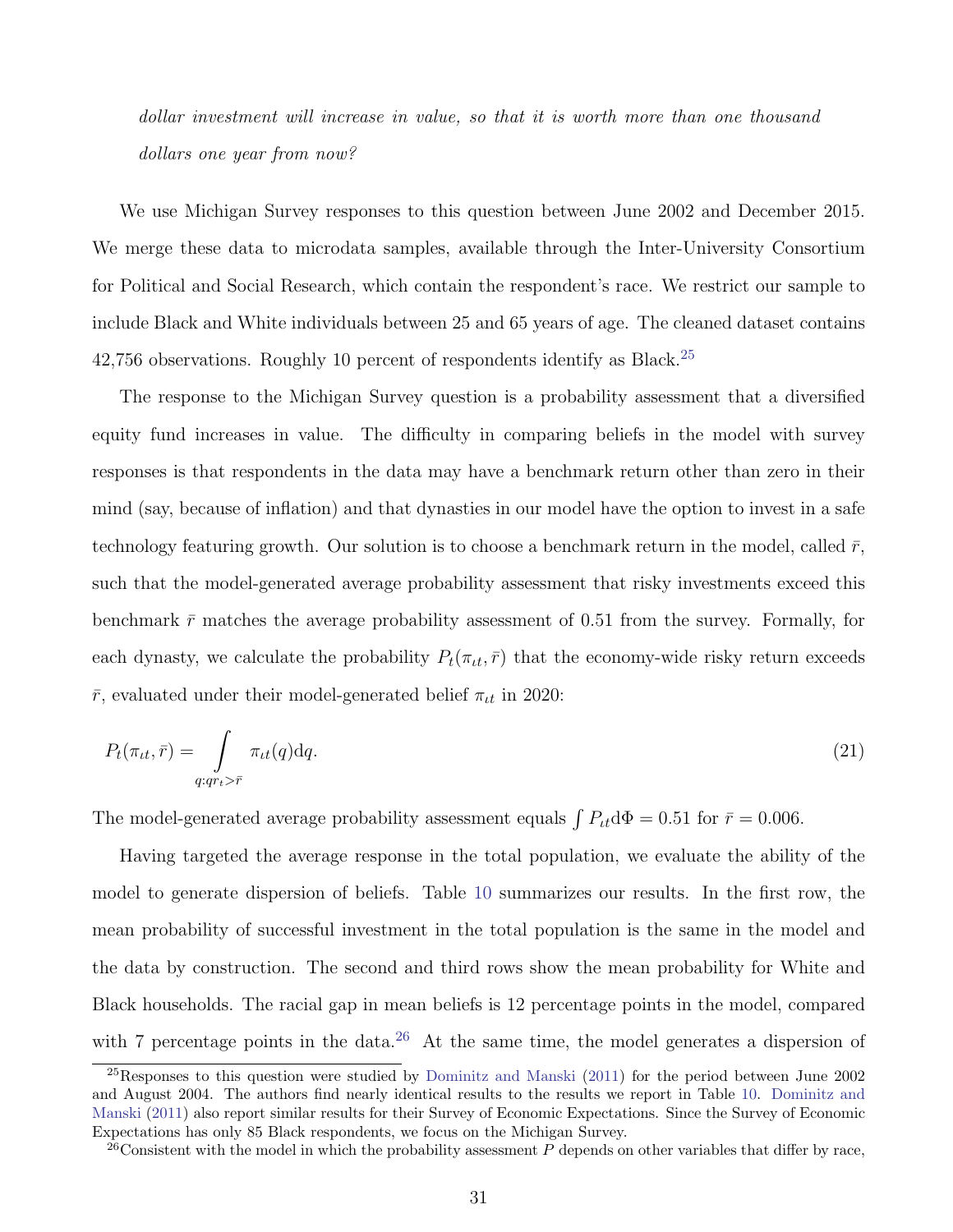<span id="page-34-0"></span>

| Probability of Successful Investment | Data | Model |
|--------------------------------------|------|-------|
| Mean                                 | 0.51 | 0.51  |
| Mean, White                          | 0.51 | 0.53  |
| Mean, Black                          | 0.44 | 0.41  |
| <b>Std Deviation</b>                 | 0.29 | 0.28  |
| Std Deviation, White                 | 0.29 | 0.30  |
| Std Deviation, Black                 | 0.29 | 0.16  |

Table 10: Beliefs about Risky Returns

Table [10](#page-34-0) presents statistics on the probability assessment of successful investments. Data entries show means and standard deviations of the probability of an increase in the value of a diversified stock fund as reported in the Michigan Survey. The data contain 42,756 observations. Roughly 10 percent of respondents identify as Black.

beliefs in the total population as large as that measured in the data. The model replicates almost perfectly the dispersion of beliefs within White households, but underestimates the dispersion of beliefs within Black households.

### 3.4 Racial Welfare Gap

We calculate the racial welfare gap and decompose it into a component reflecting differences in wages and a component reflecting differences in wealth. Our welfare gap is the tax  $\mathcal{T}_{tt}$  that would make a White dynasty with  $(z_{tt}^w, a_{tt}^w, \mathbb{E}_{tt}^w q^*)$  indifferent to being a Black dynasty with  $(z_{tt}^b, a_{tt}^b, \mathbb{E}_{tt}^b q^*)$ . Formally, we find the tax that solves

<span id="page-34-1"></span>
$$
V(z_{tt}^b, a_{tt}^b, \mathbb{E}_{tt}^b q^*) = \hat{V}(z_{tt}^w, a_{tt}^w, \mathbb{E}_{tt}^w q^*; \mathcal{T}_{tt}),
$$
\n(22)

where V is the maximized expected utility in equation  $(11)$  that takes into account the optimal occupational choice and the allocation of resources between consumption and intergenerational transfers after the realization of the investment shock. The value  $\hat{V}$  is the same value but under tax  $\mathcal{T}_{tt}$ , which subtracts resources from the income side of the budget constraint in equation [\(6\)](#page-13-1).

Table [10](#page-34-0) shows mean probabilities by group without controls. A regression of the probability assessment on a race dummy controlling for a host of observables (age, time, sex, marital status, region, education, number of children, number of adults, and income) produces an estimated coefficient for the race dummy equal to 5 percentage points with a standard error of 0.5. Thus, the difference in mean probabilities reflects a race component conditional on other observables.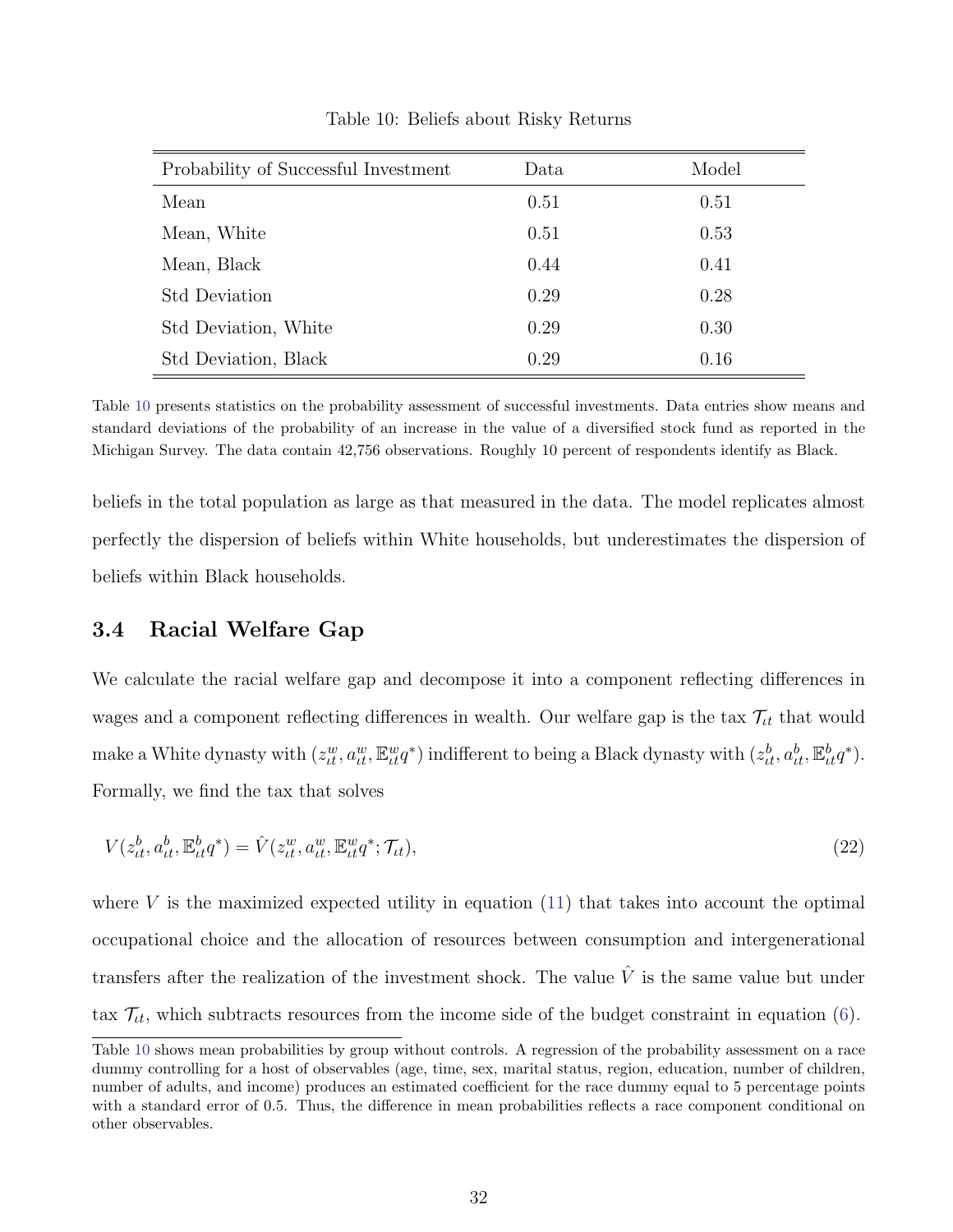<span id="page-35-0"></span>

| (relative to mean wealth, 2020) |      | Baseline No Wages | No Wealth |
|---------------------------------|------|-------------------|-----------|
| Mean                            | 0.14 | 0.11              | 0.10      |
| 99 percentile                   | 1.26 | 1.25              | 1.07      |
| 95 percentile                   | 0.18 | 0.06              | 0.13      |
| 90 percentile                   | 0.12 | 0.04              | 0.09      |
| 75 percentile                   | 0.07 | 0.02              | 0.05      |
| 50 percentile                   | 0.03 | 0.01              | 0.02      |

Table 11: Racial Welfare Gaps

Table [11](#page-35-0) presents statistics of the welfare difference  $\mathcal T$  in equation [\(22\)](#page-34-1) and decompositions of the welfare difference between the component due to differences in wages and differences in assets.

In calculating  $\mathcal{T}_{tt}$ , we compare White and Black dynasties that are identical in terms of history of wage and investment shocks  $\{\varepsilon_{ij}, e_{ij}\}_{j=1}^t$ . In the absence of historical exclusions, the two dynasties would thus be identical.<sup>[27](#page-35-1)</sup> When both White and Black dynasties are laborers, the solution for the racial welfare gap for dynasty  $\iota$  is as follows:

$$
\mathcal{T}_{tt} = (z_{tt}^w + (1 + i_t - \delta)a_{tt}^w) - (z_{tt}^b + (1 + i_t - \delta)a_{tt}^b). \tag{23}
$$

For laborers, the welfare gap equals the difference in available resources for consumption and intergenerational transfers in the budget constraint [\(6\)](#page-13-1). Since both races have the same preferences and production technologies, equalizing resources leads to identical consumption and intergenerational transfers and eliminates welfare differences.

Table [11](#page-35-0) presents the racial welfare gap at various percentiles of the welfare gap distribution. The gaps are annualized for ease of interpretation. In the first column, the median gap equals 0.03 times average wealth in the economy. Applying an average wealth of 750,000 dollars leads to a median welfare gap of 22,500 dollars per year. The mean welfare gap is 105,000 dollars. What explains the significant difference between median and mean welfare gaps? As the first column shows, the distribution of welfare gaps is significantly dispersed, with the welfare gaps at the top far exceeding the welfare gaps at the middle of the distribution.

<span id="page-35-1"></span> $27$ More precisely, the dynasties are identical up to population differences. However, we eliminate population growth differences in Table [1](#page-22-0) starting in 2000, so that the two dynasties are identical in the absence of exclusions starting in 2000.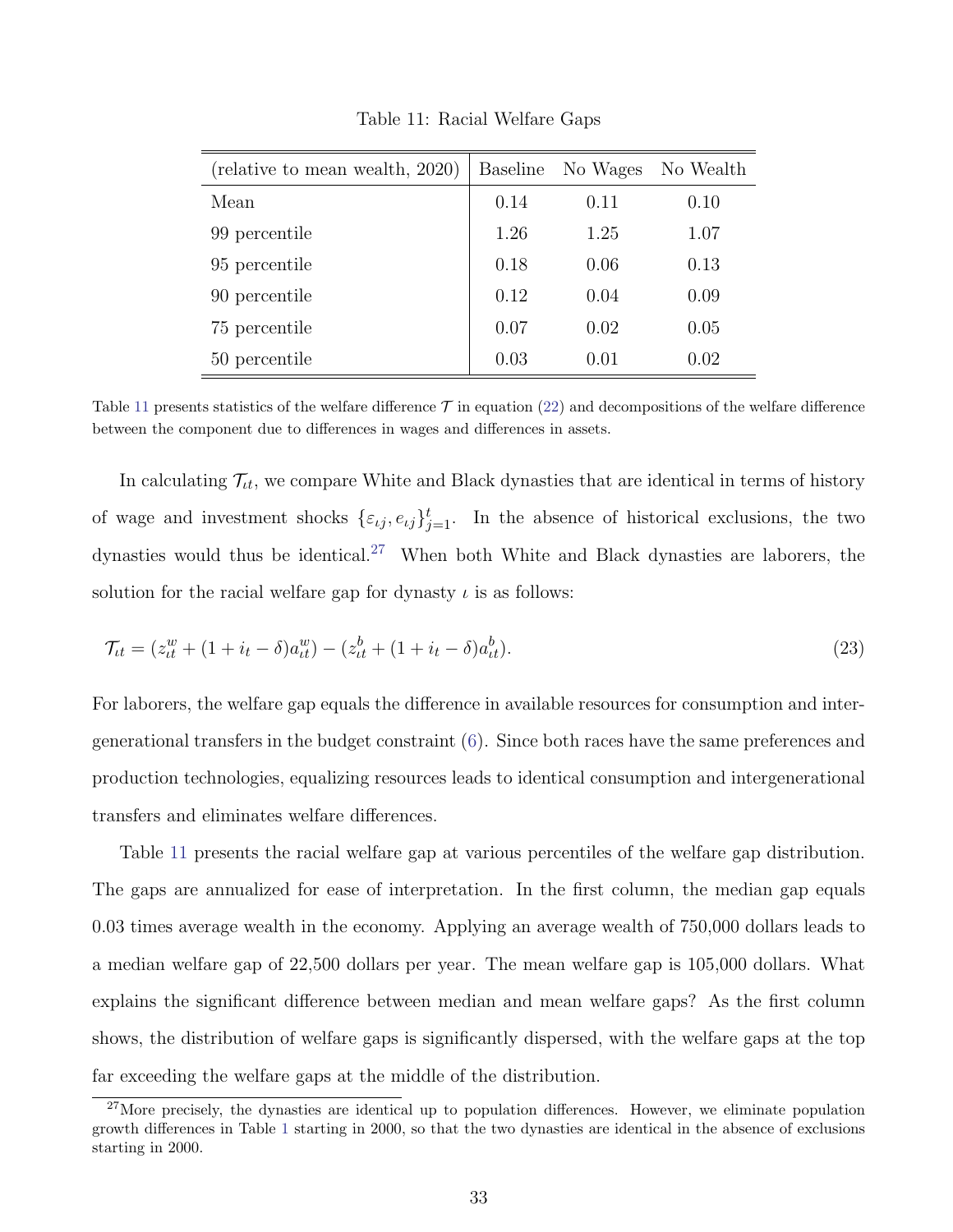To understand the relative importance of wages and wealth in accounting for the racial welfare gap, in the second column we present the same statistics when we equalize wages and in the third column we present the same statistics when we equalize wealth between Black and White dynasties  $\iota$  that share the same history of shocks. The mean gap falls from 0.14 to 0.11 when we equalize wages and to 0.10 when we equalize wealth. The reductions in racial gaps do not add up to the total welfare gap, partly because wages and wealth covary positively in the cross section and partly because dynasties have different beliefs, which we do not change. For the mean welfare gap, we find a larger contribution of wealth than of wages. However, wages become the dominant source of the welfare gap for most of the distribution, as wealth differences matter most at the top of the distribution.

It is instructive to compare our results with those of [Brouillette, Jones, and Klenow](#page-49-8) [\(2021\)](#page-49-8), who construct a measure of consumption-equivalent welfare for Black and White dynasties. The first difference between the two approaches is the sources of welfare differences. Relative to them, we incorporate utility from intergenerational transfers to descendants. Relative to us, they account for life expectancy, mortality, and leisure differences. The second difference is that we have an equilibrium framework that expresses arguments of the utility function (consumption and intergenerational transfers) as a function of primitives, while [Brouillette, Jones, and Klenow](#page-49-8) [\(2021\)](#page-49-8) change directly inputs to the utility function (for example, consumption) in measuring welfare differences. While our approach comes with added complexity, it has the conceptual advantage of being able to account for dynasty responses with respect to changes in policies such as reparations.

Despite these differences, we highlight some similarities between our results and those of [Brouil](#page-49-8)[lette, Jones, and Klenow](#page-49-8) [\(2021\)](#page-49-8). The authors calculate a 35 percent gap in consumption equivalents for the recent period, translating to a mean welfare gap of roughly 45,000 dollars. Our mean welfare gap is almost twice as large because we take into account the tail of the wealth distribution that introduces a significant deviation between mean and median welfare gap. Our welfare gap aligns with the estimate of [Brouillette, Jones, and Klenow](#page-49-8) [\(2021\)](#page-49-8) around the 75 percentile of the welfare gap distribution.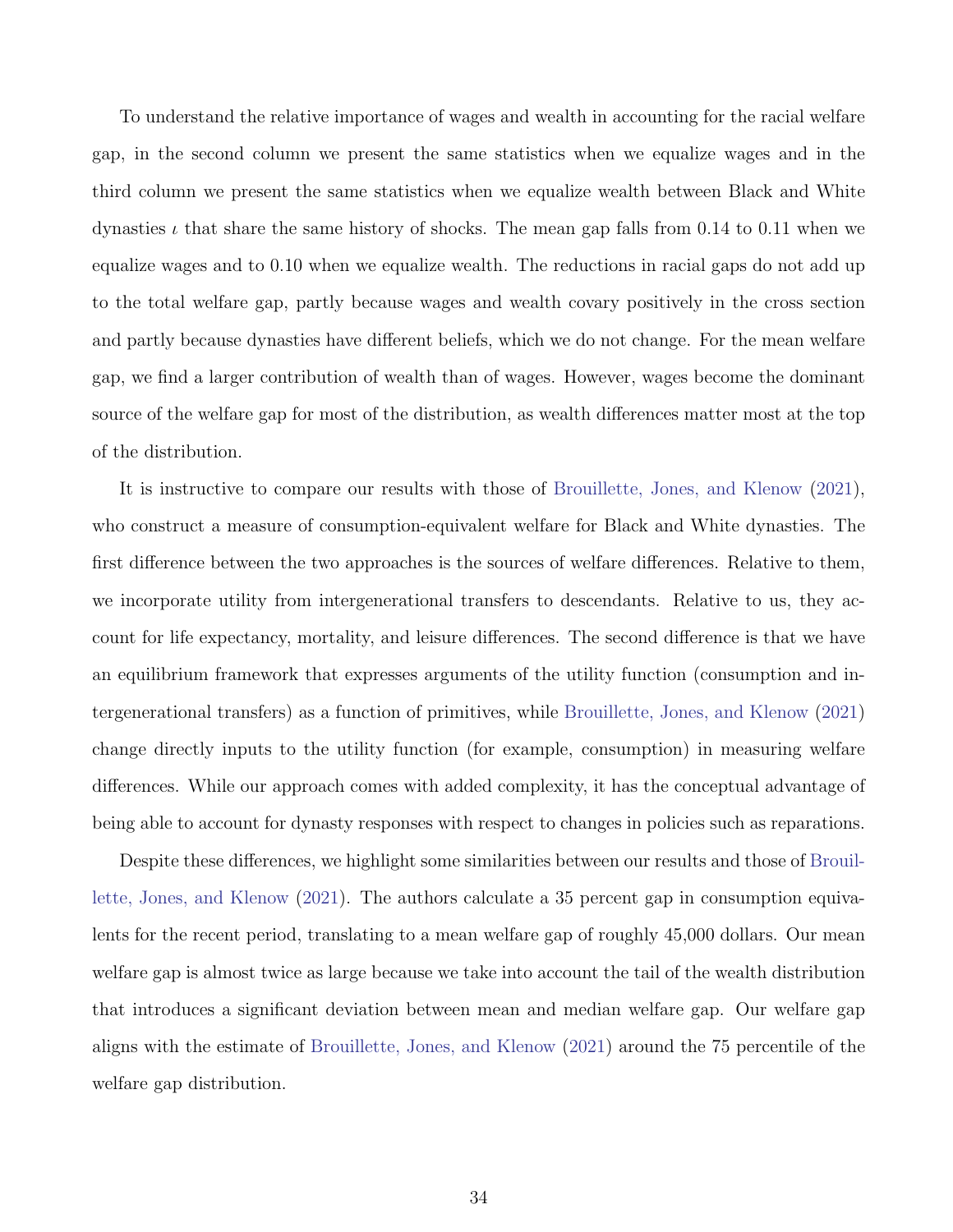<span id="page-37-0"></span>

| (2020, Black over White) | Wealth Ratio | Income Ratio | Entrepreneurship Gap |
|--------------------------|--------------|--------------|----------------------|
| A. All Differences       | 0.17         | 0.36         | $-3.6$               |
| - Labor Exclusion        | 0.43         | 0.60         | $-3.3$               |
| - Capital Exclusion      | 0.17         | 0.36         | $-3.6$               |
| - Demographics           | 0.18         | 0.37         | $-3.6$               |
| B. No Differences        | 1.00         | 1.00         | 0.0                  |
| + Labor Exclusion        | 0.18         | 0.37         | $-3.6$               |
| $+$ Capital Exclusion    | 0.47         | 0.62         | $-3.2$               |
| $+$ Demographics         | 1.37         | 1.28         | 0.9                  |
| C. Baseline              | 0.17         | 0.36         | $-3.6$               |
| $\beta^{1/20} = 0.95$    | 0.25         | 0.47         | $-2.7$               |
| $q^* = 0.70$             | 0.25         | 0.48         | $-2.3$               |
| $\bar{c} = 0.50Z$        | 0.24         | 0.39         | $-7.6$               |
| $\gamma=3$               | 0.20         | 0.40         | $-0.6$               |

Table 12: Counterfactual History

Table [12](#page-37-0) presents counterfactual outcomes when we remove historical events driving racial differences in the model (panel A), when we add historical events driving racial differences in the model (panel B), and when we change features of the model environment relative to the baseline (panel C).

## 3.5 How Historical Events Shape Today's Racial Gaps

We conclude this section by evaluating the effects of historical events and features of the model economy on current racial gaps. Table [12](#page-37-0) summarizes our results. Panel A shows the racial gap in wealth, income, and the entrepreneurship rate when we remove historical events. Panel B shows racial gaps when we add historical events starting from no racial differences. Panel C shows racial gaps when we change features of the model economy.

The top panel shows that removing the history of labor market exclusions from our baseline model results in a ratio of average wealth of 0.43 as opposed to 0.17 with these exclusions, an income ratio of 0.60 as opposed to 0.36, and a gap in entrepreneurship rate of 3.3 percentage points as opposed to 3.6. Without labor market exclusions, we would also observe gaps today because capital market exclusions prohibit members of the Black dynasties from becoming entrepreneurs. On the other hand, removing only capital market exclusions does not affect current outcomes.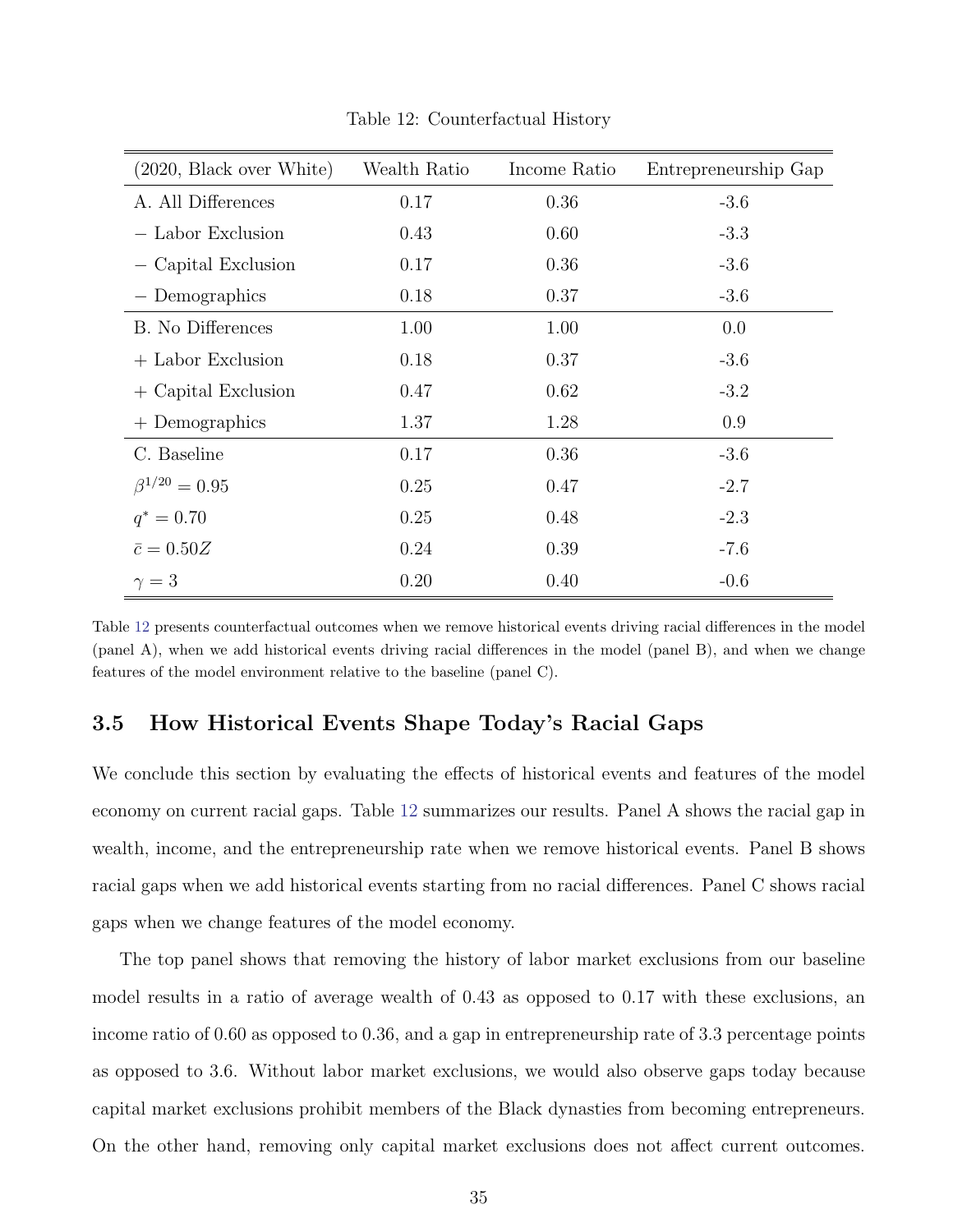Labor market exclusions on their own put members of Black dynasties at significant disadvantage in terms of becoming capitalists and accumulating wealth, making the incremental effect of capital market exclusions in our model zero.

The middle panel confirms these conclusions by adding historical events one at a time. If there were only demographic differences, Black dynasties in our model would achieve a higher wealth, income, and entrepreneurship rate than White dynasties by 2020. As shown in Table [1,](#page-22-0) in early periods the population growth of White dynasties is higher than the population growth of Black dynasties, making it more costly for White dynasties to transfer wealth across generations on a per capita basis.

In the lower panel, we assess the role of structural parameters for racial gaps. A lower discount factor  $\beta$  is associated with a higher wealth and income ratio, as dynasties have a lower willingness to bequeath wealth. A lower probability of successful investments  $q^*$  is also associated with a higher wealth and income ratio, as White capitalists realize lower income from risky investments. A lower level of subsistence consumption  $\bar{c}$  is associated with higher wealth and income ratios, as a smaller fraction of Black dynasties are concentrated at the bottom of the distribution where  $\bar{c}$ tends to bind. Finally, wealth and income ratios increase under a higher curvature in the utility function,  $\gamma = 3$ , because increased risk aversion induces more dynasties to choose safe labor over risky investment activities.

# 4 Policy Experiments

We perform various policy experiments to explore the implications of our model for the future trajectory of the racial wealth gap. We begin by studying the effects of wealth transfers toward Black dynasties. Then, we analyze the alternative policy of subsidizing risky investments by Black entrepreneurs. We conclude by discussing the role of learning from others for wealth convergence.

#### 4.1 Wealth Transfers

We first discuss the financing of wealth transfers and their size. Next, we discuss the evolution of racial wage gap and how it affects the wealth gap. We then present the effects of wealth transfers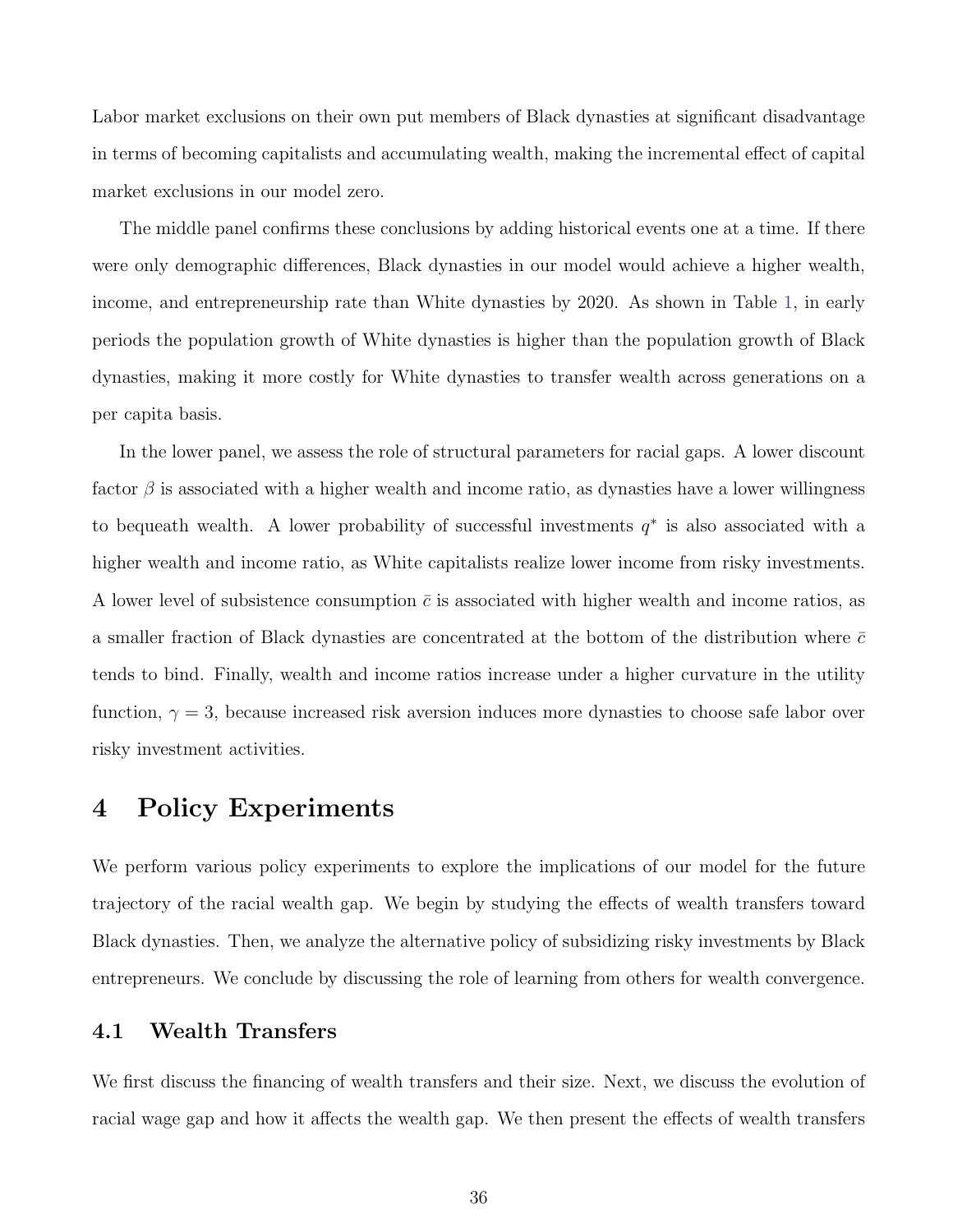on various outcomes by race.

#### 4.1.1 Transfers and Financing

Wealth transfers to Black dynasties are financed by a one-time unanticipated tax on White dynasties' wealth. The wealth tax rate function,  $\Lambda$ , for White dynasties is

$$
\Lambda(a_t^w) = \begin{cases}\n\lambda & \text{if } a_t^w < a^*, \\
(1 - \lambda) \frac{a_t^w - a^*}{a_t^w} & \text{if } a_t^w \ge a^*.\n\end{cases}
$$
\n
$$
(24)
$$

We consider two forms of financing which differ in their progressivity.

- 1. Progressive wealth taxation corresponds to  $\lambda = 0$  and  $a^* > 0$ . Wealth below  $a^*$  is not taxed and wealth above  $a^*$  is taxed at a 100 percent rate.
- 2. Proportional wealth taxation corresponds to  $\lambda > 0$  and  $a^* \to \infty$ . All wealth is taxed at a proportional rate  $\lambda$ .

We consider transfers  $\tau$  to Black dynasties, resulting in average wealth of Black dynasties being a multiple m of average wealth of White dynasties. For any multiple  $m$ , we solve for the tax parameter (either  $\lambda$  or  $a^*$ ) so that every Black dynasty receives a lump sum equal to  $\tau$ 

$$
\int (a_t^b + \tau) d\Phi^b = m \int (1 - \Lambda(a_t^w)) a_t^w d\Phi^w, \quad \text{such that} \quad \phi \tau = (1 - \phi) \int \Lambda(a_t^w) a_t^w d\Phi^w, \tag{25}
$$

where  $\phi$  is the share of Black dynasties in the population.<sup>[28](#page-39-0)</sup>

Our baseline policy is  $m = 1$ , so that average wealth is equalized between Black and White dynasties at the time of reparations. This is a natural policy to consider, because in the absence of historical exclusions average wealth of Black and White dynasties is equalized. The size of the required transfers is  $\tau = 0.75$  relative to the average wealth in the economy. Given average household wealth of 750,000 dollars, we obtain a transfer of 562,500 dollars per Black dynasty. Using the census count of 18 million Black households, we find that aggregate reparation transfers equal roughly 10 trillion dollars. To finance these wealth transfers, the progressive policy taxes at

<span id="page-39-0"></span><sup>&</sup>lt;sup>28</sup>Every Black dynasty receives the same transfer  $\tau$ . We have experimented with two alternative transfer functions: proportional transfers and transfers that generate the same dispersion of wealth between Black and White dynasties. Both alternatives generate an evolution of the racial gap in average wealth that is similar to the evolution under the same transfer  $\tau$ .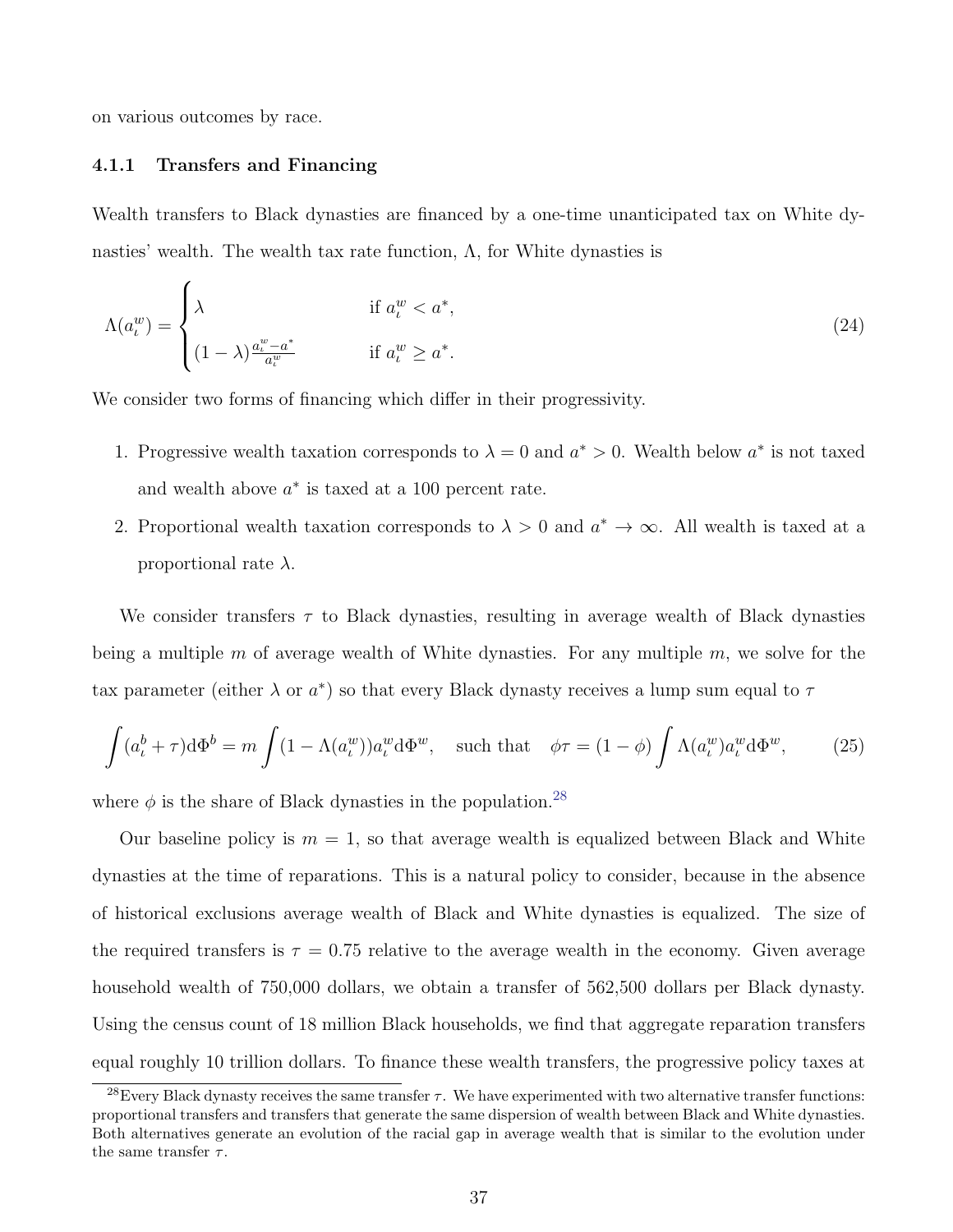100 percent all White wealth exceeding 113 times average wealth, roughly 84 million dollars. The proportional tax rate to finance these transfers is 13 percent.

Our approach is to calculate the tax and transfer system that eliminates the wealth gap between Black and White dynasties today. Consistent with our approach, [Darity and Mullen](#page-49-0) [\(2020\)](#page-49-0) propose as criterion the equalization of average wealth and arrive at 8 trillion dollars. Despite its simplicity, our approach results in total wealth transfers of similar magnitude to other estimates in the literature based on the present discounted value of forgone earnings from slavery. For example, [Neal](#page-51-12) [\(1990\)](#page-51-12) calculates wealth transfers of 1.4 trillion dollars in 1983. Applying the average real return,  $i\frac{\int (1-k_i)a_i d\Phi}{\int a \, d\Phi}$  $\frac{(-k_{\iota})a_{\iota}\mathrm{d}\Phi}{\int a_{\iota}\mathrm{d}\Phi} + q^*r\frac{\int k_{\iota}a_{\iota}\mathrm{d}\Phi}{\int a_{\iota}\mathrm{d}\Phi}$  $\frac{k_i a_i \Delta \Phi}{\int a_i \Delta \Phi}$  = 0.05, and adding an inflation rate of 0.02 yields 12 trillion dollars.

#### 4.1.2 Wage Equalization

Average wealth differences between Black and White dynasties persist forever in the presence of racial differences in wages. To separate the effects of reparations from the effects of different wages on wealth, we assume that at the time of reparations, labor market policies are enacted that permanently close the racial gap in wages. Formally, we set the racial component of wages to  $\mu_t^b = 1$  in equation [\(17\)](#page-23-4) for all periods starting in 2040.

The left panel of Figure [6](#page-41-0) presents the evolution of the ratio of average Black to average White wealth. Without any policies, the orange dot-dashed line shows a slow convergence of the wealth ratio toward a value of roughly 0.25. Eliminating average wage differences across races permanently increases the wealth ratio to about 0.5, as shown by the black solid line. Thus, equalizing average wages permanently eliminates roughly half of the racial wealth gap.

#### 4.1.3 Effects of Transfers on Wealth and Welfare Gaps

The left panel of Figure [6](#page-41-0) also shows the evolution of the wealth ratio after transfers toward Black dynasties financed either with progressive taxes (red dashed line) or proportional taxes (blue long-dashed line). The transfers are enacted in addition to the wage equalization policy. Thus, the value of 0.5 is the long-run wealth ratio in the absence of reparations with which we compare the case of reparations. By construction, the racial wealth ratio is one in 2040 under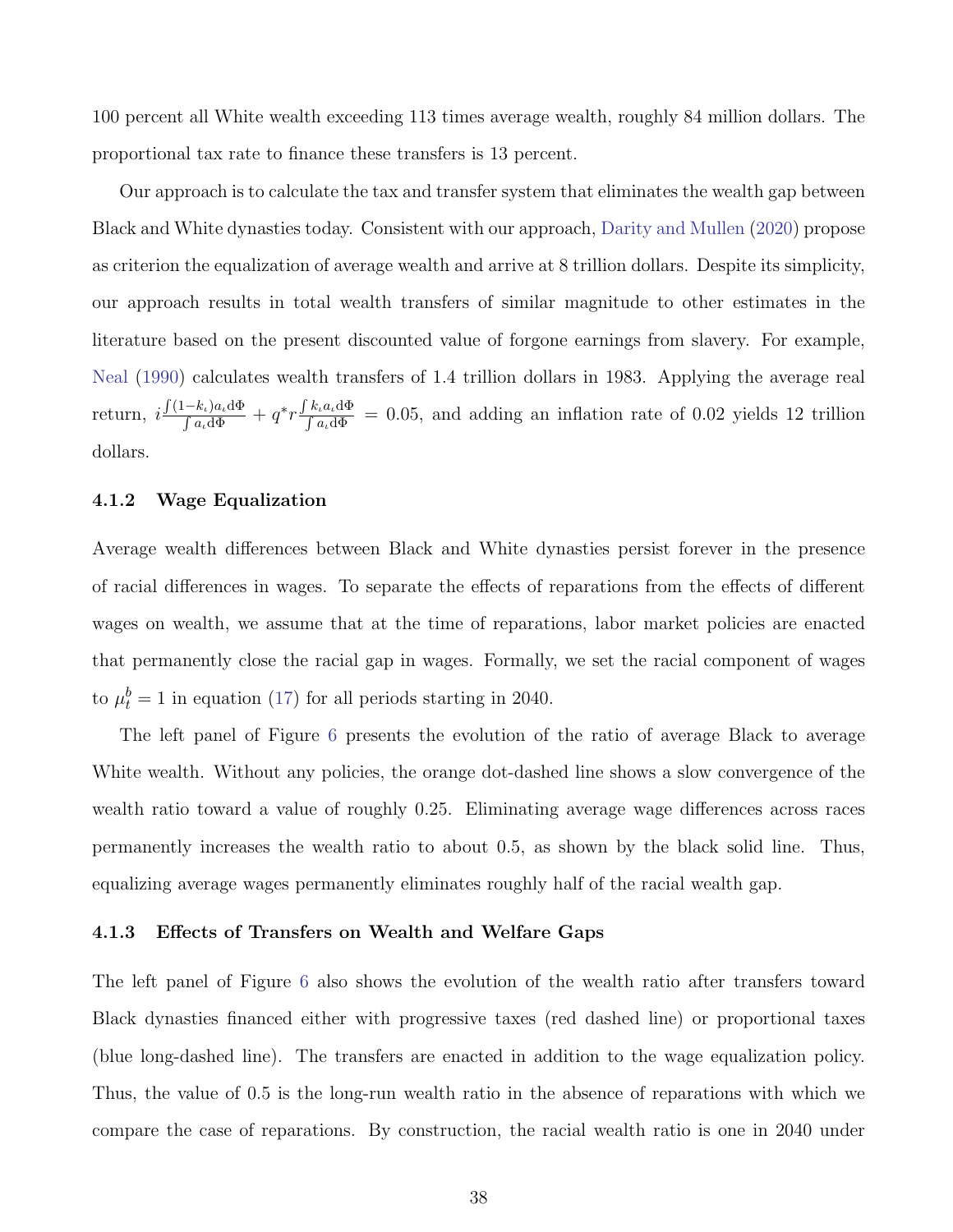<span id="page-41-0"></span>

Figure 6: Evolution of Racial Wealth and Welfare Gaps

The left panel of Figure [6](#page-41-0) shows the wealth ratio under no policy changes (orange dot-dashed line), after eliminating the racial wage gap in 2040 (black solid line), after eliminating the racial wage gap and providing wealth transfers financed with progressive wealth taxes in 2040 (red dashed line), and after eliminating the racial wage gap and providing wealth transfers financed with proportional wealth taxes in 2040 (blue long-dashed line). The right panel presents the average welfare gap under the same scenarios.

our baseline policy, which calculates the tax and transfer system that equalizes average wealth. However, under both financing systems, the wealth ratio reverts back to a value of roughly 0.5, which is the long-run wealth ratio in the absence of wealth transfers. Thus, the long-run effect of one-time wealth transfers on the racial wealth gap is zero.

The logic of why transfers do not lead to wealth convergence is the same as the logic in the example of Section [2.6.](#page-17-3) Following centuries of exclusions from labor and capital markets, Black dynasties enter the reparations era with pessimistic beliefs about investment returns. Despite having equal mean wages and wealth, the lower expected returns lead members of Black dynasties to forgo risky investments and to continue to be laborers. Over time, the economy converges to the same outcome we would have observed without reparations.

The right panel of Figure [6](#page-41-0) shows the evolution of the racial welfare gap. Through the elimination of the wage gap, the welfare gap declines from 0.14 to 0.09. After wealth transfers to Black dynasties, the welfare gap decreases even more in the short run. However, in the longer term, the welfare gap converges to the same value we would have observed without reparations.

Next, we explore the distributional effects of wealth transfers. We define the representation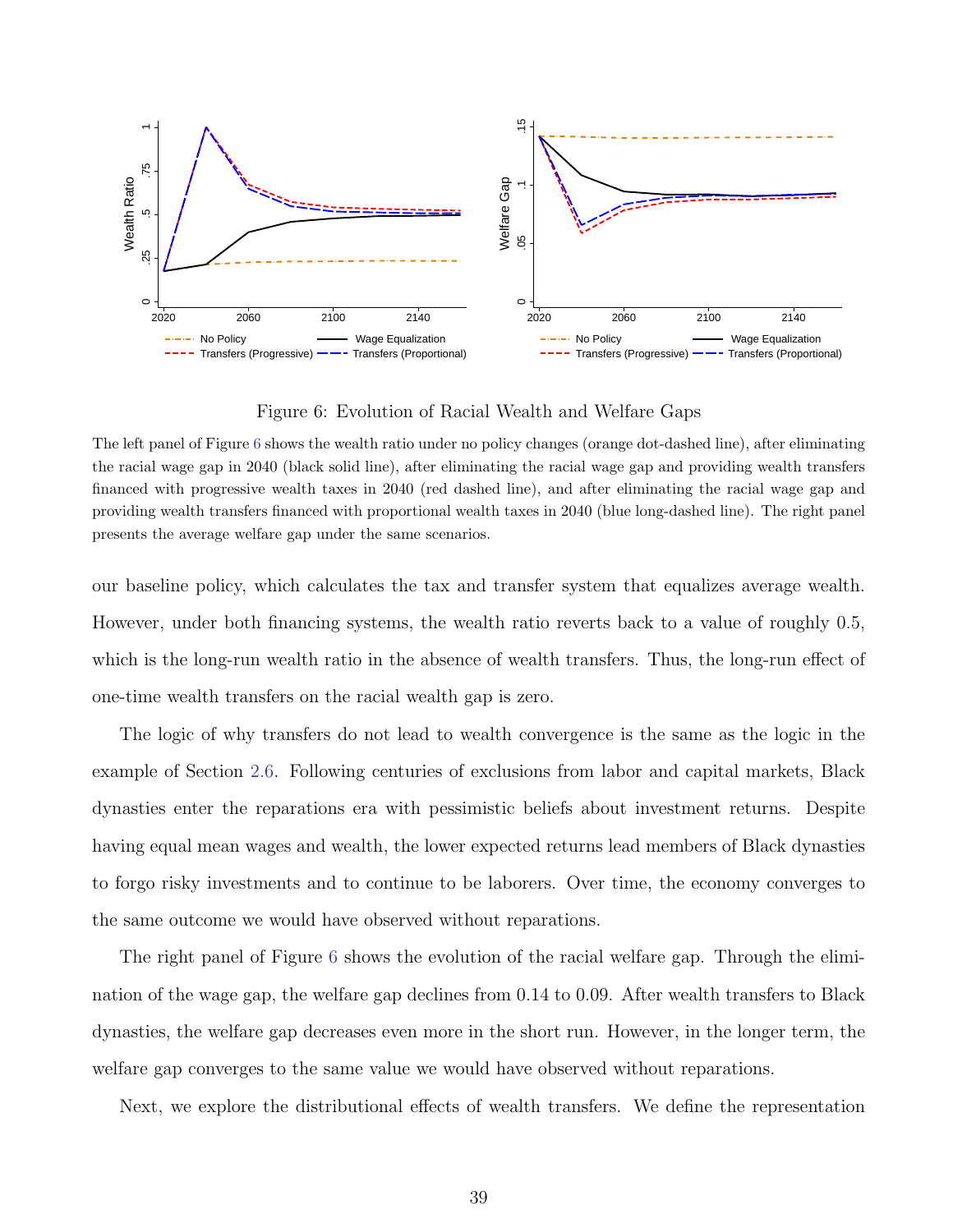index in period  $t$  as follows:

<span id="page-42-1"></span>
$$
R_t(p) = \frac{\int_p^1 \mathbb{I}(h_t = b) a_{tt} \mathrm{d}\Phi_t}{\phi_t \int_p^1 a_{tt} \mathrm{d}\Phi_t},\tag{26}
$$

where p denotes the percentile of the wealth distribution,  $\mathbb{I}(h_t = b)$  is an indicator that selects Black dynasties, and  $\phi_t$  is the Black population share. The index captures the Black dynasties' representation in wealth. The numerator equals the wealth of Black dynasties in the top  $p$  percentiles of the total wealth distribution. The integral in the denominator equals the wealth of all dynasties in the top p percentiles. We obtain  $R_t(0) = 1$  when average wealth is equalized across race. Black dynasties are represented equally,  $R_t(p) = 1$  for all p, when the Black wealth share equals the Black population share at all percentiles of the wealth distribution. When Black dynasties are underrepresented in wealth,  $R_t(p) < 1$ .

Figure [7](#page-43-0) shows representation at percentiles of the wealth distribution in 2040, 2060, 2100, and the long run. After reparation transfers in 2040, average wealth is equalized and so representation equals 1 at the zero percentile. The transfers lead to an overrepresentation of Black dynasties between the 50th and the 75th percentile because every Black dynasty receives the same transfer  $\tau$ , which exceeds the wealth of the median White dynasty. As is consistent with the divergence of wealth and welfare we documented before, over time the representation of Black dynasties tends to values below one. As the last panel demonstrates, Black dynasties do not have greater representation in the long run than in the absence of transfers. Wage equalization improves Black representation in wealth, but it is still significantly lower than in the case without historical exclusions.

Could larger wealth transfers lead to long-run convergence? The first row of Table [13](#page-44-0) repeats the evolution of the wealth ratio for the baseline policy, which equalizes wealth between Black and White dynasties. In the second row, reparation transfers target a wealth ratio of  $m = 3$ , which means that we transfer to Black dynasties enough wealth to make them three times as wealthy as White dynasties. Under  $m = 3$ , the transfer per Black dynasty is 1.5 million dollars and the progressive financing policy taxes all wealth above 17 million. While the divergence of wealth is slower, the wealth ratio asymptotes again toward roughly 0.5, as with  $m = 1.^{29}$  $m = 1.^{29}$  $m = 1.^{29}$ 

<span id="page-42-0"></span> $29$ The long-run outcomes refer to the median outcome over the last 300 model periods from a simulation of 600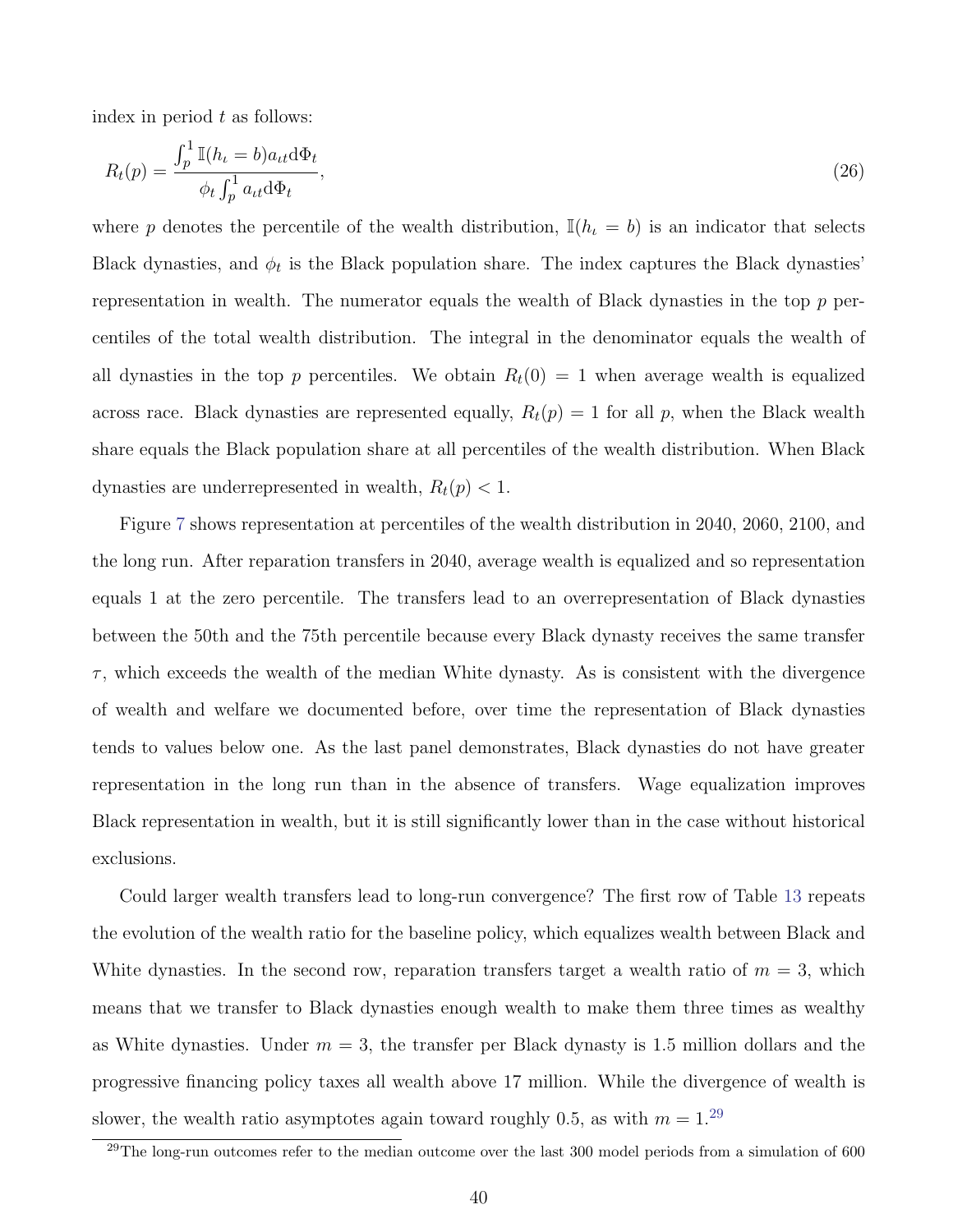<span id="page-43-0"></span>

Figure 7: Representation in Wealth: Transfers

Figure [7](#page-43-0) shows representation in equation [\(26\)](#page-42-1) as a function of the percentile of the wealth distribution in 2020, 2040, 2100, and the long run. In each panel, we demonstrate the index under no policy changes (orange dot-dashed line), after eliminating the racial wage gap in 2040 (black solid line), after eliminating the racial wage gap and providing wealth transfers financed with progressive wealth taxes in 2040 (red dashed line), and after eliminating the racial wage gap and providing wealth transfers financed with proportional wealth taxes in 2040 (blue long-dashed line)

### 4.2 Investment Subsidies

What policy can eliminate the racial wealth gap in the long run? Following centuries of labor and capital market exclusions, Black dynasties enter into reparations with pessimistic beliefs, making their entrepreneurship rates relatively inelastic to wealth transfers. This suggests that more effective policies directly target the trade-off between labor and capital. Instead of giving a transfer, we now use collected tax revenues to finance an investment subsidy for Black capitalists.

model periods.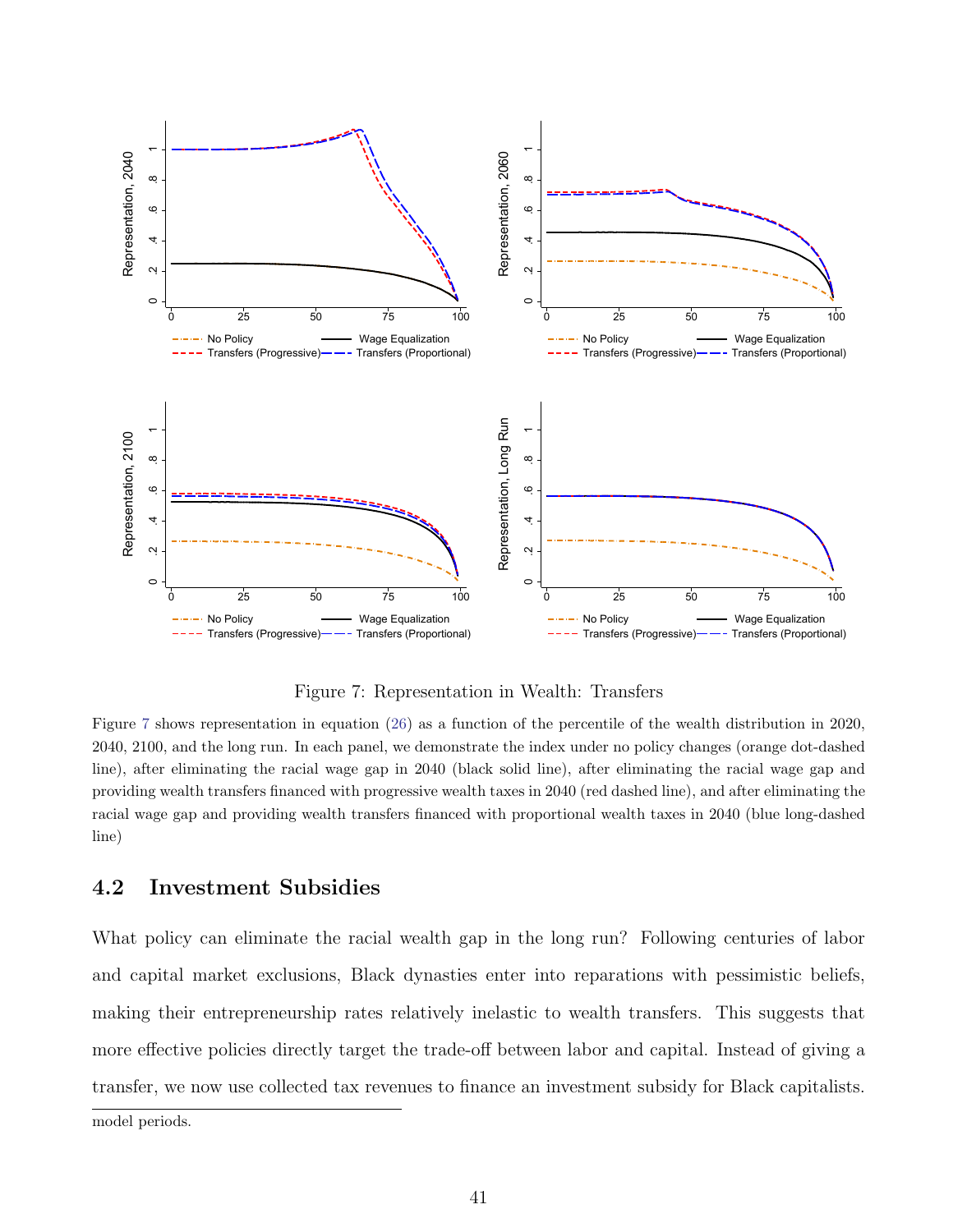<span id="page-44-0"></span>

|                  | (relative to mean wealth) | Wealth Ratio (Black/White) |      |          |
|------------------|---------------------------|----------------------------|------|----------|
| Transfer         | Financing                 | 2040                       | 2100 | $\infty$ |
| 1. $\tau = 0.75$ | $a^* = 113$               | 1.00                       | 0.54 | 0.52     |
| 2. $\tau = 2.01$ | $a^* = 23$                | 3.00                       | 0.70 | 0.52     |
| 3. $s = 0.22$    | $a^* = 113$               | 0.25                       | 0.59 | 0.85     |
| $s = 0.27$       | $a^* = 23$                | 0.33                       | 0.97 | 1.00     |

Table 13: Wealth Transfers versus Investment Subsidies

Table [13](#page-44-0) presents the wealth ratio in selected periods under four reparation programs. The two top rows consider wealth transfers, while the two bottom rows consider investment subsidies. Both transfers and subsidies are financed with progressive taxes. In row 1 transfers eliminate the racial wealth gap in 2040  $(m = 1)$ . In row 2 the average wealth of Black dynasties in 2040 is three times  $(m = 3)$  higher than the average wealth of White dynasties. In rows 3 and 4, we use the same revenues collected in rows 1 and 2 to finance a subsidy s which is the additional annualized return on successful risky investment activities.

We calculate the subsidy s that exhausts the revenues collected by taxing the wealth of White dynasties:

$$
\phi q^*(r+s) \int a_t^b k_t^b d\Phi^b = (1-\phi) \int \Lambda(a_t^w) a_t^w d\Phi^w.
$$
\n(27)

The two bottom rows of Table [13](#page-44-0) summarize our results when investment subsidies are financed with progressive taxes. Tax revenues finance an investment subsidy of 22 percentage points in row 3 and an investment subsidy of 27 percentage points in row 4. The smaller subsidy generates a racial wealth ratio of 0.25 in 2040. While the policy does not eliminate the wealth gap at the time of the subsidy, it incentivizes risky investments by Black dynasties. Investment subsidies are more powerful than wealth transfers in increasing the wealth ratio in the long run, with the wealth ratio tending to 0.85. In row 4, a 27 percentage points subsidy toward Black capitalists eliminates the racial wealth gap in the long run. Such subsidies effectively offset the pessimistic beliefs of Black dynasties at the time of reparations and reset the conditions of Black dynasties in 2040 to the same conditions of White dynasties.

Figure [8](#page-45-1) shows Black representation following subsidies toward risky investment activities. Compared with the wealth transfers in Figure [7,](#page-43-0) subsidies do not increase the representation of Black dynasties in 2040 as much as transfers do. Consistent with the evolution of the average wealth gap, subsidies are more powerful than transfers in generating equal representation of Black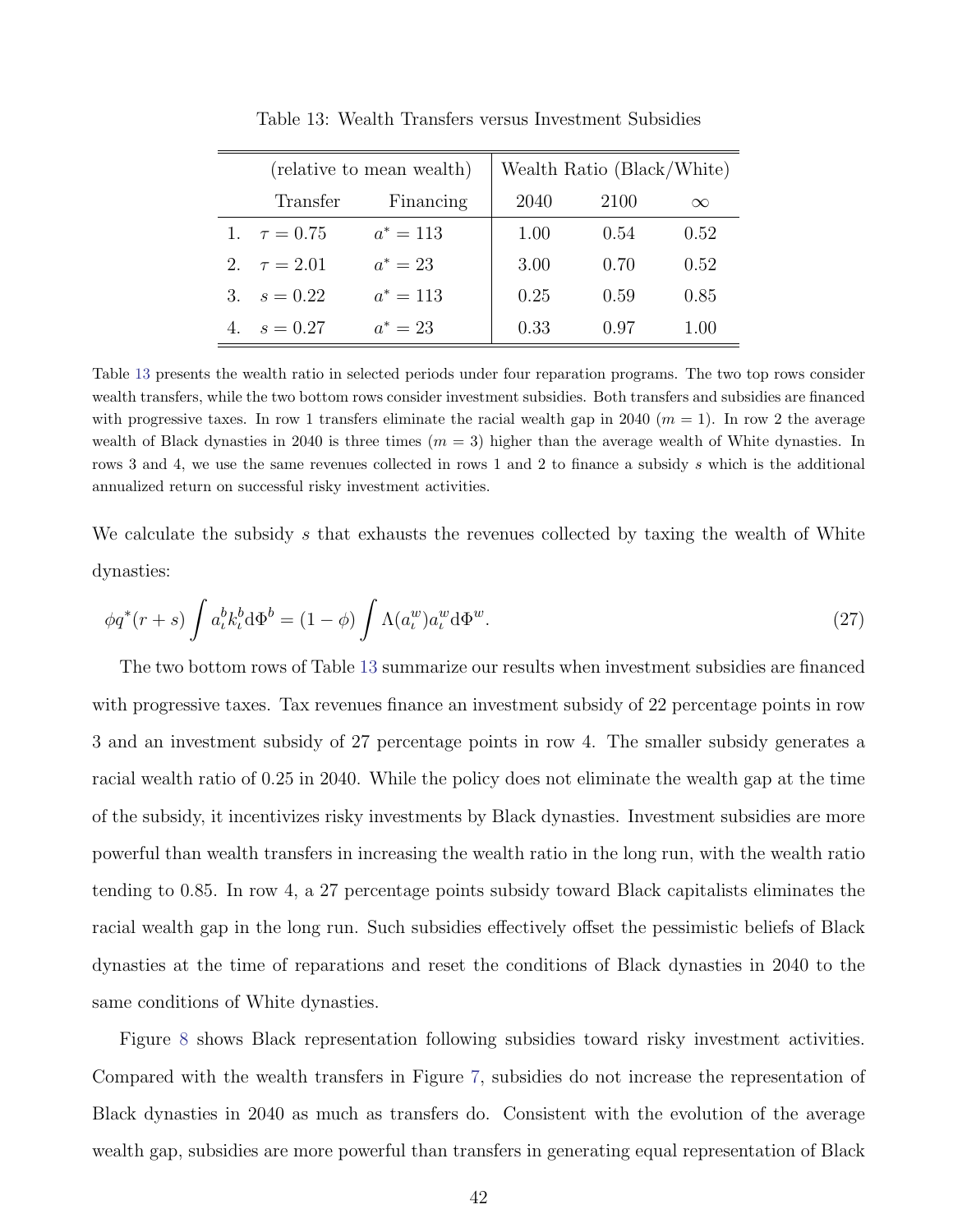<span id="page-45-1"></span>

Figure 8: Representation in Wealth: Subsidies

Figure [8](#page-45-1) shows representation in equation [\(26\)](#page-42-1) as a function of the percentile of the wealth distribution in 2040 and the long run. In each panel, we demonstrate the index under no policy changes (orange dot-dashed line), after eliminating the racial wage gap in 2040 (black solid line), after eliminating the racial wage gap and providing investment subsidies financed with progressive wealth taxes in 2040 (red dashed line), and after eliminating the racial wage gap and providing larger investment subsidies financed with progressive wealth taxes in 2040 (green long-dashed line).

dynasties in the long run. In fact, with  $m = 3$ , Black dynasties are equally represented in wealth in the long run.

## <span id="page-45-0"></span>4.3 Learning from Others' Experiences

An alternative possibility for the convergence of wealth is that Black dynasties learn from others' experiences after reparations. To understand the importance of networks for the speed of learning and the convergence of wealth, we let dynasties learn from others' experiences. Our formulation of learning from others is that dynasties observe outcomes of other dynasties around them, which we label "friends." Every dynasty has a number of own-race friends  $F<sup>o</sup>$  and a number of cross-race friends  $F<sup>c</sup>$ . The number of friends is the number of additional experiences that each dynasty potentially observes in a given period, in addition to its own experience. Dynasties observe the entrepreneurial experiences of friends who are entrepreneurs but do not learn from friends who are laborers. As in our baseline model, dynasties do not learn from aggregate variables.<sup>[30](#page-45-2)</sup>

<span id="page-45-2"></span><sup>&</sup>lt;sup>30</sup>We formalize learning as follows. Friends of dynasty  $\iota$  are denoted  $f_{\iota}$ . To construct the set of friends, we order dynasties along a unit circle and denote a dynasty's location by  $\iota \in \mathbb{I} \equiv [0,1]$ . Dynasties in the interval  $\mathbb{I}^w \equiv [0,\phi)$ are White, while dynasties in the interval  $\mathbb{I}^{\check{\theta}} \equiv [\phi, 1]$  are Black. Similarly, every dynasty has an identity  $\iota^h \in [0, 1]$ along a race-specific unit circle, where  $\iota^w \equiv \frac{\iota}{\phi}$  for every  $\iota \in \mathbb{I}^w$  and  $\iota^b \equiv \frac{\iota - \phi}{1 - \phi}$  for every  $\iota \in \mathbb{I}^b$ . Friends are drawn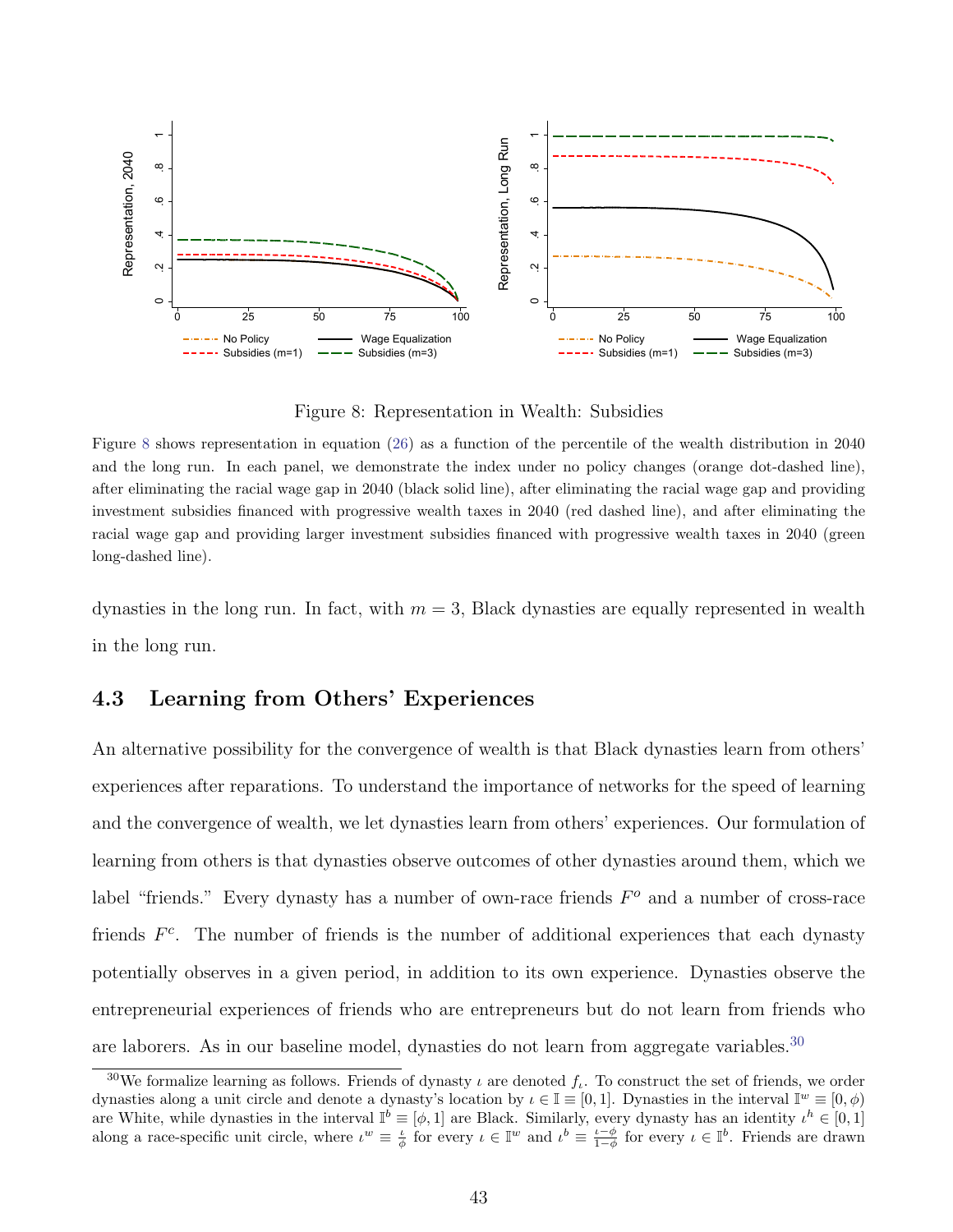|    | Friends |                  | Wealth Ratio (Black/White) |      |          |
|----|---------|------------------|----------------------------|------|----------|
|    | $F^o$   | $F^c$            | 2040                       | 2100 | $\infty$ |
| 1. | 0       | $\left( \right)$ | 1.00                       | 0.54 | 0.52     |
| 2. | 1       | 0                | 1.00                       | 0.54 | 0.52     |
| 3. | 2       | 0                | 1.00                       | 0.53 | 0.55     |
| 4. | 4       | 0                | 1.00                       | 0.53 | 0.63     |
| 5. | 10      | 0                | 1.00                       | 0.52 | 0.94     |
| 6. | 1       | 1                | 1.00                       | 0.55 | 1.00     |

<span id="page-46-0"></span>Table 14: Learning from Others' Experiences After Reparations

Table [14](#page-46-0) presents the wealth ratio under wealth transfers financed with progressive taxes. Each dynasty has a number of own-race friendships  $F_o$  and a number of cross-race friendships  $F_c$ . The total number of friends equals the number of additional experiences that each dynasty observes in a given period, in addition to their own experience.

Table [14](#page-46-0) summarizes our results when transfers are financed with progressive taxes. The first row repeats the baseline results without learning from others. In row 2, we allow dynasties to potentially observe the experience of one additional dynasty from their own race,  $F^{\circ} = 1$ . The next three rows increase the number of friends from a dynasty's own race  $F^o$  to 2, 4, and 10. When dynasties learn from the experiences of others, they update their beliefs at a faster rate toward the objective probability of success in entrepreneurship  $q^*$ . As the table shows, the wealth ratio increases as we increase the number of friends. To eliminate the racial wealth gap in the long run, the model requires more than 10 additional observations. As the wealth ratio in 2100 demonstrates, the speed of convergence is in all cases quite slow.

Another possibility is that dynasties learn from dynasties of the other race. In row 6 of Table [14,](#page-46-0) the racial wealth gap is eliminated after reparations if Black dynasties can observe at least one White dynasty. We interpret this result as showing the importance of interracial networks. To the extent that networks are amenable to policy or technological change, increased learning from others' experiences can complement reparations in closing the racial wealth gap.<sup>[31](#page-46-1)</sup>

from the set of dynasties who are within distance d on the circle. By construction, the friendships are not mutual. Dynasties draw  $F^o$  friends along the circle specific to their race,  $f^o_\iota \sim U([{\iota}^h, {\iota}^h + d]^{F^o})$ , and  $F^c$  friends along the circle for the cross-race,  $f_c^c \sim U([{\iota}^h, {\iota}^h + d]^{F^c})$ . For White dynasties, the identities of friends along the unit circle are given by the union  $f_{\iota} = \phi f_{\iota}^o \cup (\phi + (1 - \phi) f_{\iota}^c)$ , while for Black dynasties, friends are  $f_{\iota} = \phi f_{\iota}^c \cup (\phi + (1 - \phi) f_{\iota}^o)$ .

<span id="page-46-1"></span><sup>&</sup>lt;sup>31</sup>An example of such a policy is the Gates Scholarship, which is geared toward outstanding minority students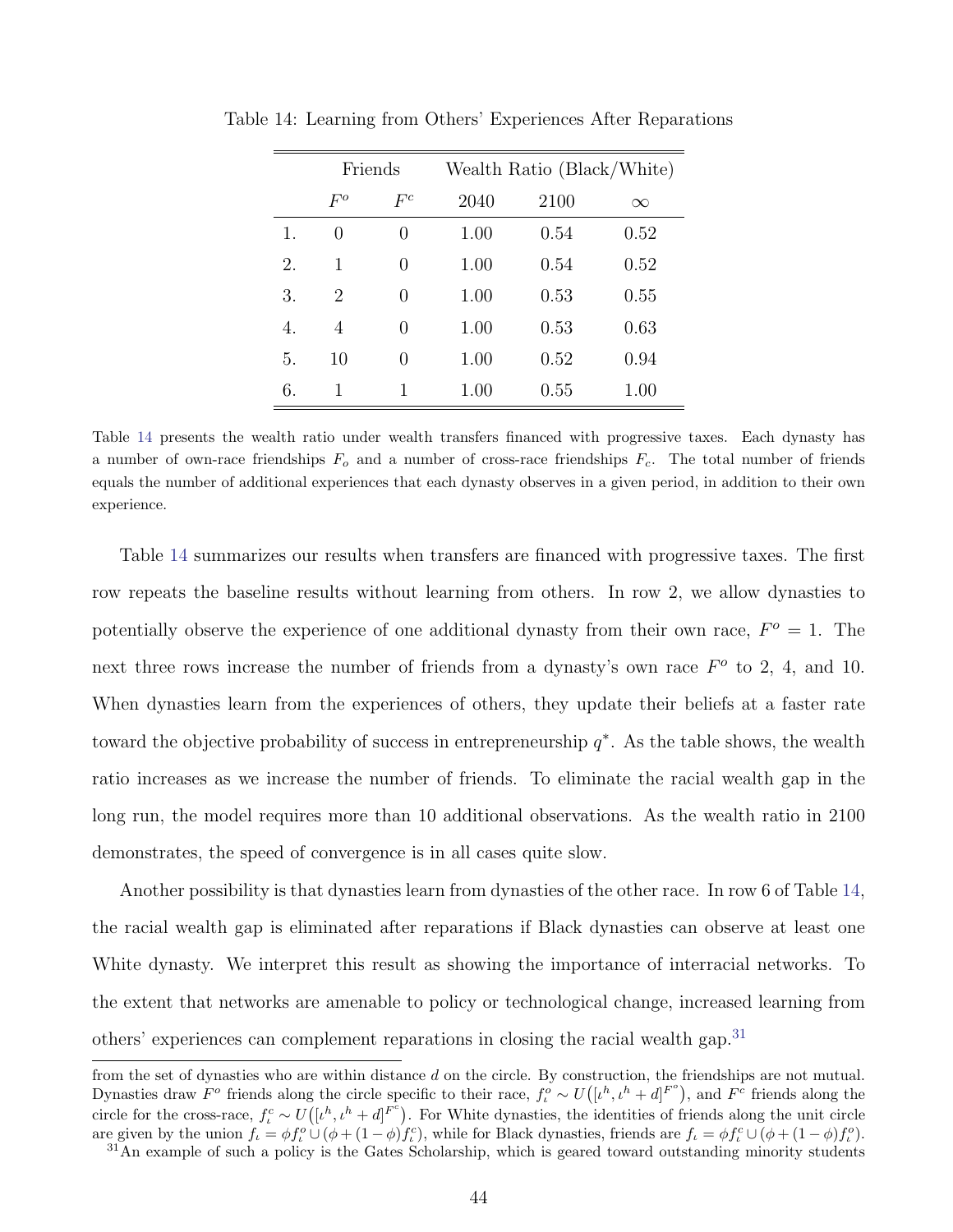# 5 Conclusion

In this paper, we develop a dynamic, quantitative framework that helps us understand the historical origins of the racial wealth gap and policies that can affect this gap in the future. The model features heterogeneous dynasties, an occupational choice, and bequests, all of which are standard elements in the wealth inequality literature. To these elements, we add learning about risky returns. Our model features endogenous dispersion of beliefs about risky returns, as some dynasties learn from investment experiences of previous generations while other dynasties do not because their members are laborers. Methodologically, our model contributes to the wealth inequality literature by highlighting the importance of heterogeneous expected returns for wealth accumulation and inequality.

We reach a positive answer to the first question we pose: "Under the assumption of no innate racial differences in ability, preferences, or beliefs, to what extent can we account for the magnitude and persistence of the racial wealth gap when feeding into our model the history of exclusions that prevented Black households from participating in labor and capital markets?" When we feed historical events that exclude Black dynasties from labor and capital markets into the model, we find that it is consistent with salient features of the data such as current and historical racial gaps in wealth, income, entrepreneurship, and mobility. We also present evidence that suggests there exists a racial gap in beliefs about risky returns and show that our model is consistent with such a gap.

We reach a negative answer to the second question we pose: "Will reparations today, in the form of direct wealth transfers to Black households, eliminate the racial wealth gap in the long run?" Transfers eliminating the racial wealth gap today do not generate convergence of wealth and welfare and an equal representation in the long run. The logic of the divergence result is that centuries-long exclusions lead members of Black dynasties to enter into the reparations era with pessimistic beliefs about risky returns and to forgo risky investment opportunities. Thus, wealth transfers do not compensate appropriately for historical exclusions, because in the absence

from low-income backgrounds by the Bill & Melinda Gates Foundation. The Foundation organizes a Summer Institute and uses an online platform to enable current and former recipients to directly connect with and learn from one another.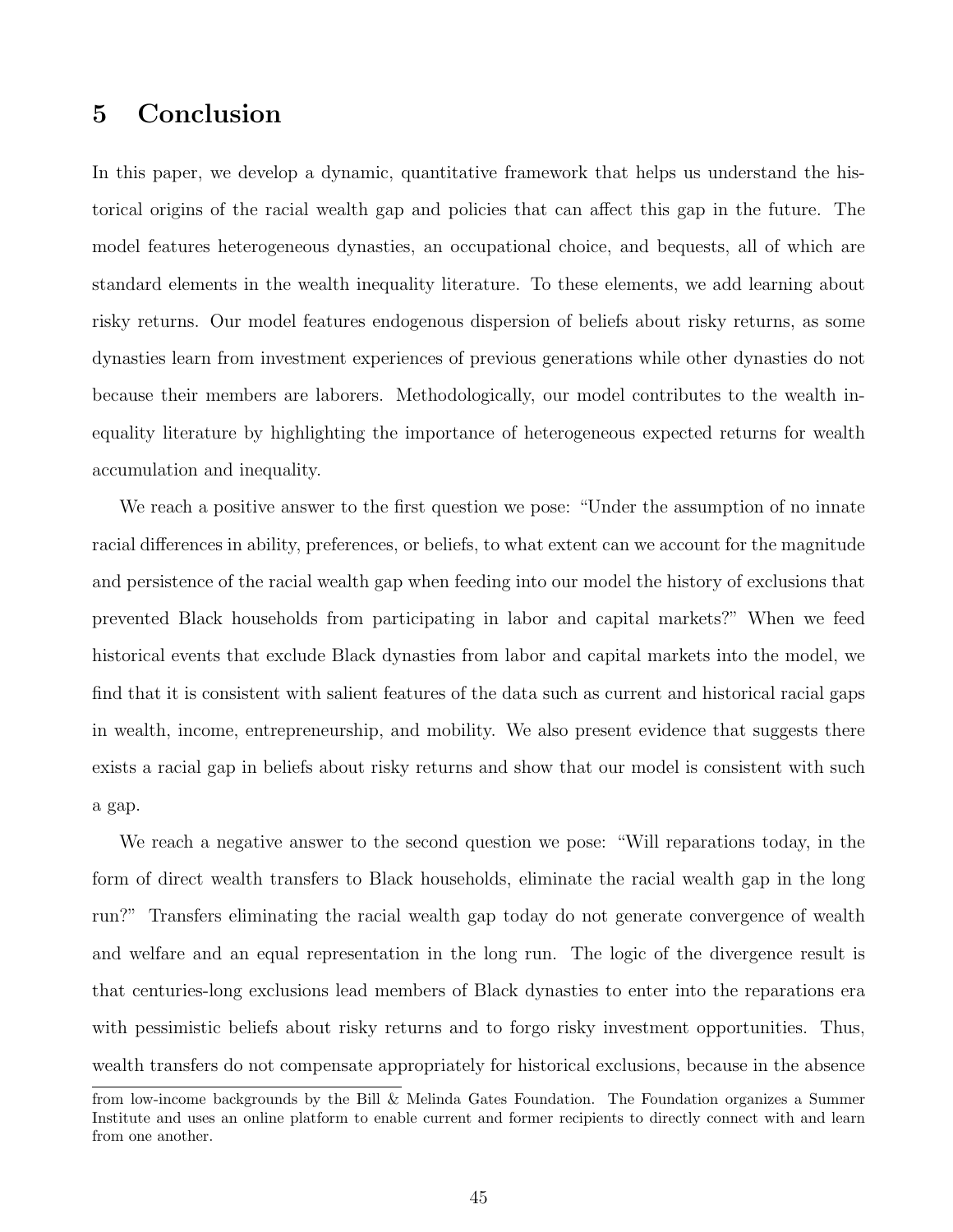of exclusions there would be no racial gaps in our model. However, there are alternative policies that can change the future trajectory of the racial gaps in our model. We show that investment subsidies toward Black dynasties can achieve convergence of racial outcomes in the long run. We also highlight the possibility that dynasties may learn faster after reparations if information networks are stronger than they were in the past. Stronger networks can complement other forms of reparations to eliminate racial gaps in the future.

# References

- <span id="page-48-6"></span>AARONSON, D., AND B. MAZUMDER (2008): "Intergenerational Economic Mobility in the United States, 1940 to 2000," Journal of Human Resources, 43(1), 139–172.
- <span id="page-48-7"></span>Aizer, A., R. Boone, A. Lleras-Muney, and J. Vogel (2020): "Discrimination and Racial Disparities in Labor Market Outcomes: Evidence from WWII," NBER Working Paper No. 27689.
- <span id="page-48-5"></span>Alesina, A., S. Stantcheva, and E. Teso (2018): "Intergenerational Mobility and Preferences for Redistribution," American Economic Review, 108(2), 521–554.
- <span id="page-48-3"></span>Aliprantis, D., D. Carroll, and E. Young (2019): "The Dynamics of the Racial Wealth Gap," FRB of Cleveland Working Paper No. 19-18.
- <span id="page-48-4"></span>Ashman, H., and S. Neumuller (2020): "Can Income Differences Explain the Racial Wealth Gap? A Quantitative Analysis," Review of Economic Dynamics, 35, 220–239.
- <span id="page-48-2"></span>BACH, L., L. CALVET, AND P. SODINI (2020): "Rich Pickings? Risk, Return, and Skill in Household Wealth," American Economic Review, 110(9), 2703–2747.
- <span id="page-48-8"></span>BAYER, P., AND K. CHARLES (2018): "Divergent Paths: A New Perspective on Earning Differences Between Black and White Men Since 1940," Quarterly Journal of Economics, 133(3), 1459–1501.
- <span id="page-48-1"></span>BENHABIB, J., A. BISIN, AND M. LUO (2019): "Wealth Distribution and Social Mobility in the US: A Quantitative Approach," American Economic Review, 109(5), 1623–1647.
- <span id="page-48-0"></span>BENHABIB, J., A. BISIN, AND S. ZHU (2011): "The Distribution of Wealth and Fiscal Policy in Economies with Finitely Lived Agents," Econometrica, 79(1), 123–157.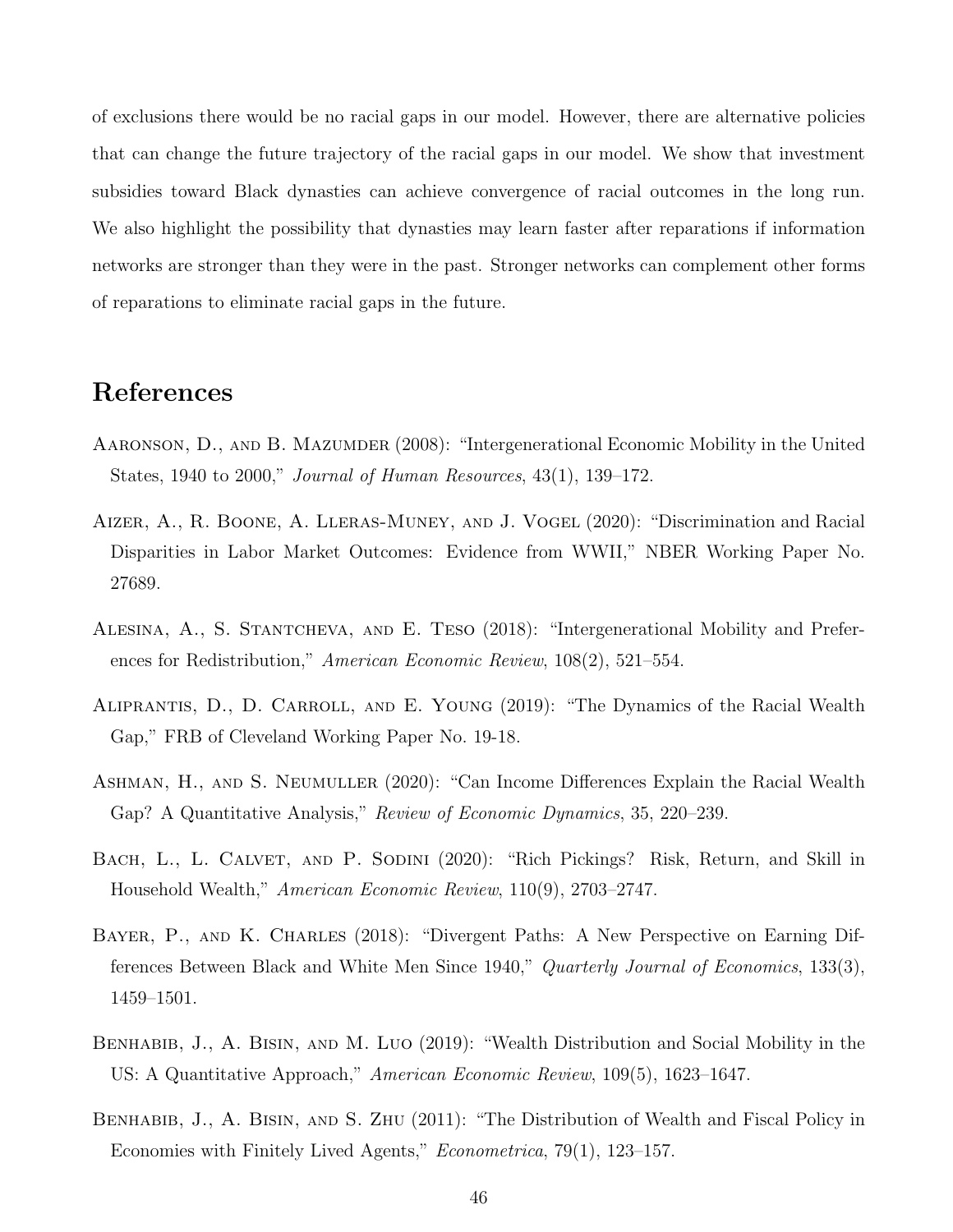- <span id="page-49-1"></span>BLAU, F., AND J. GRAHAM (1990): "Black-White Differences in Wealth and Asset Composition," Quarterly Journal of Economics, 105(2), 321–339.
- <span id="page-49-4"></span>BLEAKLEY, H., AND J. FERRIE (2016): "Shocking Behavior: Random Wealth in Antebellum Georgia and Human Capital Across Generations," Quarterly Journal of Economics, 131(3), 1455–1495.
- <span id="page-49-11"></span>BOGAN, V., AND W. DARITY (2008): "Culture and Entrepreneurship? African American and Immigrant Self-Employment in the United States," Journal of Socio-Economics, 37, 1999–2019.
- <span id="page-49-10"></span>BOLT, J., AND J. L. VAN ZANDEN (2020): "Maddison Style Estimates of the Evolution of the World Economy. A New 2020 Update," Maddison-Project Working Paper WP-15.
- <span id="page-49-8"></span>BROUILLETTE, J.-F., C. JONES, AND P. KLENOW (2021): "Race and Economic Well-Being in the United States," Stanford University Working Paper.
- <span id="page-49-5"></span>Buera, F., A. Monge-Naranjo, and G. Primiceri (2011): "Learning the Wealth of Nations," *Econometrica*, 79(1), 1–45.
- <span id="page-49-2"></span>CAGETTI, M., AND M. DE NARDI (2006): "Entrepreneurship, Frictions, and Wealth," Journal of Political Economy, 114(5), 835–870.
- <span id="page-49-12"></span>CHITEJI, N., AND F. STAFFORD (1999): "Portfolio Choices of Parents and their Children as Young Adults: Asset Accumulation by African-American Families," American Economic Review, 89, 377–380.
- <span id="page-49-7"></span>Collins, W., and M. Wanamaker (2017): "Up From Slavery? African American Intergenerational Economic Mobility Since 1880," NBER Working Paper No. 23395.
- <span id="page-49-9"></span>Cook, L. (2014): "Violence and Economic Activity: Evidence from African American Patents, 1870-1940," Journal of Economic Growth, 19, 221–257.
- <span id="page-49-6"></span>DARITY, W., AND D. FRANK (2003): "The Economics of Reparations," American Economic Review Papers & Proceedings,  $93(2)$ ,  $326-329$ .
- <span id="page-49-0"></span>DARITY, W., AND K. MULLEN (2020): From Here to Equality: Reparations for Black Americans in the Twenty-First Century. University of North Carolina Press.
- <span id="page-49-3"></span>DE NARDI, M. (2004): "Wealth Inequality and Intergenerational Links," Review of Economic Studies, 71, 743–768.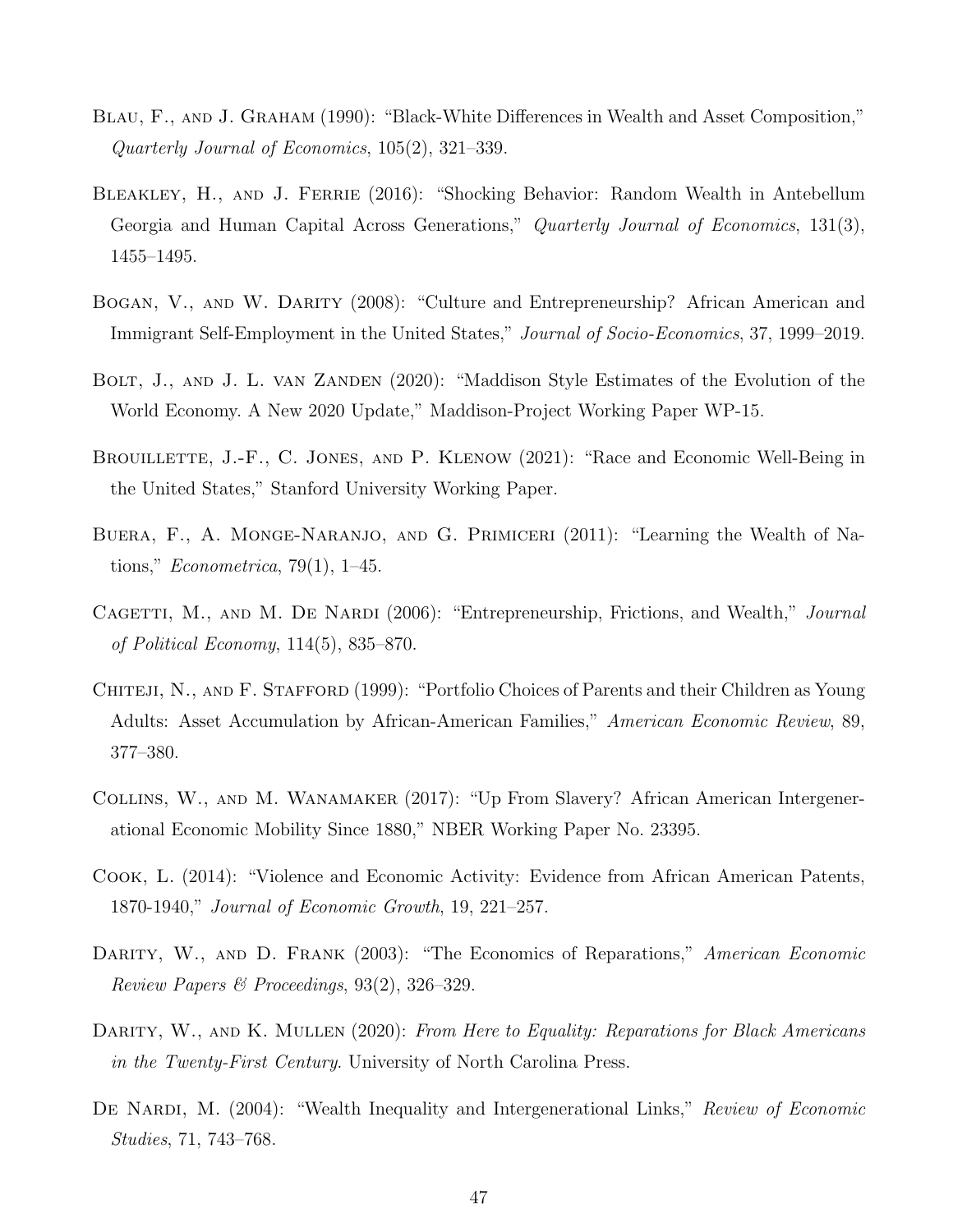- <span id="page-50-8"></span>DE NARDI, M., AND G. FELLA (2017): "Saving and Wealth Inequality," Review of Economic Dynamics, 26, 280–300.
- <span id="page-50-7"></span>DERENONCOURT, E., C. H. KIM, M. KUHN, AND M. SCHULARICK (2022): "The Racial Wealth Gap, 1860-2020," Princeton University Working Paper.
- <span id="page-50-10"></span>DERENONCOURT, E., AND C. MONTIALOUX (2021): "Minimum Wages and Racial Inequality," Quarterly Journal of Economics, 136(1), 169–228.
- <span id="page-50-6"></span>DOEPKE, M., AND F. ZILIBOTTI (2008): "Occupational Choice and the Spirit of Capitalist," Quarterly Journal of Economics, 123(2), 747–793.
- <span id="page-50-12"></span>DOMINITZ, J., AND C. MANSKI (2011): "Measuring and Interpreting Expectations of Equity Returns," Journal of Applied Econometrics, 26(3), 352–370.
- <span id="page-50-1"></span>DYNAN, K., J. SKINNER, AND S. ZELDES (2004): "Do the Rich Save More?," Journal of Political Economy,  $112(2)$ , 397–444.
- <span id="page-50-5"></span>FAGERENG, A., L. GUISO, D. MALACRINO, AND L. PISTAFERRI (2020): "Heterogeneity and Persistence in Returns to Wealth," Econometrica, 88(1), 115–170.
- <span id="page-50-2"></span>Fagereng, A., M. B. Holm, B. Moll, and G. Natvik (2019): "Saving Behavior Across the Wealth Distribution: The Importance of Capital Gains," London School of Economics Working Paper.
- <span id="page-50-11"></span>FAIRLIE, R., AND B. MEYER (2000): "Trends in Self-Employment among White and Black Men During the Twentieth Century," Journal of Human Resources, 35(4), 643–669.
- <span id="page-50-9"></span>FAIRLIE, R., A. ROBB, AND D. ROBINSON (2020): "Black and White: Access to Capital among Minority-Owned Startups," NBER Working Paper No. 28154.
- <span id="page-50-4"></span>Fernandez, R. (2013): "Cultural Change as Learning: The Evolution of Female Labor Force Participation over a Century," American Economic Review, 103(1), 472–500.
- <span id="page-50-3"></span>FOGLI, A., AND L. VELDKAMP (2011): "Nature or Nurture? Learning and the Geography of Female Labor Force Participation," Econometrica, 79(4), 1103–1138.
- <span id="page-50-0"></span>Gabaix, X., J.-M. Lasry, P.-L. Lions, and B. Moll (2016): "Heterogeneity and Persistence in Returns to Wealth," Econometrica, 84(6), 2071–2111.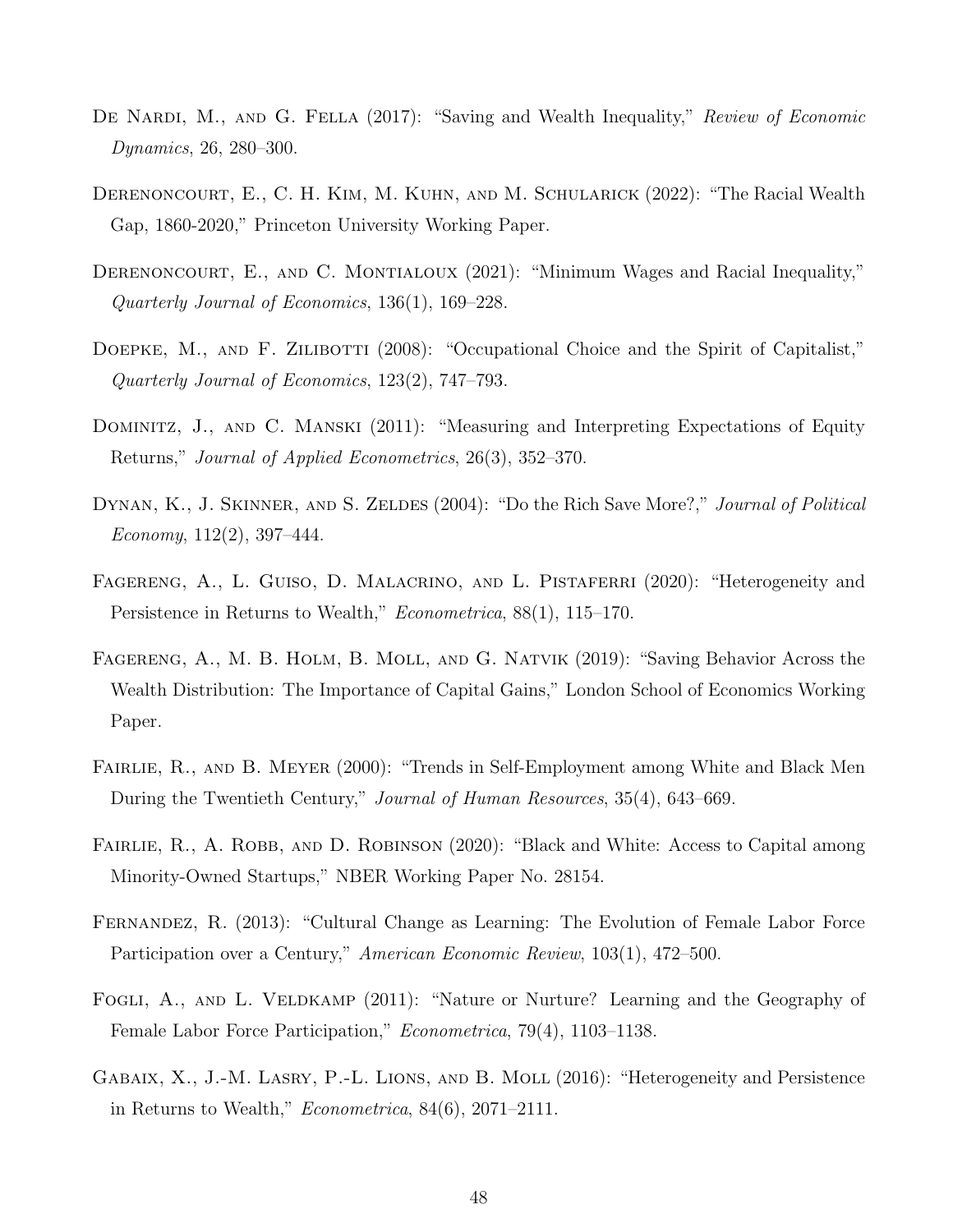- <span id="page-51-2"></span>GUISO, L., P. SAPIENZA, AND L. ZINGALES (2008): "Social Capital as Good Culture," *Journal* of the European Economic Association, 6(2-3), 295–320.
- <span id="page-51-5"></span>HIGGS, R. (1982): "Accumulation of Property by Southern Blacks Before World War I," American Economic Review, 72(4), 725–737.
- <span id="page-51-3"></span>HSIEH, C.-T., E. HURST, C. JONES, AND P. KLENOW (2019): "The Allocation of Talent and U.S. Economic Growth," Econometrica, 87(5), 1439–1474.
- <span id="page-51-10"></span>JORDÀ, O., K. KNOLL, D. KUVSHINOV, M. SCHULARICK, AND A. TAYLOR (2019): "The Rate of Return on Everything, 1870–2015," Quarterly Journal of Economics, 134(3), 1225–1298.
- <span id="page-51-9"></span>Kermani, A., and F. Wong (2021): "Racial Disparities in Housing Returns," NBER Working Paper No. 29306.
- <span id="page-51-11"></span>Kuhn, M., M. Schularick, and U. Steins (2020): "Income and Wealth Inequality in America, 1949-2016," Journal of Political Economy, 128(9), 3469–3519.
- <span id="page-51-0"></span>Kuvshinov, D., and K. Zimmermann (2021): "The Expected Return on Risky Assets: International Long-run Evidence," CEPR Discussion Paper 15610.
- <span id="page-51-8"></span>LOURY, G. (1977): "A Dynamic Theory of Racial Income Differences," in Women, Minorities, and Employment Discrimination, ed. by P. A. Wallace, and A. LaMond, pp. 153–186. Lexington Books.
- <span id="page-51-4"></span>MALMENDIER, U., AND S. NAGEL (2016): "Learning from Inflation Experiences," Quarterly Journal of Economics, 131(1), 53–87.
- <span id="page-51-6"></span>Margo, R. (1984): "Accumulation of Property by Southern Blacks Before World War I: Comment and Further Evidence," American Economic Review, 74(4), 768–776.
- <span id="page-51-7"></span>(2016): "Obama, Katrina, and the Persistence of Racial Inequality," *Journal of Economic* History, 76(2), 301–341.
- <span id="page-51-12"></span>Neal, L. (1990): "A Calculation and Comparison of the Current Benefits of Slavery and the Analysis of Who Benefits," in The Wealth of Races, ed. by R. F. America, pp. 91–106. Westport, CT: Greenwood Press.
- <span id="page-51-1"></span>PIKETTY, T. (1995): "Social Mobility and Redistributive Politics," Quarterly Journal of Economics,  $110(3)$ ,  $551-584$ .